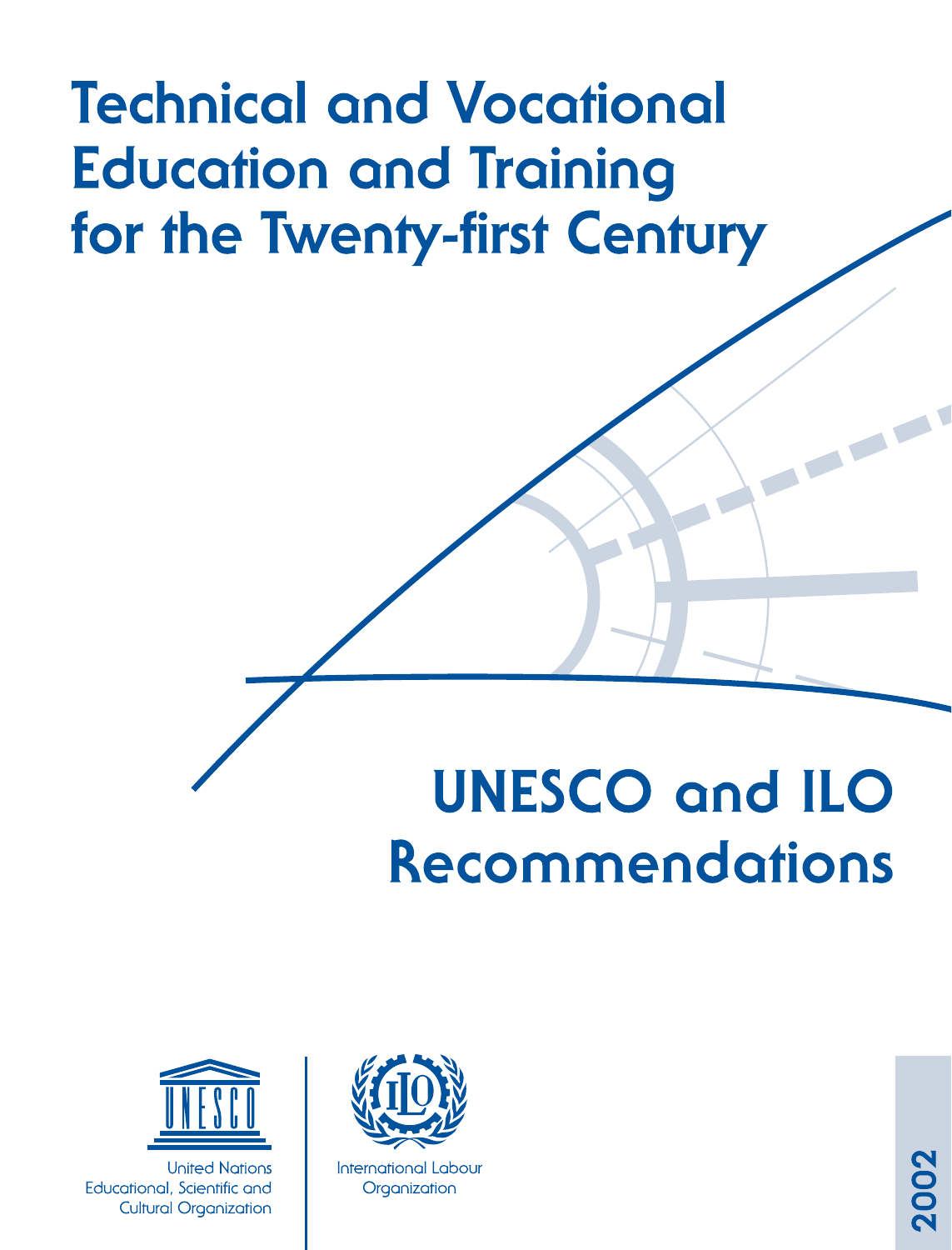## **Contents**

| $\boldsymbol{2}$ |
|------------------|
| 7                |
| $\tau$           |
| 9                |
| 13               |
| 19               |
| 21               |
| 23               |
| 27               |
| 31               |
| 35               |
| 39               |
| 41               |
| 43               |
| 47               |
| 49               |
| 53               |
|                  |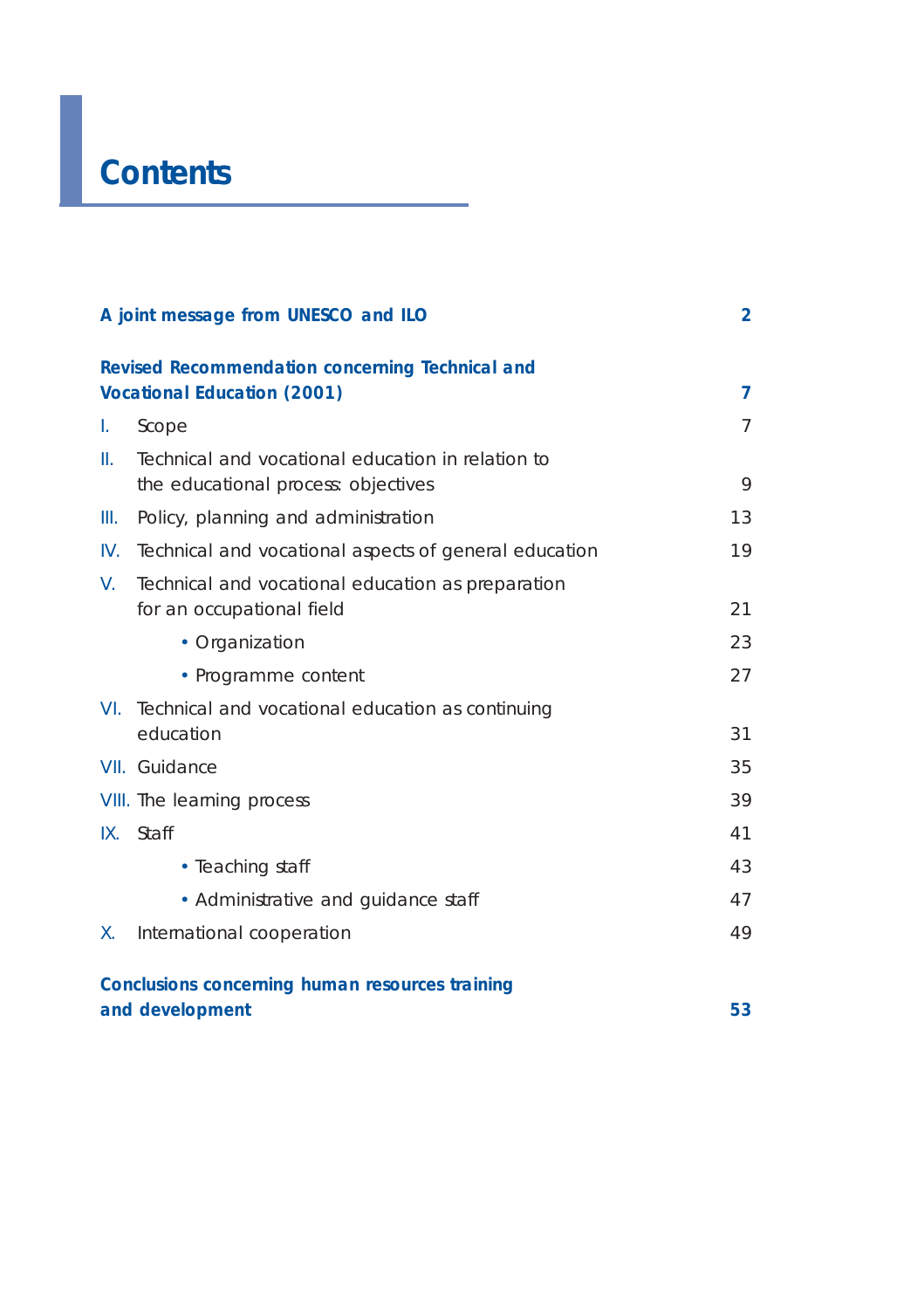#### <span id="page-2-0"></span>**A joint message from UNESCO and ILO**

As economic, social and technological change gathers pace, people everywhere need to develop their knowledge and skills, on a continuous basis, so that they can live and work meaningfully in the knowledge society. Education and training contribute to an individual's personal development, increase her/his productivity and incomes at work, and facilitate everybody's participation in economic and social life. It follows that education and training can also help individuals to escape poverty by providing them with the skills and knowledge to raise their output and generate income. Investing in education and training is therefore an investment in the future; knowledge and skills are the engine of economic growth and social development.

UNESCO and the international community have set the ambitious goal "to ensure that the learning needs of all young people and adults are met through equitable access to appropriate learning and life skills programmes" (World Forum on Education, Dakar, 2000). The effort to provide basic education and literacy for all children and adults will underpin the economic and social development of countries by ensuring the capacity of people to learn and provide the foundation for their employability and access to decent work. This is also one of the key policy challenges in the ILO's *Global Employment Agenda. Education for All* and *Work for All* are two sides of the same coin.

Quality technical and vocational education and training (TVET) help develop the individual's knowledge of science and technology in a broad occupational area requiring technical and professional competencies and specific occupational skills. National TVET systems therefore need to develop the knowledge and skills that will help the workforce become more flexible and responsive to the needs of local labour markets, while competing in the global economy. Some countries have introduced TVET reforms that endeavour to integrate workplace-based learning and training into the vocational education curriculum. TVET systems must also be open and all inclusive to give even the most underprivileged access to learning and training. The opportunity for people in urban and rural communities to equip themselves to lead productive and satisfying lives will undoubtedly be critical to the prosperity and well-being of the community.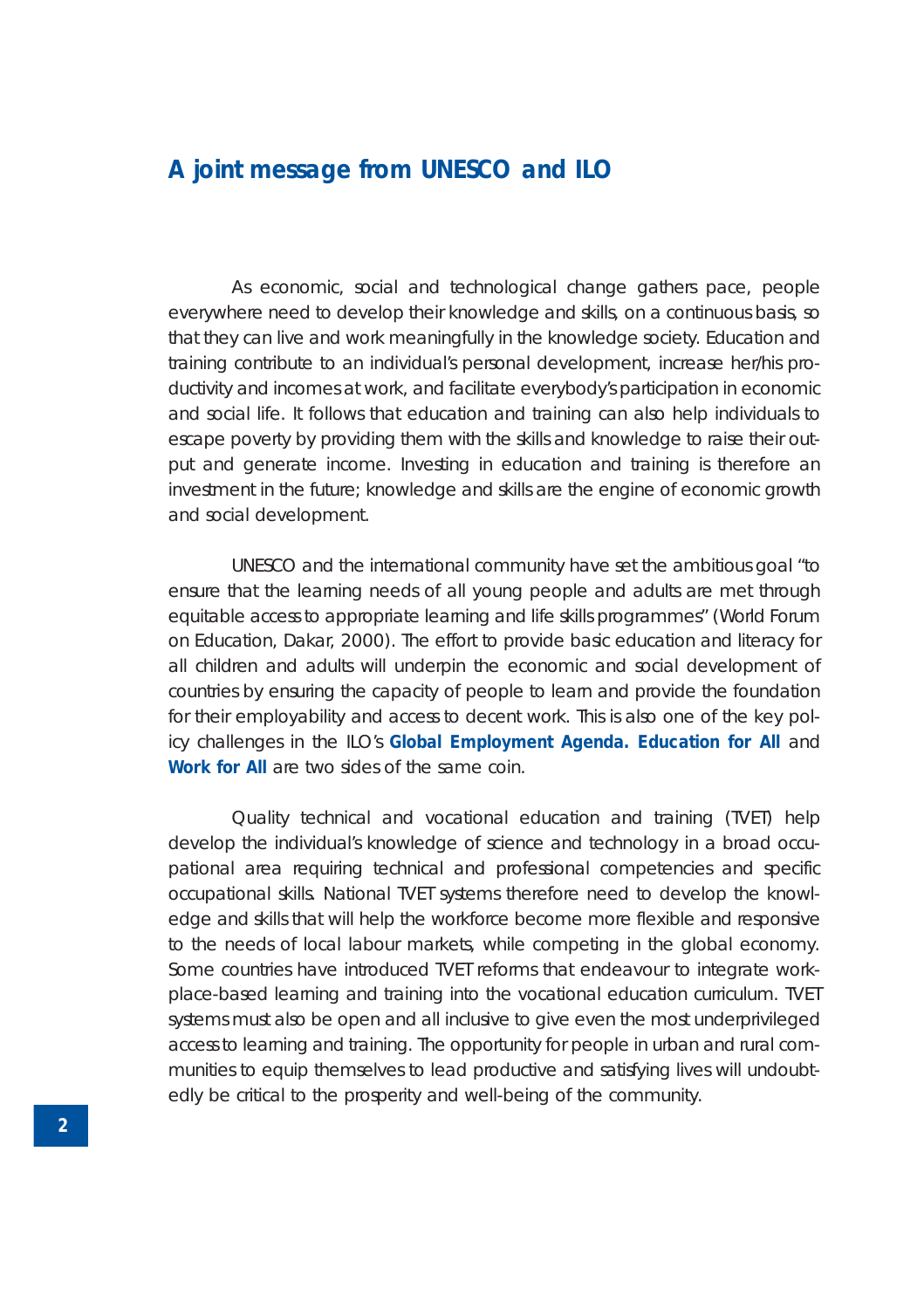In a time of continuous economic, social and technological change, skills and knowledge become quickly out-of-date. People who have not been able to benefit from formal education and training must be given opportunities to acquire new skills and knowledge that will give them a second chance in life and at work. Providing all individuals with learning opportunities throughout their lives is an ambitious but necessary undertaking. An all- inclusive lifelong learning system calls for the mobilization of increased public and private resources for education and training and for providing individuals and enterprises with the incentives to invest in meeting their learning and skills development needs.

These are the vibrant messages presented in this publication that contains the major policy statements of two United Nations Specialized Agencies, the United Nations Educational, Scientific and Cultural Organization (UNESCO) and the International Labour Organization (ILO). The *Revised Recommendation concerning Technical and Vocational Education (2001)* was adopted by UNESCO's General Conference at its 31<sup>st</sup> session in 2001; the *Conclusions concerning Human Resources Training and Development* was adopted by the International Labour Conference at its 88th session in 2000. These texts present internationally acknowledged sound policies and practices of TVET and continuous, lifelong learning and training. The policy strategies are the outcome of extensive consultations between the Organizations' Member States, federations of professional associations, employers' and workers' organizations, and non-governmental organizations. Their statements have the ambition to guide national decision-makers to develop effective, relevant and equitable policies of education and training. They also seek to engage other stakeholders in TVET, including the social partners, in partnerships that support these policies and practices.

As the titles of these statements suggest, UNESCO's concern is centred on technical and vocational *education*, which the Organization considers an integral part of the global *Education for All* initiative. The ILO focuses on *training* for employment, decent work and the welfare of workers, in the context of the *Global Employment Agenda*. However, the two Organizations are aware that education and training are rapidly becoming inseparable, especially as the notion of a job for life is being replaced by the necessity for lifelong learning.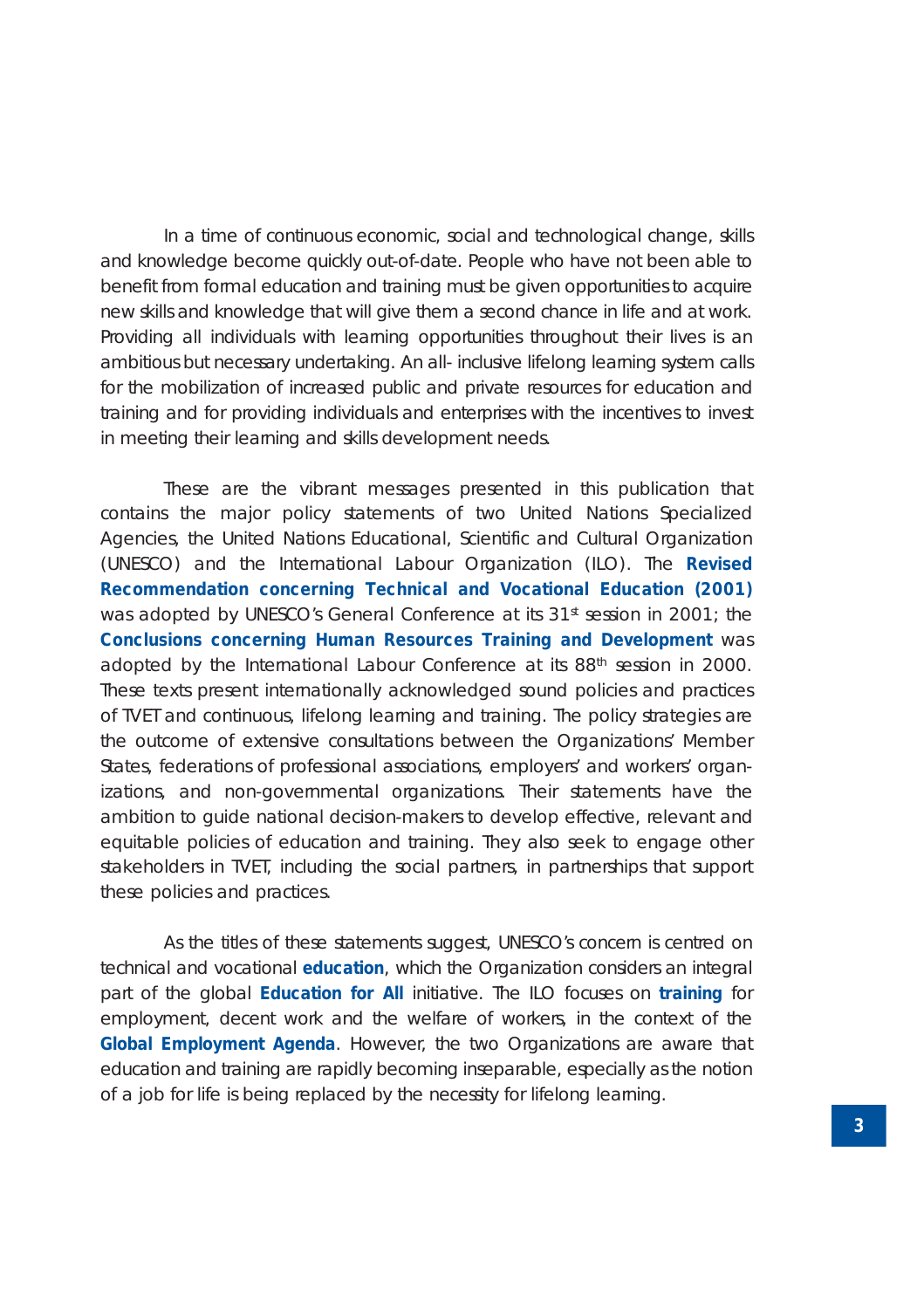In 1954 UNESCO and the ILO signed the *Memorandum of Collaboration in Matters of Technical and Vocational Education and Related Matters* and since then the two Organizations have cooperated on various occasions and at different levels. Recently, we have revitalized our partnership in TVET and engaged in a series of joint activities in order to maximize results and optimize the use of resources. This publication represents such a joint initiative. It may also serve as a very public demonstration of the renewed commitment by the two United Nations Organizations to carry their constituents' mandate to work more closely in this field.

It is our fervent hope that this publication will inspire and guide our Member States in putting in place technical and vocational education and training policies and programmes for all throughout life, and facilitate the effective preparation of people for the world of work and responsible citizenship.

Assistant Director-General **Executive Director-General** UNESCO KONSERVATIVO ELO

**John Daniel Göran Hultin** for Education Employment Sector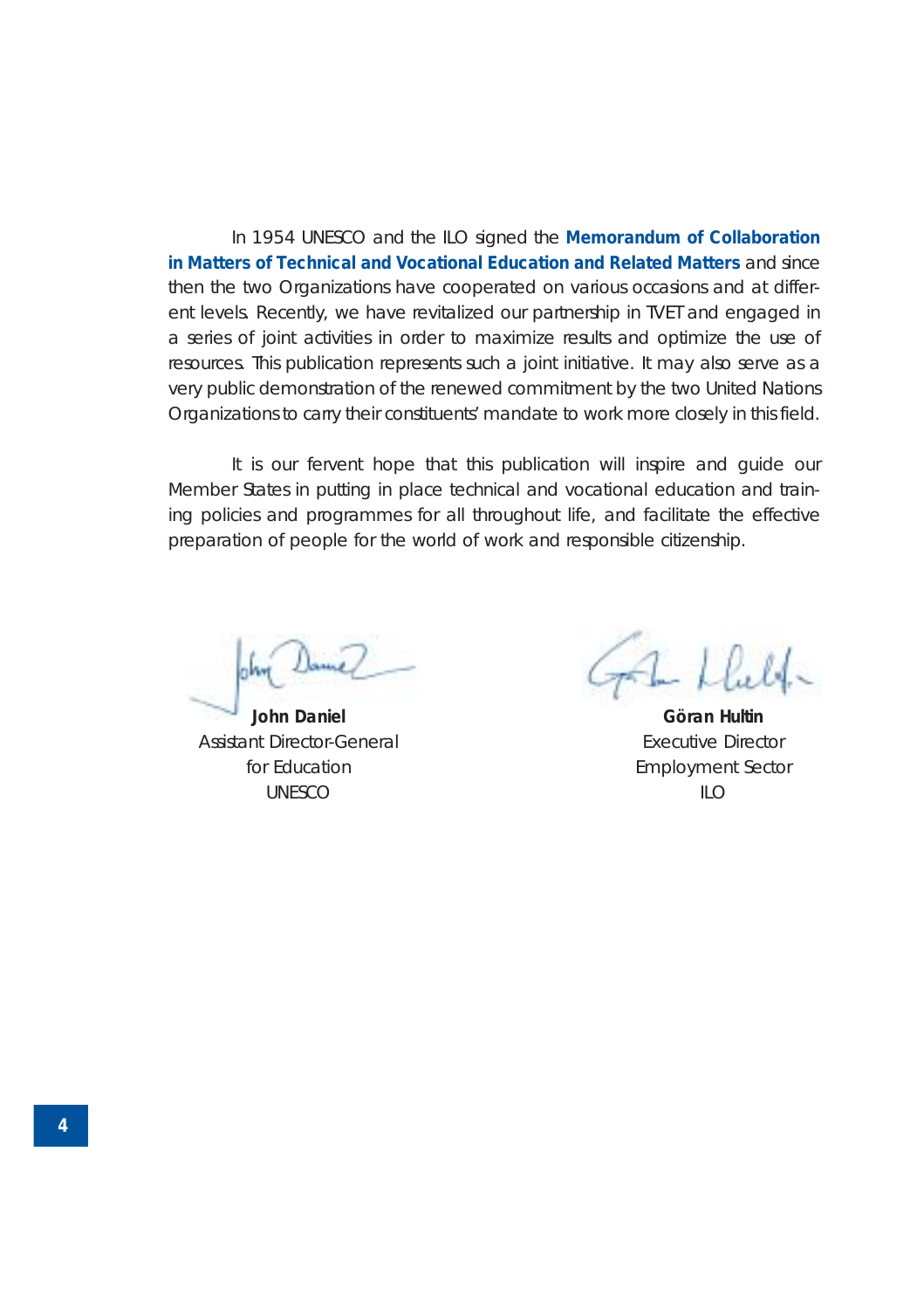

#### *The General Conference,*

*Recalling* 154 EX/Decision 4.3 (May 1998) to incorporate the major themes originally envisaged for the third consultation on the implementation of the Revised Recommendation concerning Technical and Vocational Education into the agenda of the Second International Congress on Technical and Vocational Education,

*Recognizing* the value of the recommendations of the Second International Congress on Technical and Vocational Education (Seoul, April 1999) reflecting the emerging challenges of the twenty-first century, an era of globalization and revolution in the field of information/communication technology, and that these recommendations will therefore guide a new orientation of "technical and vocational education and training (TVET) for all throughout life" so as to meet the new demands of achieving the objectives of a culture of peace, environmentally sound sustainable development, social cohesion and citizenship of the world,

*Recalling* also 30 C/Resolution 14, which invited the Director-General to prepare an updated version of the Revised Recommendation concerning Technical and Vocational Education taking into account the new trends identified by the Second International Congress on Technical and Vocational Education, to submit the new draft version to all Member States during the 2000-2001 biennium for consultation, and to submit it together with a proposal for the modalities of future consultations on its implementation to the General Conference at its  $31<sup>st</sup>$ session for approval,

*Having examined* document 31 C/22 and the draft Revised Recommendation concerning Technical and Vocational Education (2001) annexed thereto,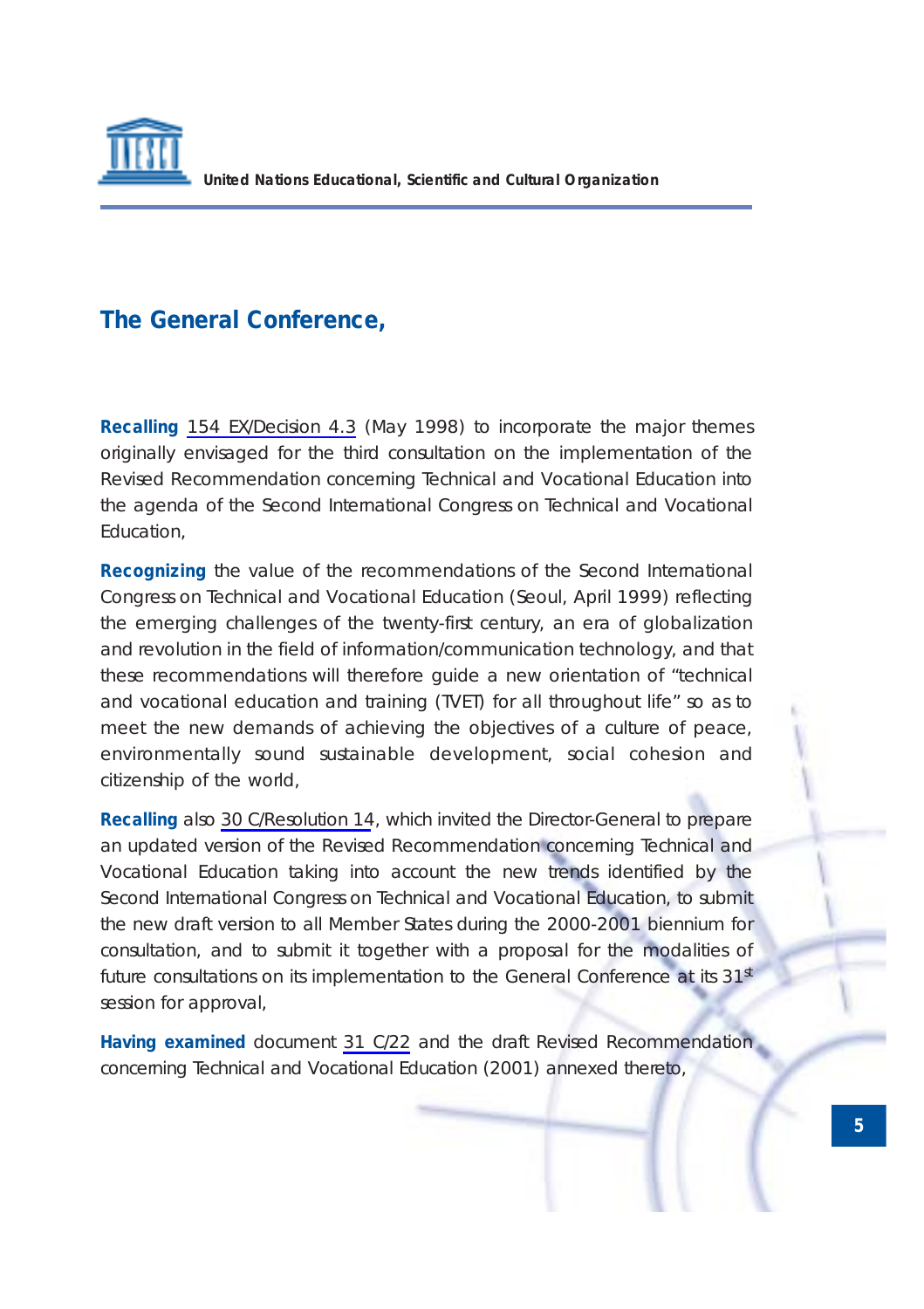*1. Adopts* the Revised Recommendation concerning Technical and Vocational Education (2001) this second day of November 2001;

*2. Invites* the Director-General to conduct future consultations with Member States concerning its implementation, together with the five-yearly assessments of the follow-up to the Seoul Congress;

*3. Recommends* that when developing and improving technical and vocational education, Member States should take whatever legislative or other steps may be required to give effect, within their respective territories, to the principles set forth in this Recommendation;

*4. Further recommends* that Member States should bring this Recommendation to the attention of the authorities and bodies concerned with technical and vocational education;

*5. Also recommends* that Member States should submit to it, together with the five-yearly assessments of the follow-up to the Seoul Congress, reports on the action they have taken to give effect to the Recommendation.

Annex of the *Revised Recommendation concerning Technical and Vocational Education (2001)*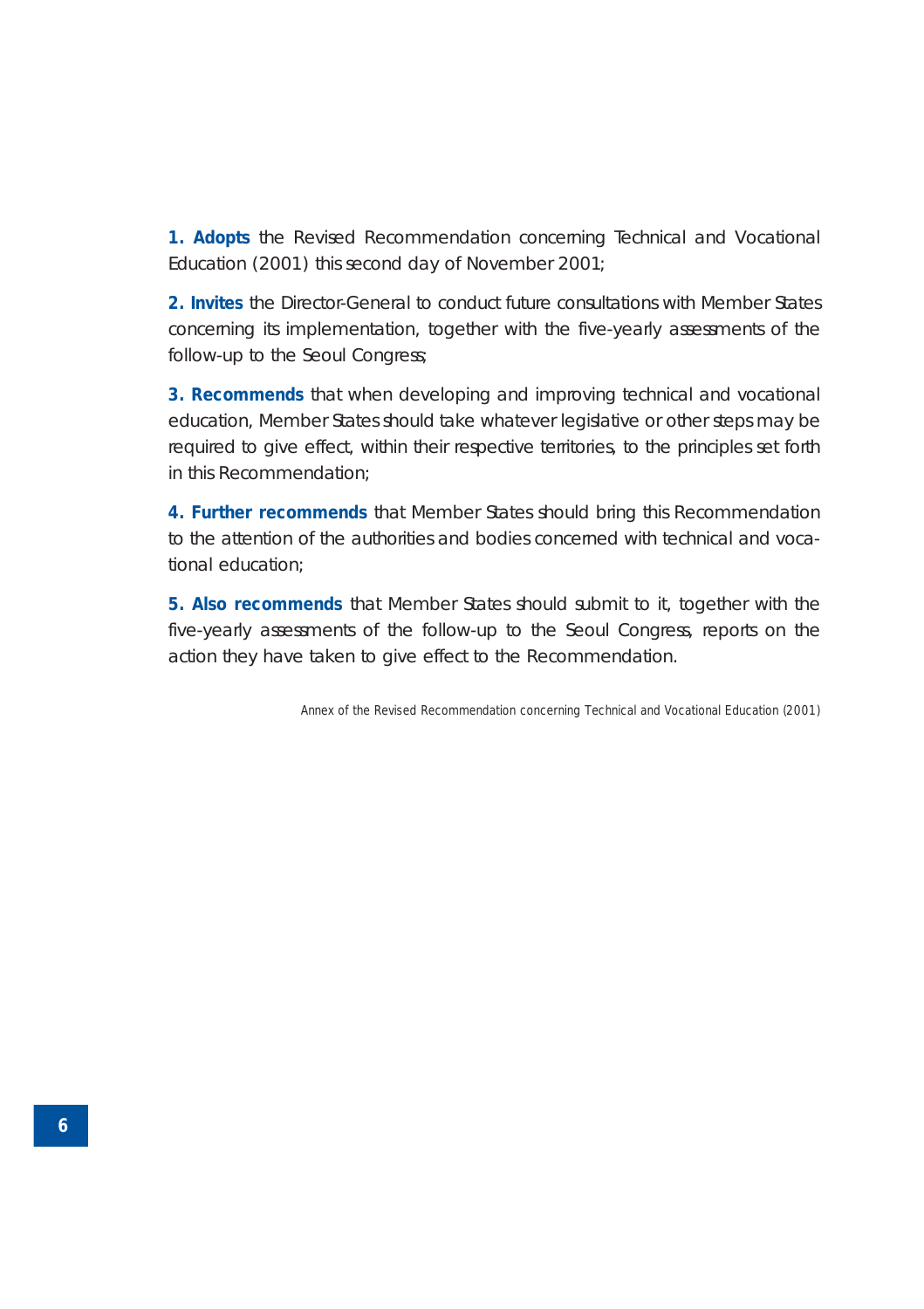### <span id="page-7-0"></span>**Revised Recommendation concerning Technical and Vocational Education (2001)**

#### **I. Scope**

- **1.** This Recommendation applies to all forms and aspects of education that are technical and vocational in nature, provided either in educational institutions or under their authority, by public authorities, the private sector or through other forms of organized education, formal or non-formal, aiming to ensure that all members of the community have access to the pathways of lifelong learning.
- **2.** For the purposes of this Recommendation "technical and vocational education" is used as a comprehensive term referring to those aspects of the educational process involving, in addition to general education, the study of technologies and related sciences, and the acquisition of practical skills, attitudes, understanding and knowledge relating to occupations in various sectors of economic and social life. Technical and vocational education is further understood to be:
	- (a) an integral part of general education;
	- (b) a means of preparing for occupational fields and for effective participation in the world of work;
	- (c) an aspect of lifelong learning and a preparation for responsible citizenship;
	- (d) an instrument for promoting environmentally sound sustainable development;
	- (e) a method of facilitating poverty alleviation.
- **3.** Technical and vocational education, being part of the total educational process and being a right as described in Article 26 of the Universal Declaration of Human Rights, is included in the term "education" as defined in the Convention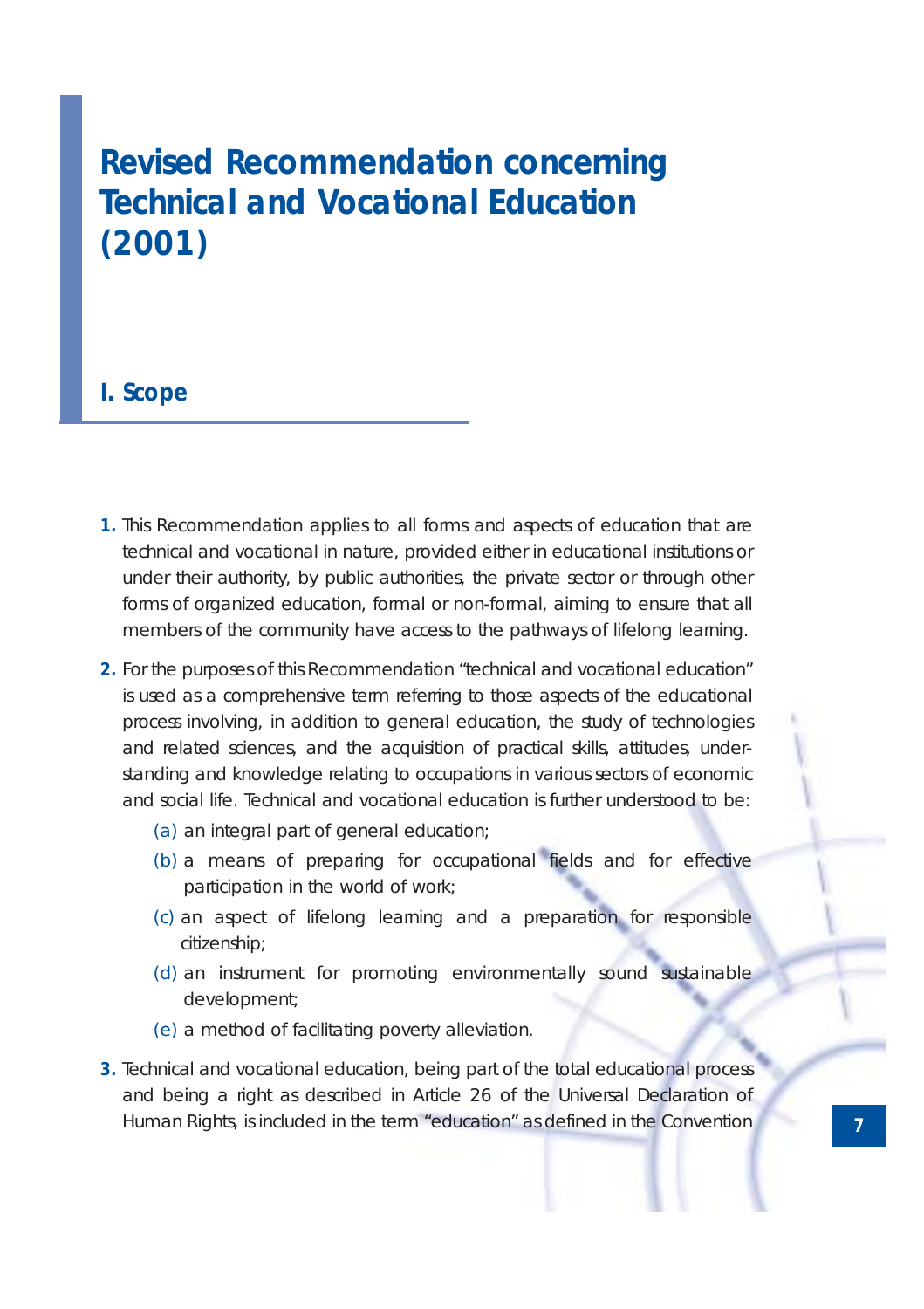and the Recommendation against Discrimination in Education adopted by the General Conference of the United Nations Educational, Scientific and Cultural Organization at its 11th session (1960) and the Convention on Technical and Vocational Education adopted by the General Conference at its 25th session (1989). The provisions of these documents are therefore applicable to it.

**4.** This Recommendation should be understood as setting forth general principles, goals and guidelines to be applied by each individual country according to its socio-economic needs and available resources in a changing world, with a view also to enhancing the status of technical and vocational education. The application of the provisions and the timing of the implementation will depend upon the specific conditions, and constitutional provisions existing in a given country.

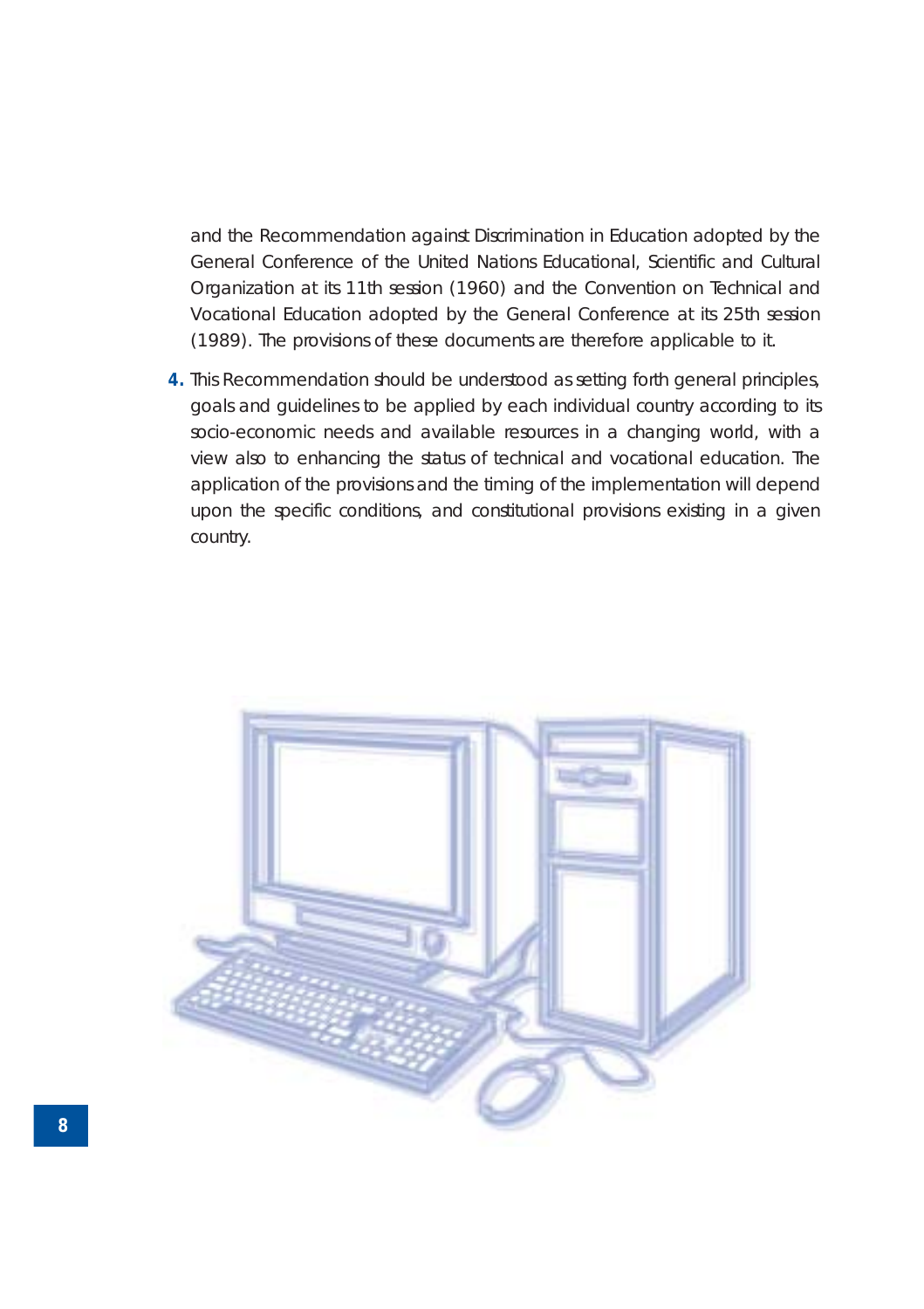#### <span id="page-9-0"></span>**II. Technical and vocational education in relation to the educational process: objectives**

- **5.** Given the immense scientific, technological and socio-economic development, either in progress or envisaged, which characterizes the present era, particularly globalization and the revolution in information and communication technology, technical and vocational education should be a vital aspect of the educational process in all countries, and in particular should:
	- (a) contribute to the achievement of the societal goals of greater democratization and social, cultural and economic development, while at the same time developing the potential of all individuals, both men and women, for active participation in the establishment and implementation of these goals, regardless of religion, race and age;
	- (b) lead to an understanding of the scientific and technological aspects of contemporary civilization in such a way that people comprehend their environment and are capable of acting upon it while taking a critical view of the social, political and environmental implications of scientific and technological change;
	- (c) empower people to contribute to environmentally sound sustainable development through their occupations and other areas of their lives.
- **6.** Given the necessity for new relationships between education, the world of work and the community as a whole, technical and vocational education should exist as part of a system of lifelong learning adapted to the needs of each particular country and to worldwide technological development. This system should be directed to:
	- (a) abolishing barriers between levels and areas of education, between education and the world of work, and between school and society through:
		- (i) the appropriate integration of technical/vocational and general education at all levels;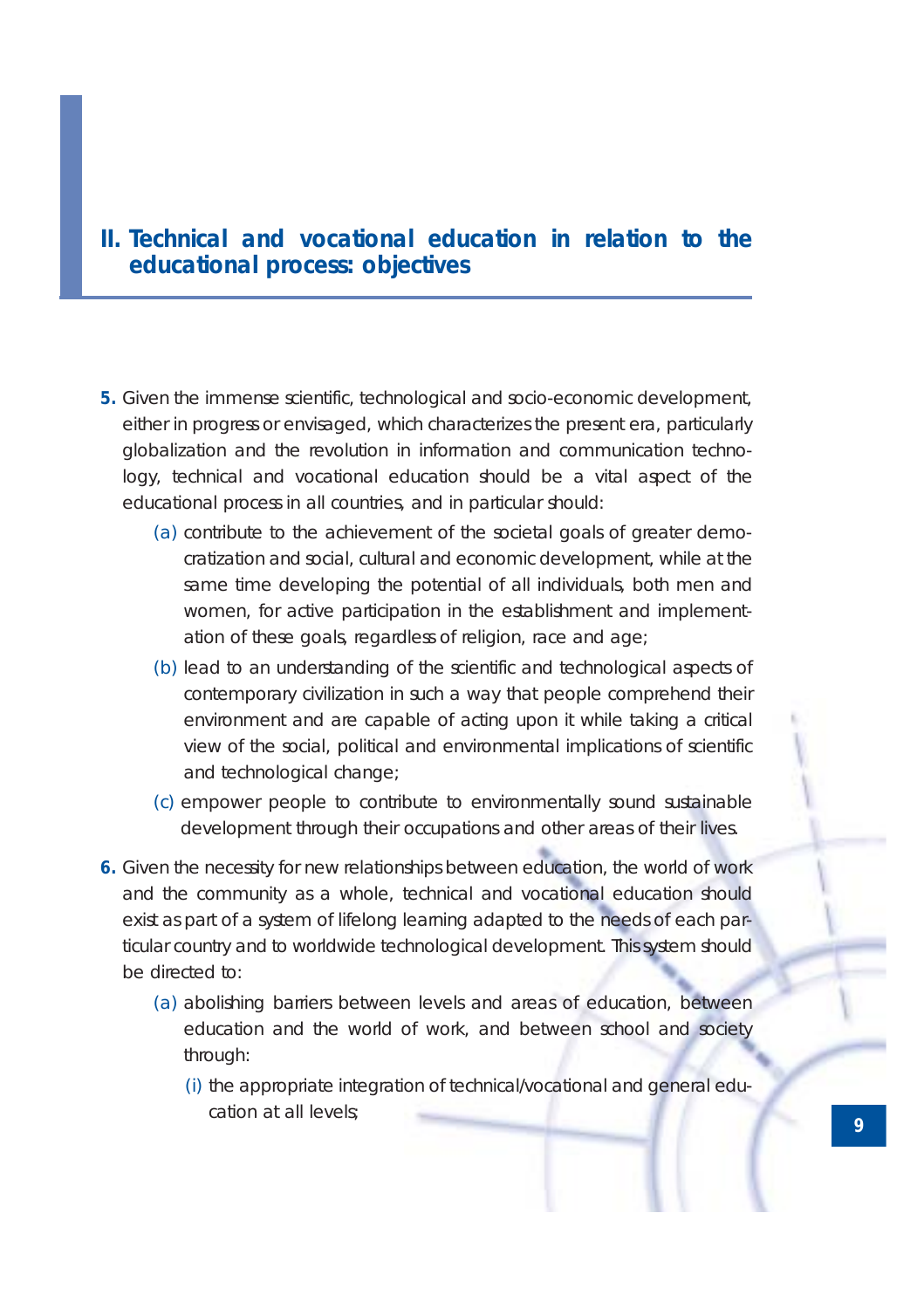- (ii) the creation of open and flexible educational structures;
- (iii) the taking into account of individuals' educational needs, the evolution of occupations and jobs recognizing work experience as a part of learning;

(b) improving the quality of life by creating a learning culture that permits individuals to expand their intellectual horizons, to acquire and to constantly improve professional skills and knowledge, and to engage positively in society to utilize the fruits of economic and technological change for the general welfare.

- **7.** Technical and vocational education should begin with a broad base which facilitates horizontal and vertical articulation within the education system and between school and the world of work, thus contributing to the elimination of all forms of discrimination, and should be designed so that it:
	- (a) is an integral part of everyone's basic general education in the form of initiation to technology, the world of work, and human values and standards for responsible citizenship;
	- (b) may be freely and positively chosen as the means by which people develop talents, interests and skills leading to an occupation in various sectors or to further education;
	- (c) allows access to other aspects and areas of education at all levels, including institutions of higher learning, by being grounded in a solid general education and, as a result of the integration mentioned in paragraph 6(a), containing a general education component through all stages of specialization;
	- (d) allows transfers from one field to another within technical and vocational education;
	- (e) is readily available to all and for all appropriate types of specialization, within and outside formal education systems, and in conjunction or in parallel with training in order to permit educational, career and job mobility at the minimum age at which the general basic education is considered to have been acquired, according to the education system in force in each country;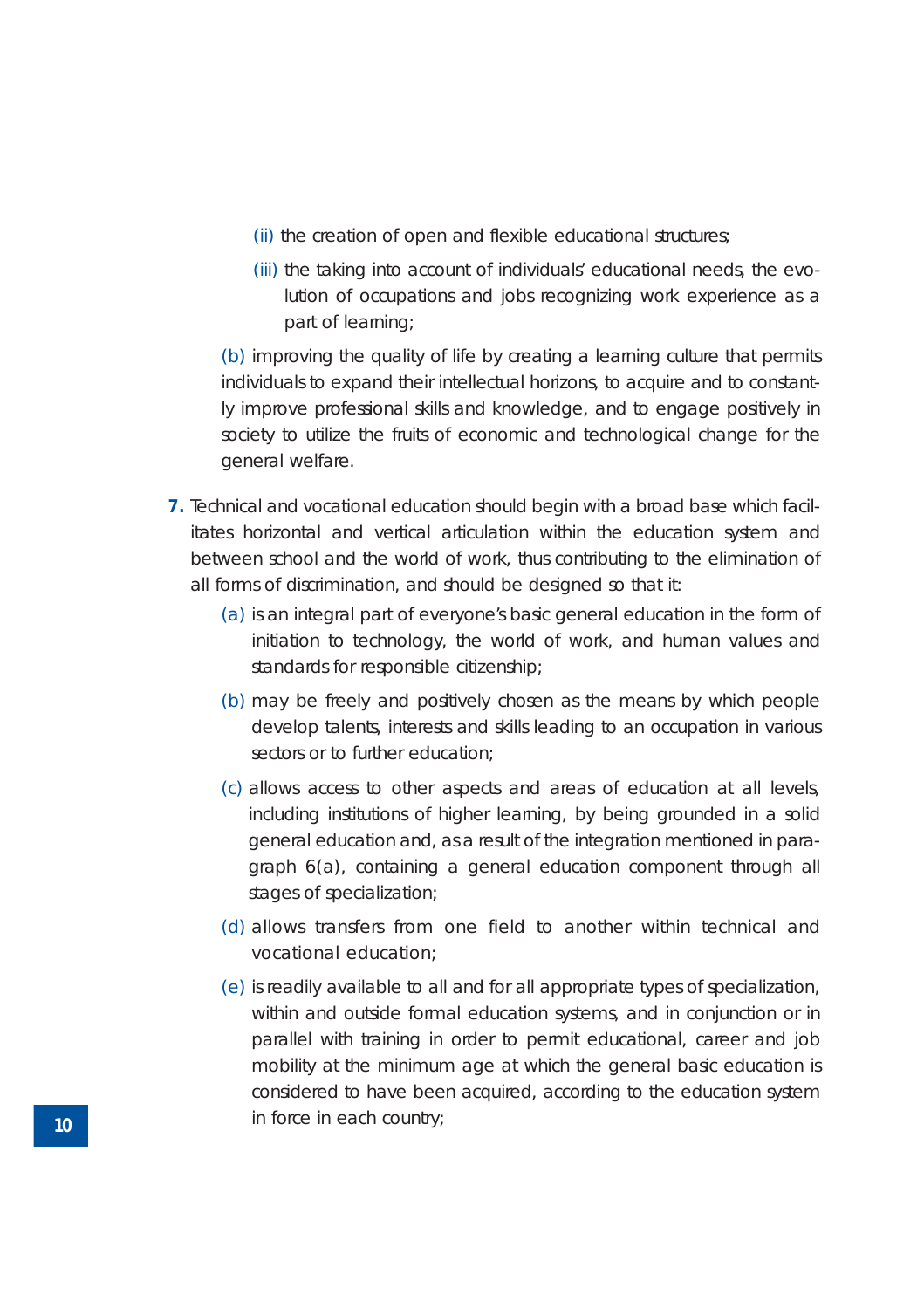- (f) is available on the above terms and on a basis of equality to women as well as men, and where the learning and working environment is made suitable for the participation of girls and women by removing overt and covert bias and discrimination and seeking strategies for motivating girls and women to take an interest in vocational and technical education;
- (g) is available to people with disabilities and to socially and economically disadvantaged groups such as immigrants, refugees, minorities (including indigenous peoples), demobilized soldiers in post-conflict situations, and underprivileged and marginalized youth in special forms adapted to their needs in order to integrate them more easily into society.
- **8.** In terms of the needs and aspirations of individuals, technical and vocational education should:
	- (a) permit the harmonious development of personality and character, and foster spiritual and human values, the capacity for understanding, judgement, critical thinking and self-expression;
	- (b) prepare the individual for lifelong learning by developing the necessary mental tools, technical and entrepreneurial skills and attitudes;
	- (c) develop capacities for decision-making and the qualities necessary for active and intelligent participation, teamwork and leadership at work and in the community as a whole;
	- (d) enable an individual to cope with the rapid advances in information and communication technology.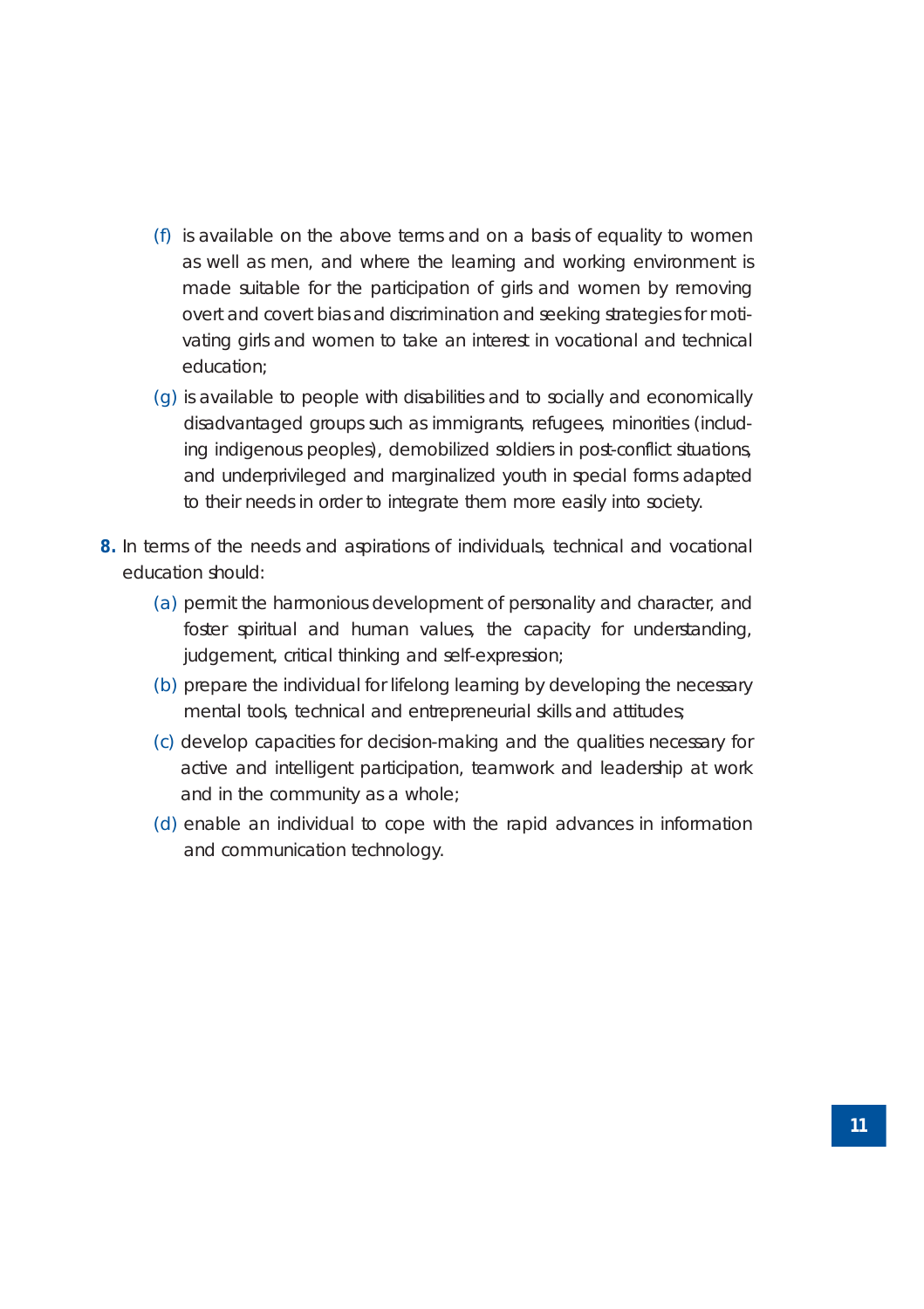#### <span id="page-12-0"></span>**III. Policy, planning and administration**

- **9.** Policy should be formulated and technical and vocational education administered in support of the general objectives adopted for the educational process as well as for national and, if possible, the regional social and economic requirements of the present and the future, and an appropriate legislative and financial framework adopted. Policy should be directed to both the structural and the qualitative improvement of technical and vocational education as stipulated in Article 2 of the Convention on Technical and Vocational Education (1989) and further described in the recommendations of the Second International Congress on Technical and Vocational Education (1999):
	- (a) Although governments carry the primary responsibility for technical and vocational education, in a modern market economy technical and vocational education policy design and delivery should be achieved through a new partnership between government, employers, professional associations, industry, employees and their representatives, the local community and non-governmental organizations (NGOs). This partnership must create a coherent legislative framework to enable the launching of a national strategy for change. Within this strategy the government, apart from actually providing technical and vocational education, can also provide leadership and vision, facilitate, coordinate, establish quality assurance and ensure that technical and vocational education is for all by identifying and addressing community service obligations.
	- (b) Technical and vocational education is best served by a diversity of public and private providers. The appropriate mix can be found in many ways, with the responsibility of governments being to facilitate choice while ensuring quality.
	- (c) Government and the private sector should recognize that technical and vocational education is an investment, not a cost, with significant returns, including the well-being of workers, enhanced productivity and inter-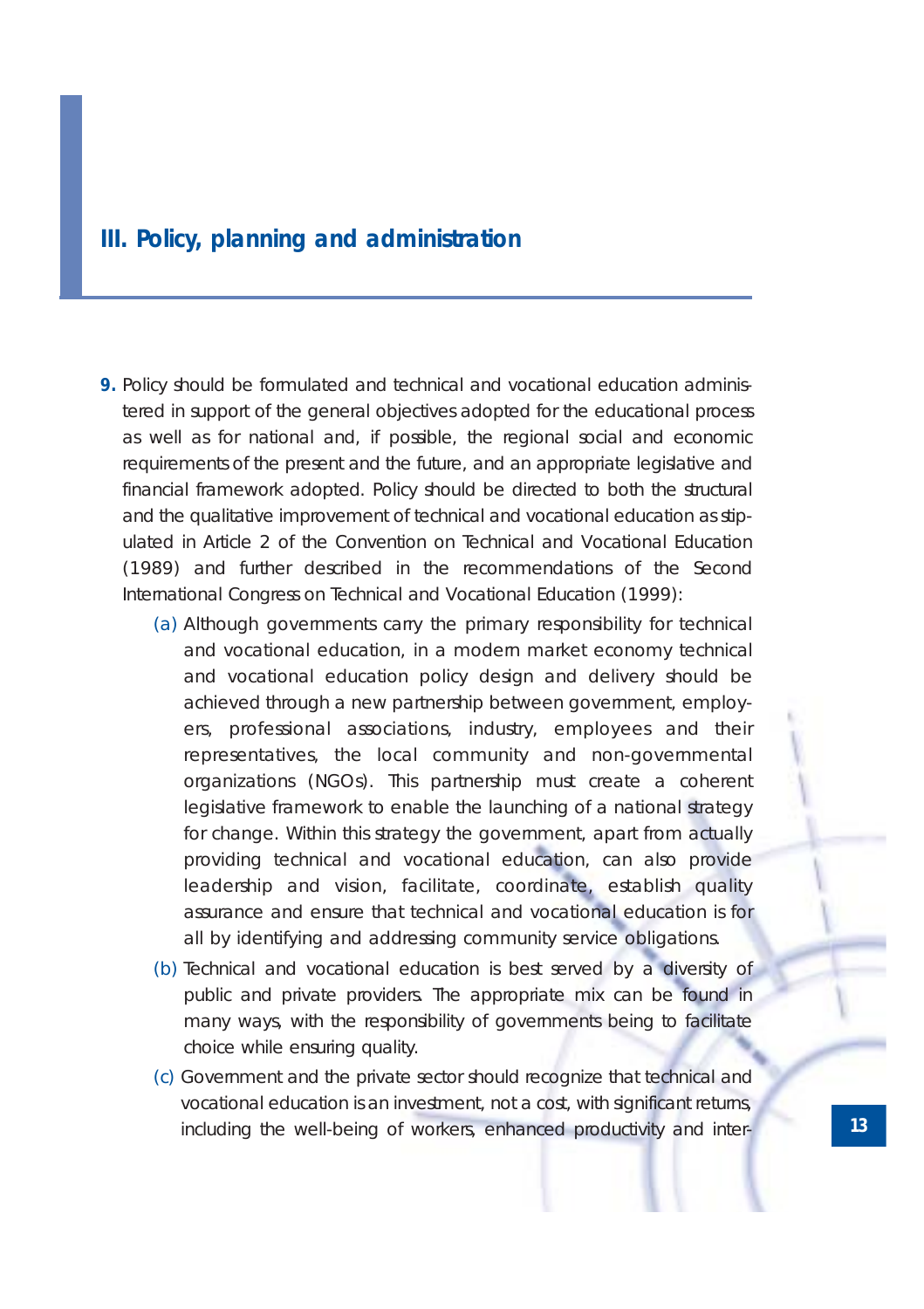national competitiveness. Therefore funding for technical and vocational education should be shared to the maximum extent possible between government, industry, the community and the learner, with government providing appropriate financial incentives. Furthermore, the governments of least developed countries in particular should seek bilateral and multilateral capacity-building cooperation in technical and vocational education.

- (d) Within governments, there are often shared and overlapping responsibilities for various elements of technical and vocational education among departments and agencies. It is desirable that governments streamline their own public institutional framework to the maximum extent possible to coordinate the national technical and vocational education effort, create an effective partnership with the private sector, and promote technical and vocational education for the benefit of all stakeholders.
- **10.** Particular attention should be given to planning the development and expansion of technical and vocational education by:
	- (a) giving high priority to technical and vocational education in national development agendas as well as in plans for educational reform;
	- (b) evaluating national short-term and long-term needs;
	- (c) providing appropriate current and future allocations of financial resources;
	- (d) establishing a national body responsible for coordinating planning in technical and vocational education based on analysis of statistical data and projections to facilitate complementarity between educational policy planning and employment policy.
- **11.** Planning should respond to national and, if possible, regional, economic and social trends, to projected changes in demand for different classes of goods and services, and for different types of skills and knowledge in such a way that technical and vocational education may easily adapt to the evolving scientific, technological and socio-economic changes. This planning should also be coordinated with current and projected training action and the evolution of the world of work in both urban and rural areas.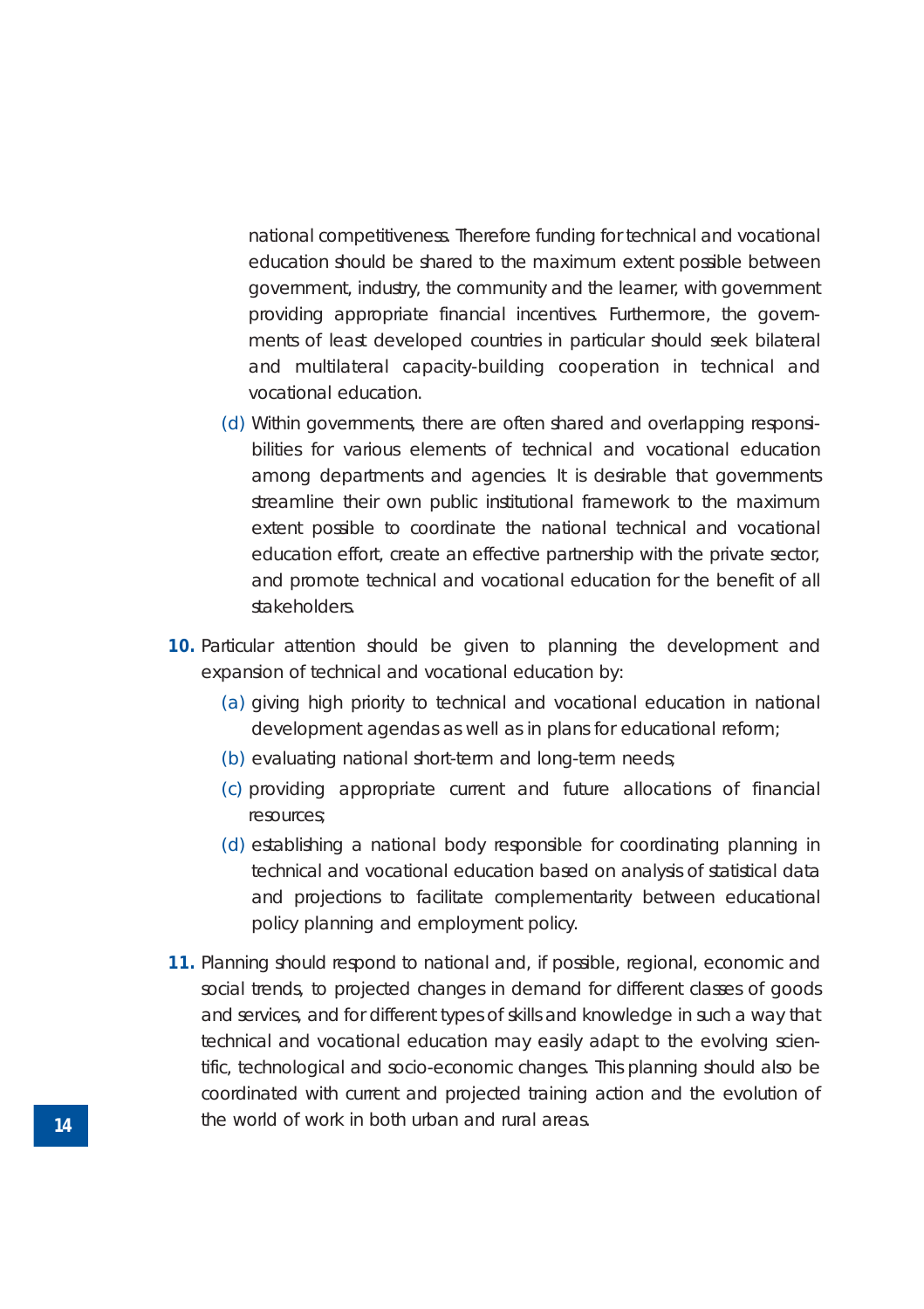- **12.** While the education authorities should have primary responsibility, the following groups of relevant stakeholders should be actively associated in policy formulation and in the planning process; corresponding structures, both national and local, taking the form of public agencies or consultative or advisory bodies, should be created to permit this:
	- (a) public authorities responsible for planning economic and social policy, labour and employment, and for the manufacturing and service sectors;
	- (b) representatives of non-governmental organizations within each occupation sector from among employers and workers as well as of the informal economy, small enterprise owners and entrepreneurs;
	- (c) authorities or bodies responsible for out-of-school education and training;
	- (d) representatives of those responsible both in public education and in State-recognized private education – for executing educational policy, including teachers, examining bodies and administrators;
	- (e) parents', former pupils', students' and youth organizations;
	- (f) representatives from the community at large.
- **13.** Policies for the structural improvement of technical and vocational education should be established within the framework of broad policies designed to implement the principle of lifelong education through the creation of open, flexible and complementary structures for education, training and educational and vocational guidance, considering the provisions of modern information technology in education regardless of whether these activities take place within the system of formal education or outside it. In this respect, consideration should be given to the following:
	- (a) multi-purpose secondary education offering diversified curricula linking education to the world of work;
	- (b) having institutions of higher learning offering flexible admission and programmes ranging from short specialized ones to longer full-time programmes of integrated studies and professional specialization;
	- (c) establishing a system of equivalencies whereby credit is given for completion of any approved programme, and recognition is granted to educational and/or professional qualifications and work experience;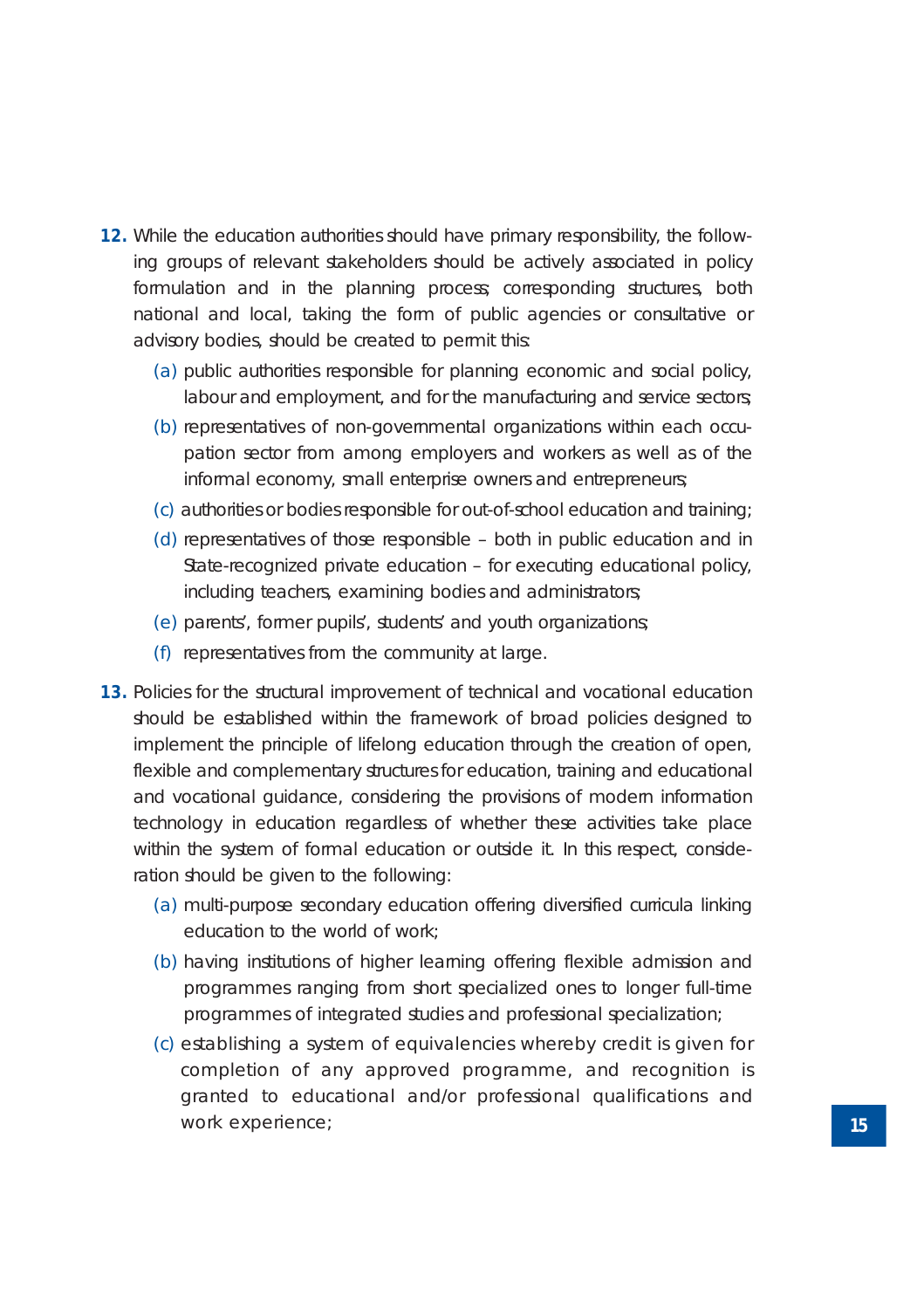- (d) providing articulation and pathways between technical and vocational education and programmes of higher education for the benefit of those learners who may wish to continue their education.
- **14.** Policy should be directed to ensuring high quality so as to exclude discrimination between the different educational streams. In this respect, special efforts should be made to ensure that national technical and vocational education seeks to meet international standards.
- **15.** In order to ensure quality, responsible national authorities should establish criteria and standards, subject to periodic review and evaluation, applying to all aspects of technical and vocational education, including, to the greatest extent possible, non-formal education for:
	- (a) all forms of recognition of achievement and consequent qualification;
	- (b) staff qualifications:
	- (c) ratios of teaching and training staff to learners;
	- (d) the quality of curricula and teaching materials;
	- (e) safety precautions for all learning and training environments;
	- (f) physical facilities, buildings, libraries, workshop layouts, quality and type of equipment.
- **16.** National policy should foster research related to technical and vocational education, with particular emphasis on its potential within lifelong learning, and directed to its improvement and relevance to the prevailing socio-economic context. This research should be carried out at national and institutional levels, as well as through individual initiative. To this end:
	- (a) special emphasis should be placed on curriculum development, research concerning teaching and learning methods and materials, and, where the need exists, on technologies and techniques applied to development problems;
	- (b) financial resources and physical facilities from public and/or private sources should be made available to institutions of higher education, specialized research institutions and professional organizations for applying the results of this research on an experimental basis in representatively selected institutions for technical and vocational education;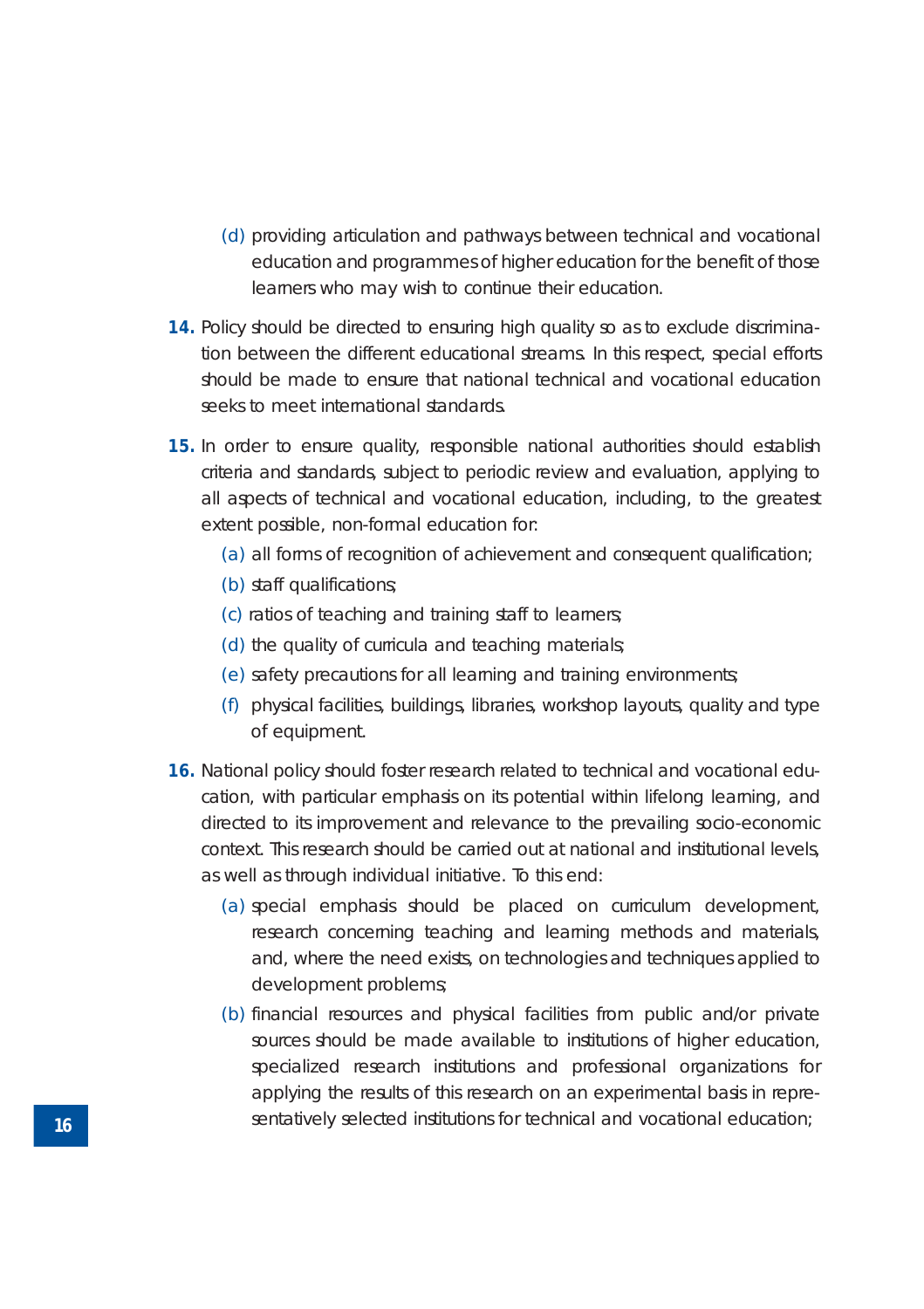- (c) the positive results of research and experimentation should be widely disseminated using all available media, especially information and communication technology;
- (d) the effectiveness of technical and vocational education should be evaluated using, among other data, relevant statistics including those concerning part-time enrolments, drop-out rates and placement in wage- and self-employment;
- (e) research efforts to humanize working conditions should be emphasized.
- **17.** Administrative structures should provide for evaluation, supervisory and accreditation services to ensure the rapid application of new research findings and to maintain standards:
	- (a) evaluation services as a whole should ensure the quality and smooth operation of technical and vocational education by continuous review and action directed to monitoring progress and maintaining standards through constant improvement of staff, facilities, programmes and, most importantly, student achievement;
	- (b) supervisory services for the staff should encourage improvement in the quality of teaching by providing guidance and advice and recommending continuing education;
	- (c) all technical and vocational education programmes, including those offered by private bodies, should be subject to approval by the public authorities;
	- (d) individual institutions should have the autonomy to design their programmes with the involvement of business and industry to suit local needs.
- **18.** Particular attention should be given to the material resources required for technical and vocational education. Priorities should be carefully established with due regard for immediate needs and the probable directions of future expansion in consultation with representatives from the world of work:
	- (a) institutional planning should be directed to ensuring maximum efficiency and flexibility in use;
	- (b) the planning, construction and equipping of facilities should be carried out in collaboration with specialists from industry, teachers and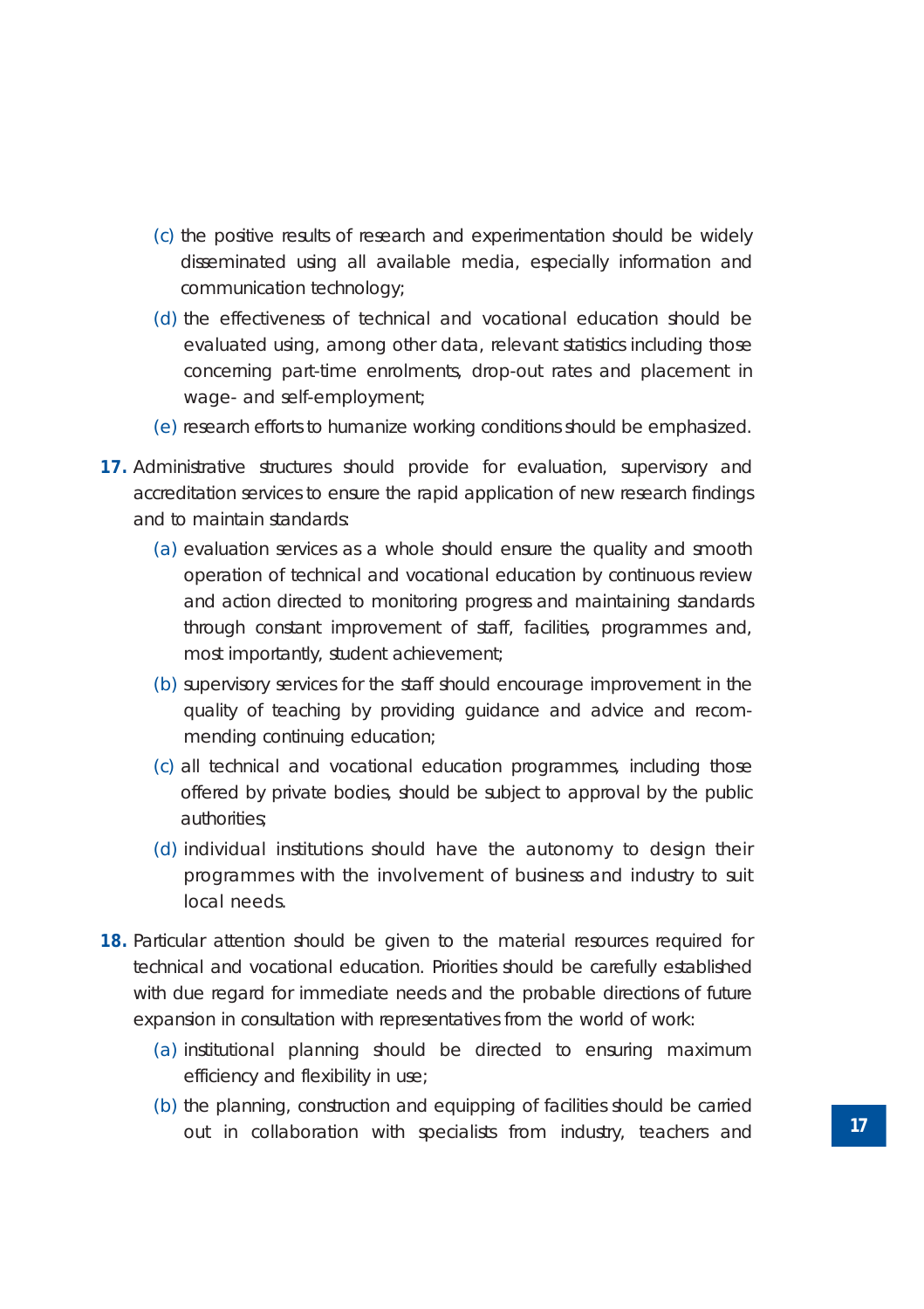educational architects, and with due regard for the purpose of the facilities, prevailing local factors and relevant research;

- (c) adequate funds should be allocated for recurrent expenditure for supplies and maintenance and repair of equipment;
- (d) institutions should be given greater autonomy in their administration and financial management.

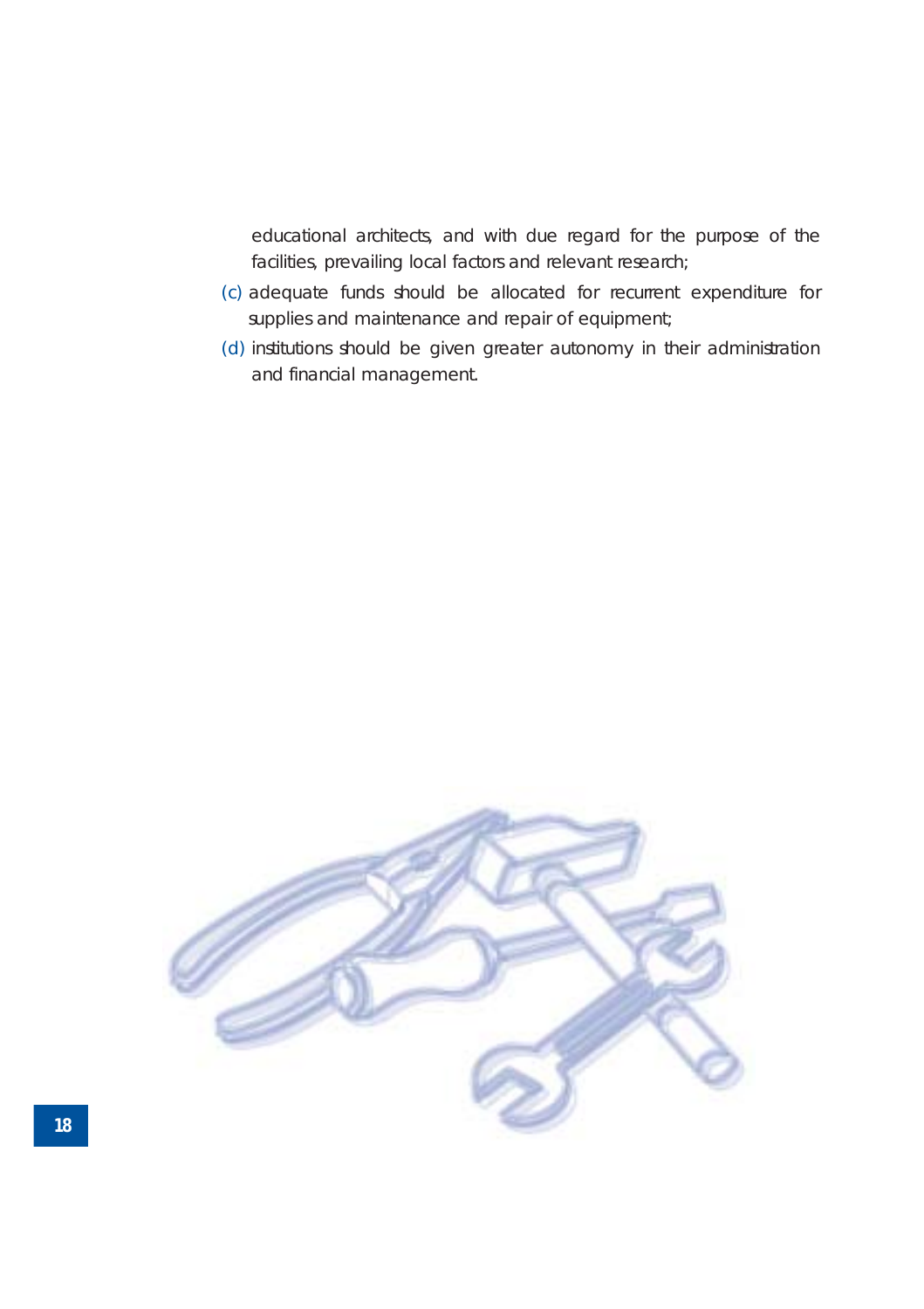#### <span id="page-18-0"></span>**IV. Technical and vocational aspects of general education**

- **19.** An initiation to technology and to the world of work should be an essential component of general education. An understanding of the technological nature of modern culture and an appreciation of work requiring practical skills should thereby be acquired. This initiation should be a major concern in educational reform and democratization. It should be a required element in the curriculum, beginning in primary education and continuing through the early years of secondary education.
- **20.** Opportunities for general technical and vocational initiation should continue to be available to those who wish to avail themselves of it within the education system and outside it in places of work or the community at large.
- **21.** Technical and vocational initiation in the general education of youth should fulfil the educational requirements of all spheres of interest and ability. It should mainly perform three functions:
	- (a) to broaden educational horizons by serving as an introduction to the world of work, and the world of technology and its products through the exploration of materials, tools, techniques, and the process of production, distribution and management as a whole, and to enrich the learning process through practical experience;
	- (b) to orient those with the interest and ability in technical and vocational education towards preparation for an occupational field or training outside the formal education system;
	- (c) to promote in those who will leave formal education with no specific occupational aims or skills, attitudes and thought processes likely to enhance their aptitudes and potential, to facilitate the choice of an occupation and access to a first job, and to permit them to continue their vocational training and personal development.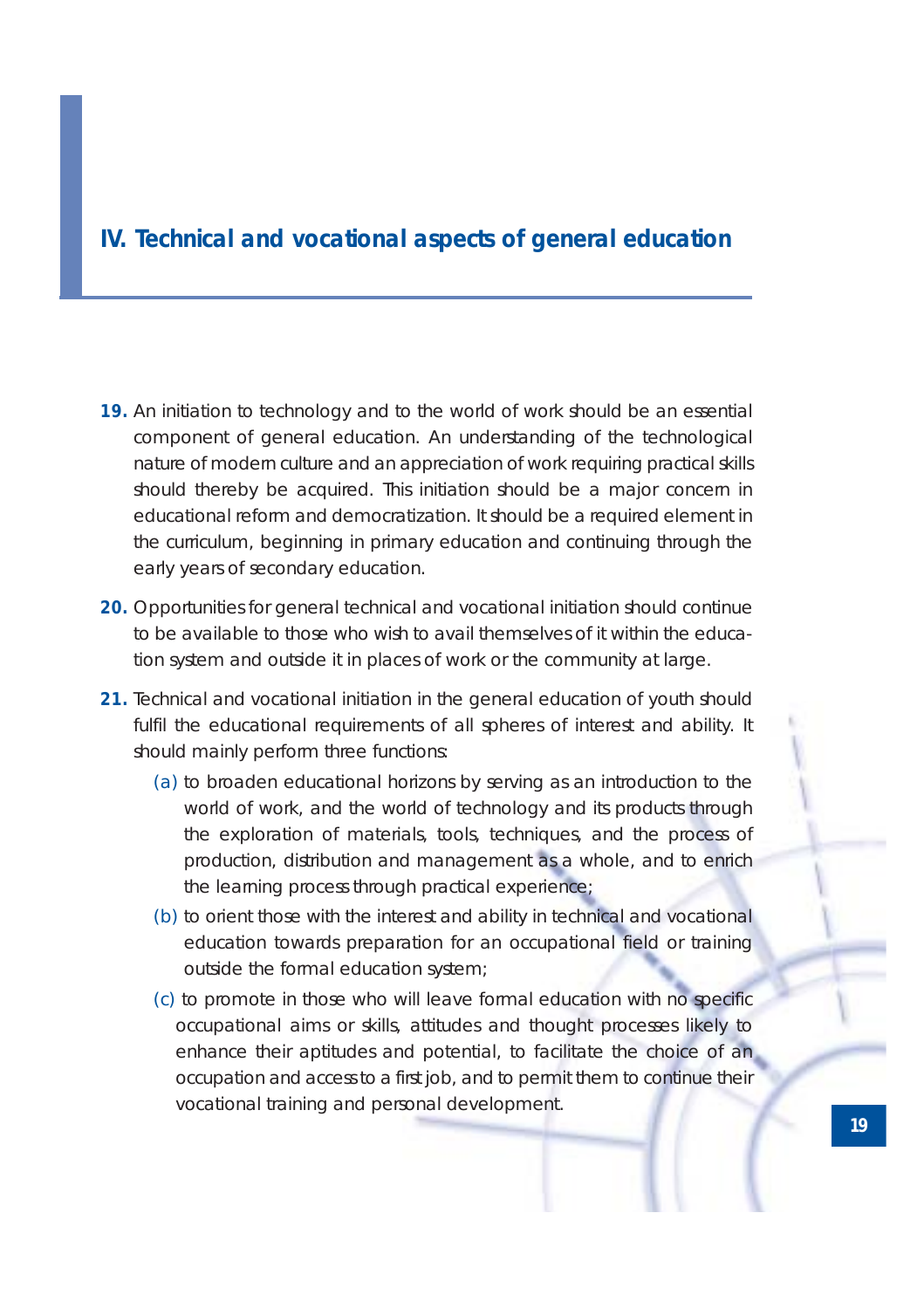- **22.** General technical and vocational studies in schools, having great importance for the orientation and education of youth programmes, should include an appropriate balance between theoretical and practical work. Such a programme of studies should be drawn up in collaboration with the professional community and with those responsible for technical and vocational education. These programmes should:
	- (a) be based upon a problem-solving and experimental approach, and involve experience in planning methods and decision-making;
	- (b) introduce the learner to a broad spectrum of technological fields and to productive work situations;
	- (c) develop a certain command of valuable practical skills such as tool use, repair and maintenance and safety procedures, and a respect for their value;
	- (d) develop an appreciation of good design, craftsmanship and quality;
	- (e) develop the ability to function as a team member and to communicate technical information;
	- (f) be closely related to the local environment without, however, being limited to it.
- **23.** Technical and vocational initiation programmes in general educational enrichment for youth and adults should be directed to enabling those engaged in working life to:
	- (a) understand the general implications of technical change, its impact on their professional and private lives, and how to adapt to these changes;
	- (b) use practical skills for improving the home and community environment, and thus the quality of life and productive leisure-time activities;
	- (c) inculcate an awareness of the possible impact of technology on the environment, and of the concept of sustainable development.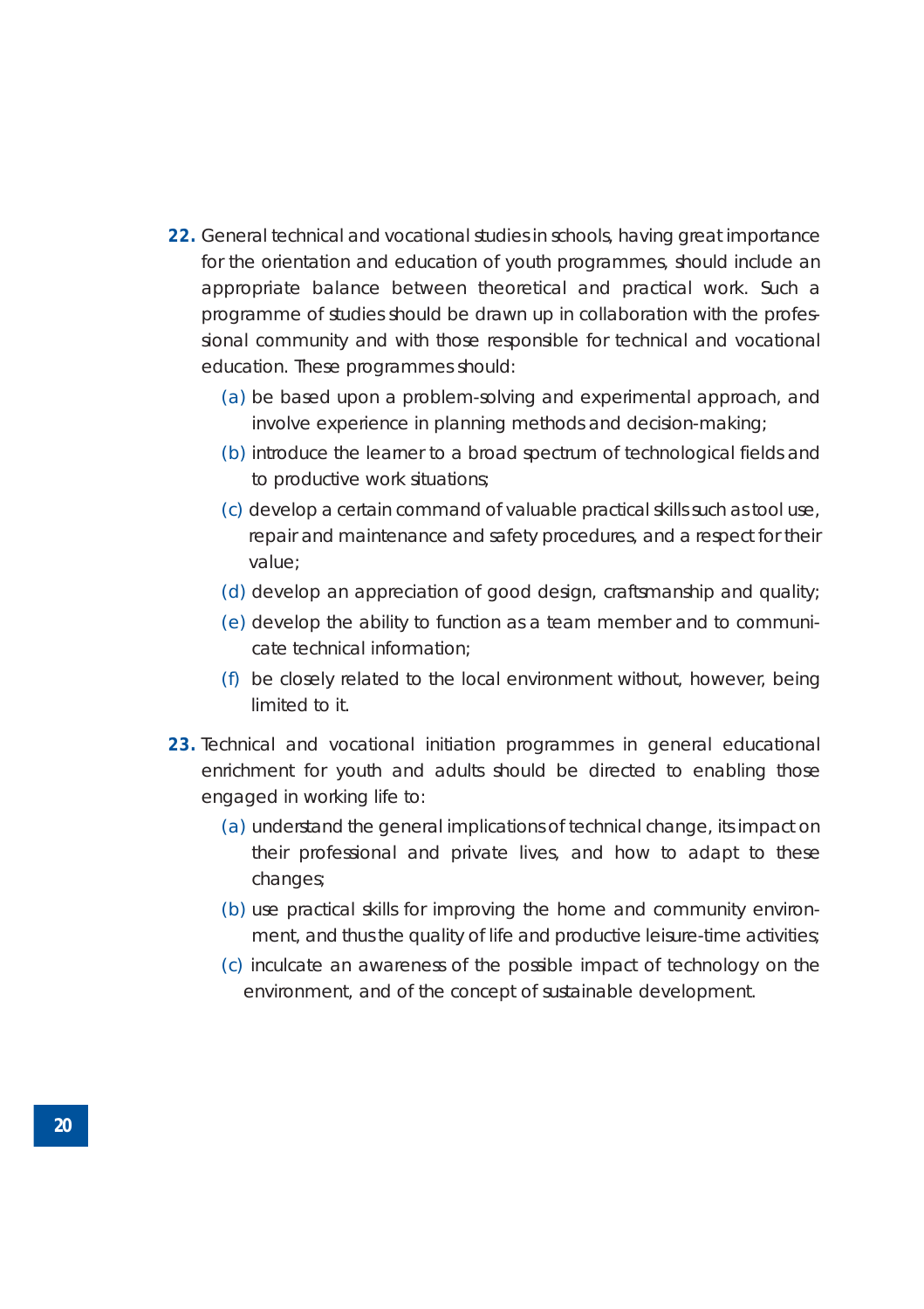#### <span id="page-20-0"></span>**V. Technical and vocational education as preparation for an occupational field**

- **24.** Given the disparities that may exist between formal education, whether secondary or tertiary, and the employment and career opportunities available, the highest priority should be given to technical and vocational education. Consequently the structure and content of traditional education, whether general or technical and vocational, should be adapted accordingly through:
	- (a) the diversification of secondary education in the later stages so that it may be pursued in conjunction with employment or training, or may lead to employment or to higher education, thereby offering to all youth educational options corresponding to their needs and abilities;
	- (b)the development of educational structures and programmes on all levels centred on organized and flexible interchange between educational institutions (including universities), training institutions and the world of work.
- **25.** Technical and vocational education as preparation for an occupational field should provide the foundation for productive and satisfying careers and should:
	- (a) lead to the acquisition of broad knowledge and generic skills applicable to a number of occupations within a given field so that the individual is not limited in his/her choice of occupation and is able to transfer from one field to another during his/her working life;
	- (b) at the same time offer both a thorough and specialized preparation for initial employment, including self-employment, and also training within employment;
	- (c) provide the background in terms of knowledge, skills and attitudes for continuing education at any point in the individual's working life.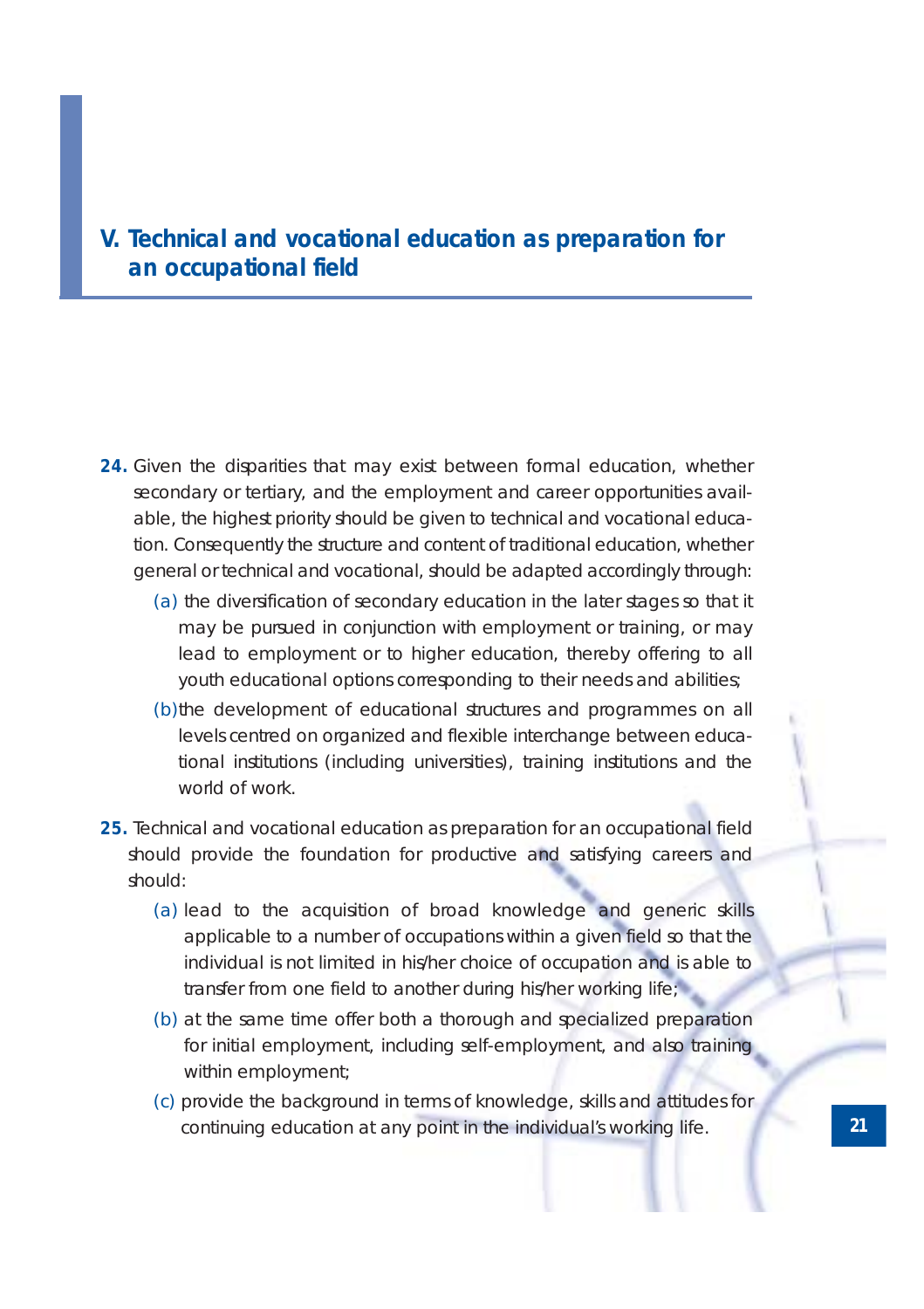- **26.** Premature and narrow specialization should be avoided:
	- (a) in principle, the age of 15 should be considered the lower limit for beginning specialization;
	- (b) a period of common studies providing basic knowledge and generic skills should be required for each broad occupational sector before a special branch is chosen.
- **27.** Technical and vocational education programmes should be designed as comprehensive and inclusive systems to accommodate the needs of all learners with special emphasis on motivating girls and women. Their equal access and participation should be ensured by:
	- (a) appropriate legislative measures;
	- (b) widespread dissemination of information concerning opportunities;
	- (c) gender-sensitive guidance and counselling;
	- (d) other incentives relevant to the local context.
- **28.** Special provision should be made for out-of-school and unemployed youth and children of socially disadvantaged groups such as minorities, migrant workers, refugees, etc. with little or no primary education, as well as for those not entering education or training programmes after completion of compulsory schooling, in order that they may acquire skills for wage- or selfemployment.
- **29.** Given the necessity of integrating people who are disadvantaged due to physical and intellectual disabilities into society and its occupations, the same educational opportunities should be available to them as to those without disabilities in order that they may achieve qualification for an occupation to realize their potential and optimize their participation in the work force; special measures or special institutions may be required.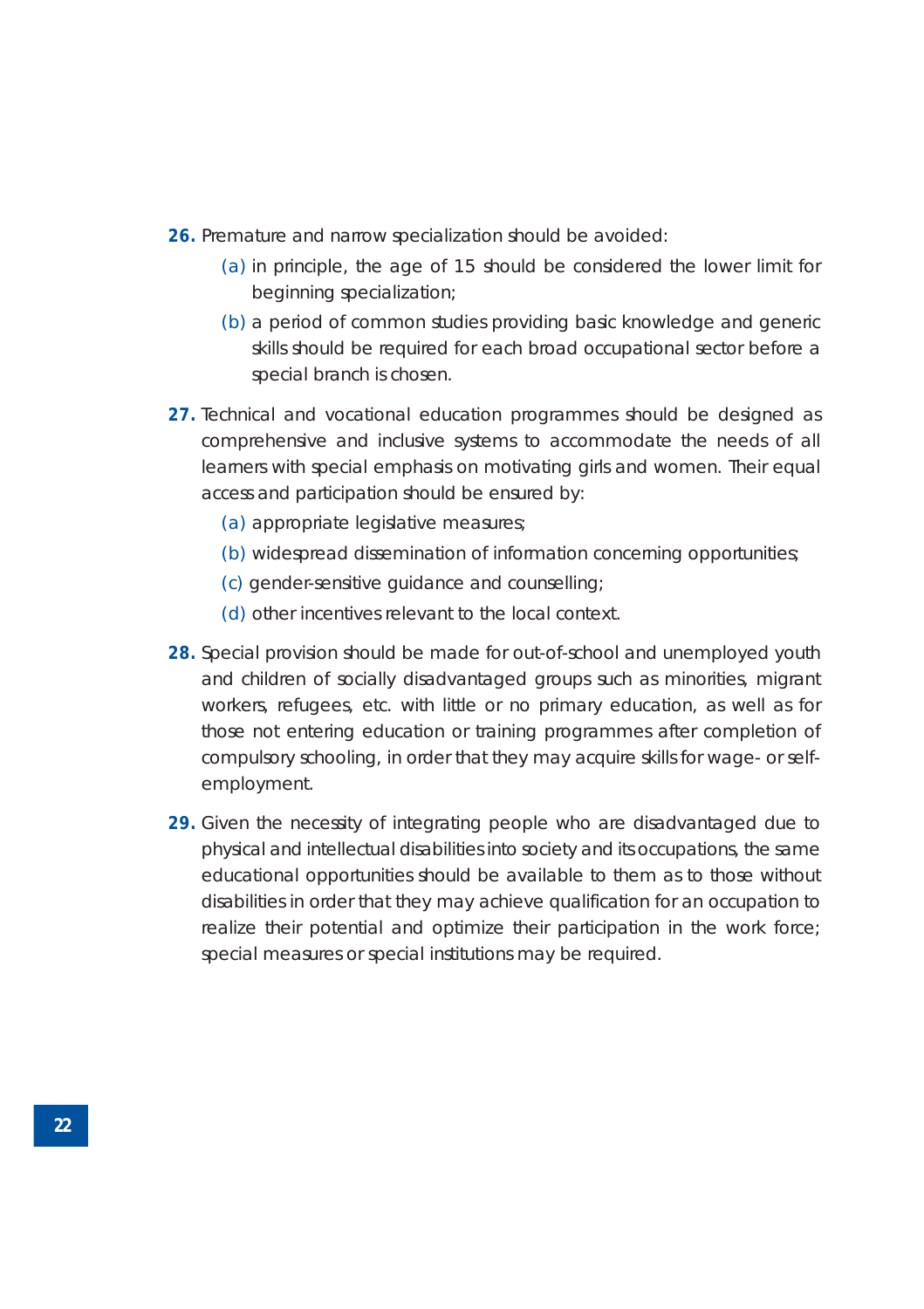#### <span id="page-22-0"></span>**Organization**

- **30.** Technical and vocational education as preparation for an occupational field should be organized on a national or provincial/local basis, so as to respond positively to overall social, economic and educational requirements and to the needs of different groups of the population without discrimination.
- **31.** Several organizational patterns of technical and vocational education, including full-time, part-time, open and distance learning options, could exist within each country. The following patterns should be considered:
	- (a) full-time programmes including general education and practical training, provided in an educational establishment, either comprehensive or specialized;
	- (b) part-time programmes such as the following, in which general education and theoretical and broad practical aspects of the occupational field are given in an educational establishment, while specialized practical training is acquired during work in the chosen occupation:
		- (i) the day-release system, providing for workers and apprentices to attend an educational establishment one or two days a week;
		- (ii) the sandwich system, under which periods in an educational institution alternate with training periods in a factory, farm, business establishment or other undertaking;
		- (iii) the block-release system, whereby workers are released to attend courses of 10 to 15 weeks per year;
	- (c) open and distance education programmes provided through:
		- (i) correspondence;
		- (ii) special radio and television broadcasting;
		- (iii) the Internet and other computer-based media.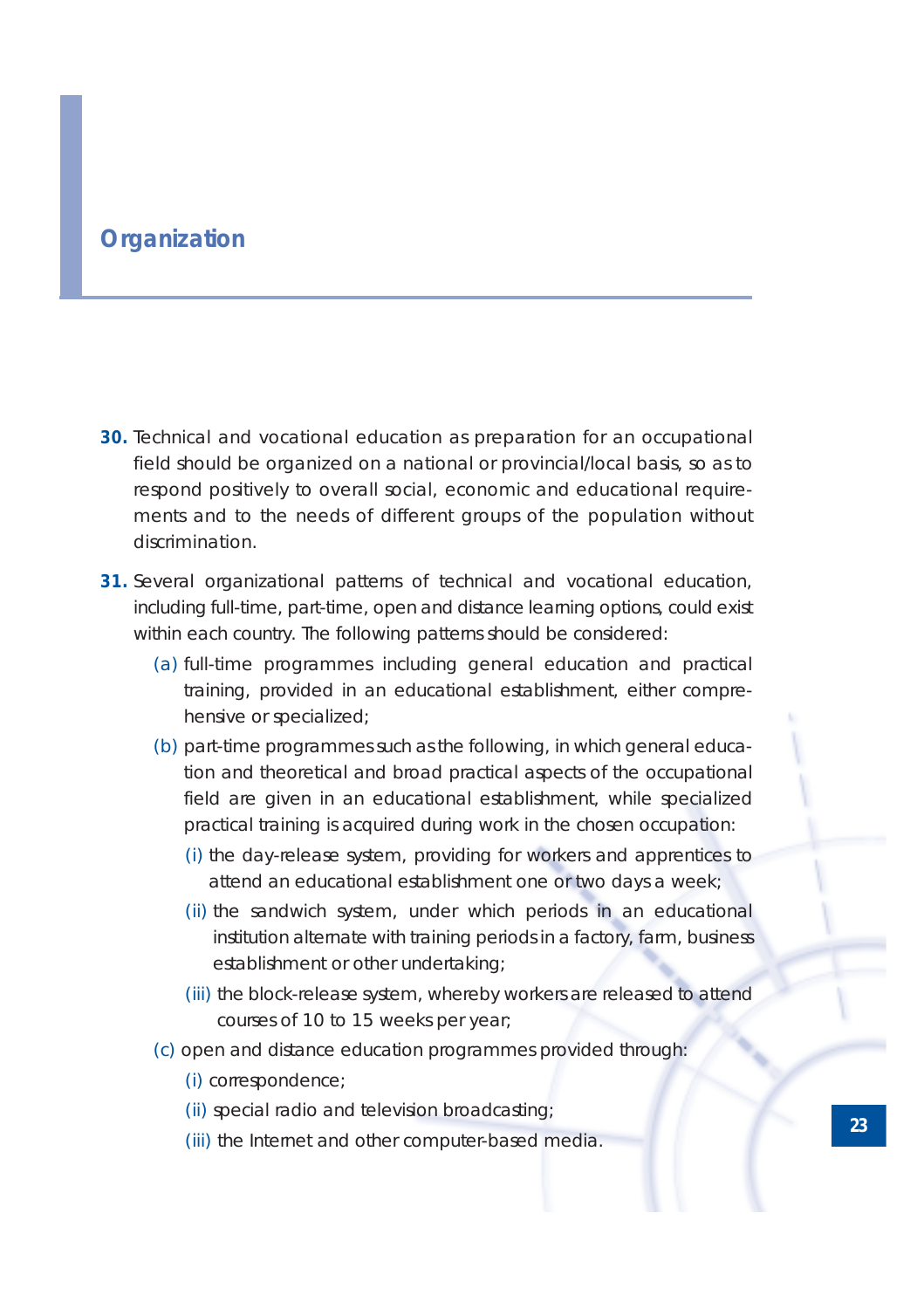**32.** The responsible authorities should encourage part-time education; therefore:

- (a) these programmes could be available after completion of minimum compulsory or required schooling, and should continue to be available throughout life;
- (b) the qualifications acquired by this means should be equivalent to those acquired by full-time education;
- (c) the practical training conducted by employers should be as broad as possible, and should aim to meet international standards.
- **33.** In view of the increasing requirement for qualified middle-level personnel and the increasing numbers completing secondary education or its equivalent, the development of technical and vocational programmes at a tertiary level should be given high priority, by both public and private providers. The following patterns should be considered:
	- (a) a period of one to two years of guided work experience followed by part-time or full-time programmes of specialization;
	- (b) part-time and/or evening programmes;
	- (c) full-time programmes as an extension to those given in specialized secondary or tertiary institutions;
	- (d) programmes offered through open and distance learning.
- **34.** In view of the high cost of equipment, its usage should be organized to yield optimum benefit. This could be achieved as follows:
	- (a) centralized or mobile workshops and libraries could be used to serve several educational institutions;
	- (b) when educational institutions close for the evenings and vacations, their classrooms and workshops should be utilized for continuing education and non-formal training programmes;
	- (c) workshops and laboratories should also be used to instil the culture of maintenance and respect for safety standards;
	- (d) enterprises should be encouraged to make their equipment and facilities available for practical training.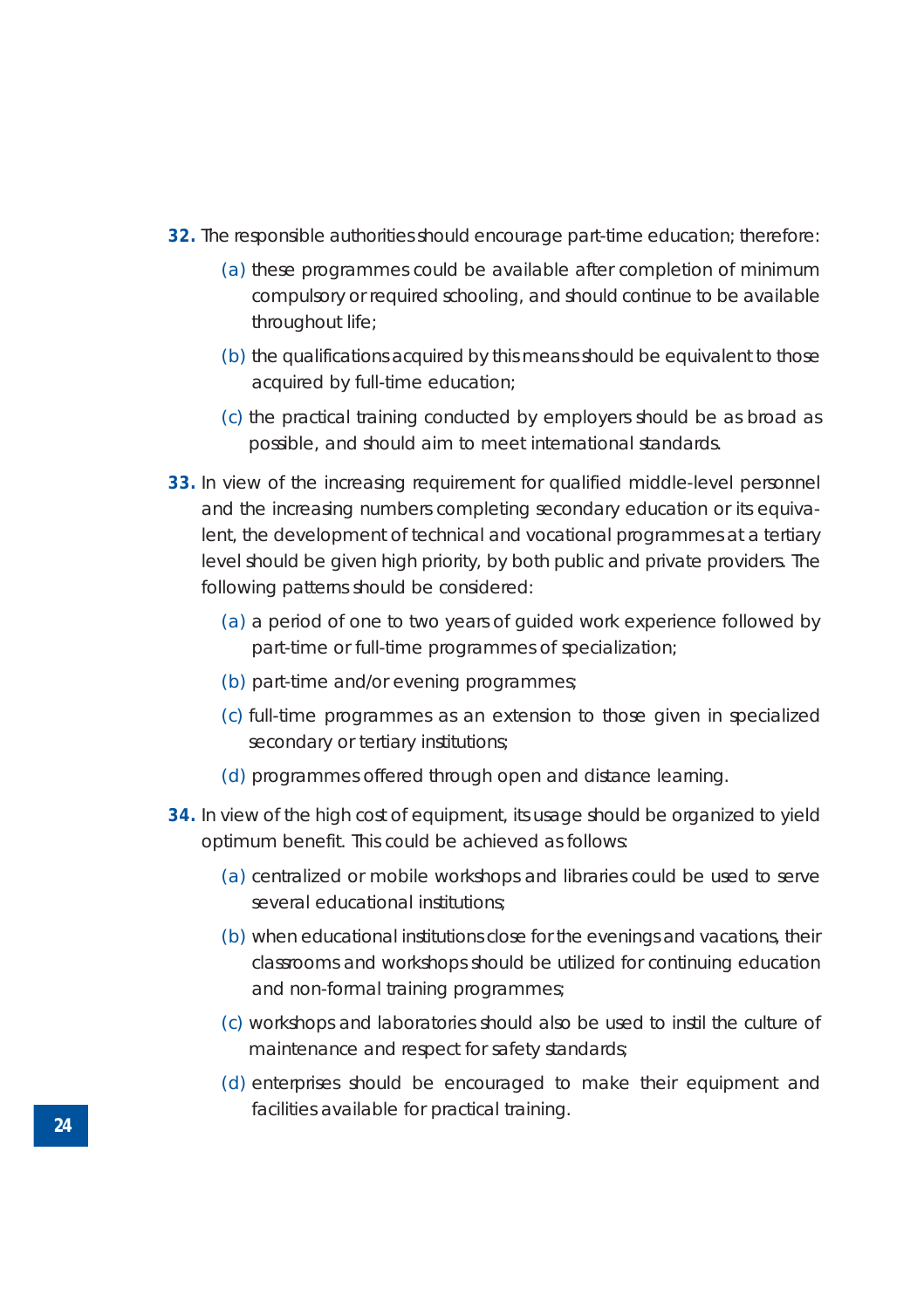**35.** Enterprises should be actively involved in the theoretical and practical training of those preparing for occupations in their particular sector, and should interact with educational institutions regarding the organization of such training.

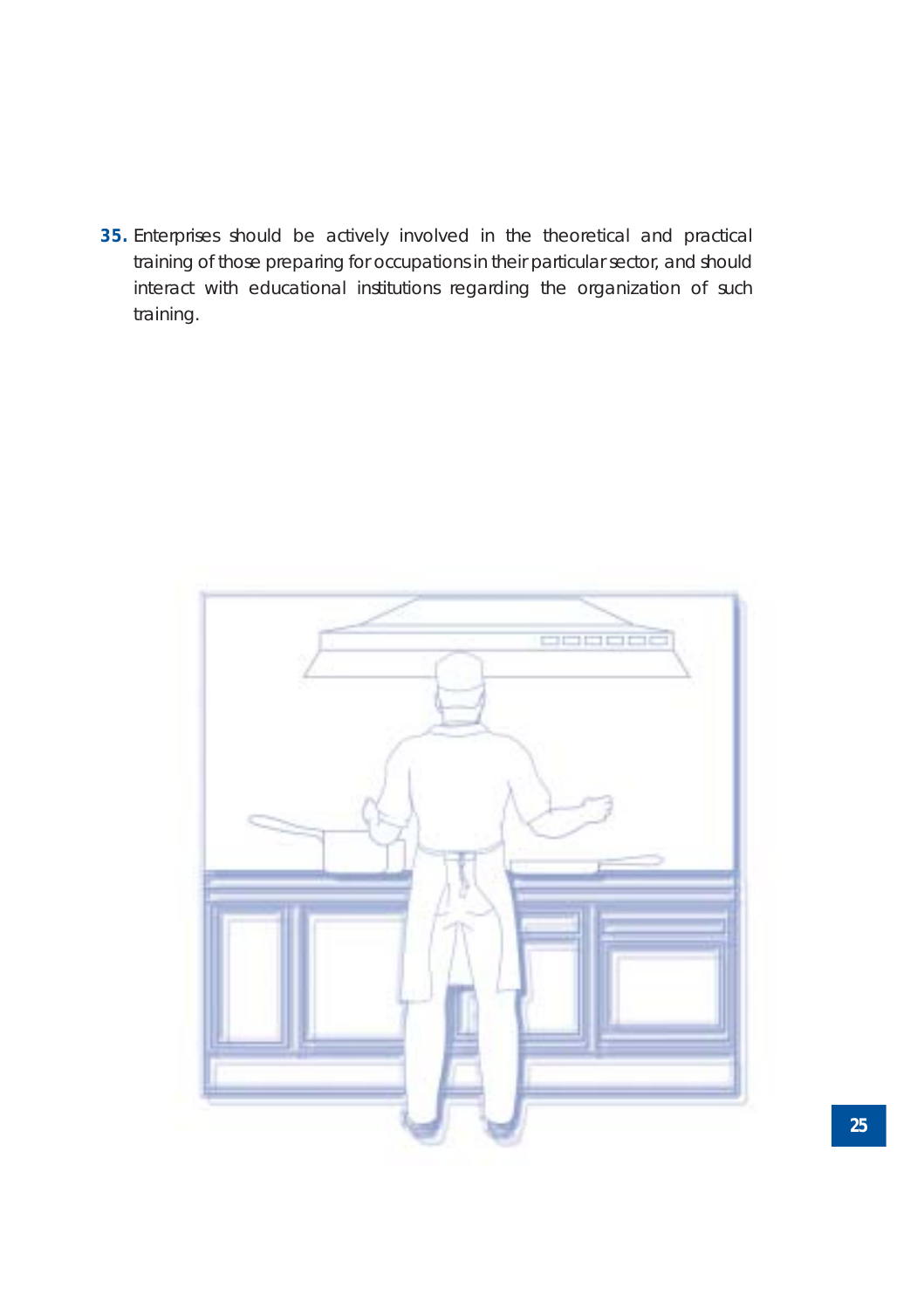#### <span id="page-25-0"></span>**Programme content**

- **36.** All programmes of technical and vocational education as preparation for an occupational field should:
	- (a) aim at providing scientific knowledge, technical versatility and a cluster of core competencies and generic skills required for rapid adaptation to new ideas and procedures and for steady career development;
	- (b) be based on analyses and forecasts of occupational requirements by national education authorities, employment authorities, occupational organizations and other stakeholders;
	- (c) include an appropriate balance between general subjects, science and technology, as well as subjects such as computer literacy, information and communication technology, the environment and studies of both the theoretical and practical aspects of the occupational field;
	- (d) stress developing a sense of values, ethics and attitudes to prepare the learner for self-reliance and responsible citizenship.
- **37.** In particular, programmes should:
	- (a) be interdisciplinary in character, as many occupations now require two or more traditional areas of study;
	- (b) be based on curricula designed around core knowledge, competencies and skills;
	- (c) include studies of the social and economic aspects of the occupational field as a whole;
	- (d) include an interdisciplinary perspective to equip students to work in the changing employment environment, and incorporate a multicultural perspective, which may include the study of a foreign language as preparation for international employment;
	- (e) include the study of at least one foreign language of international use, which, while conducive to a higher cultural level, will give special emphasis to the requirements of communication, the acquisition of a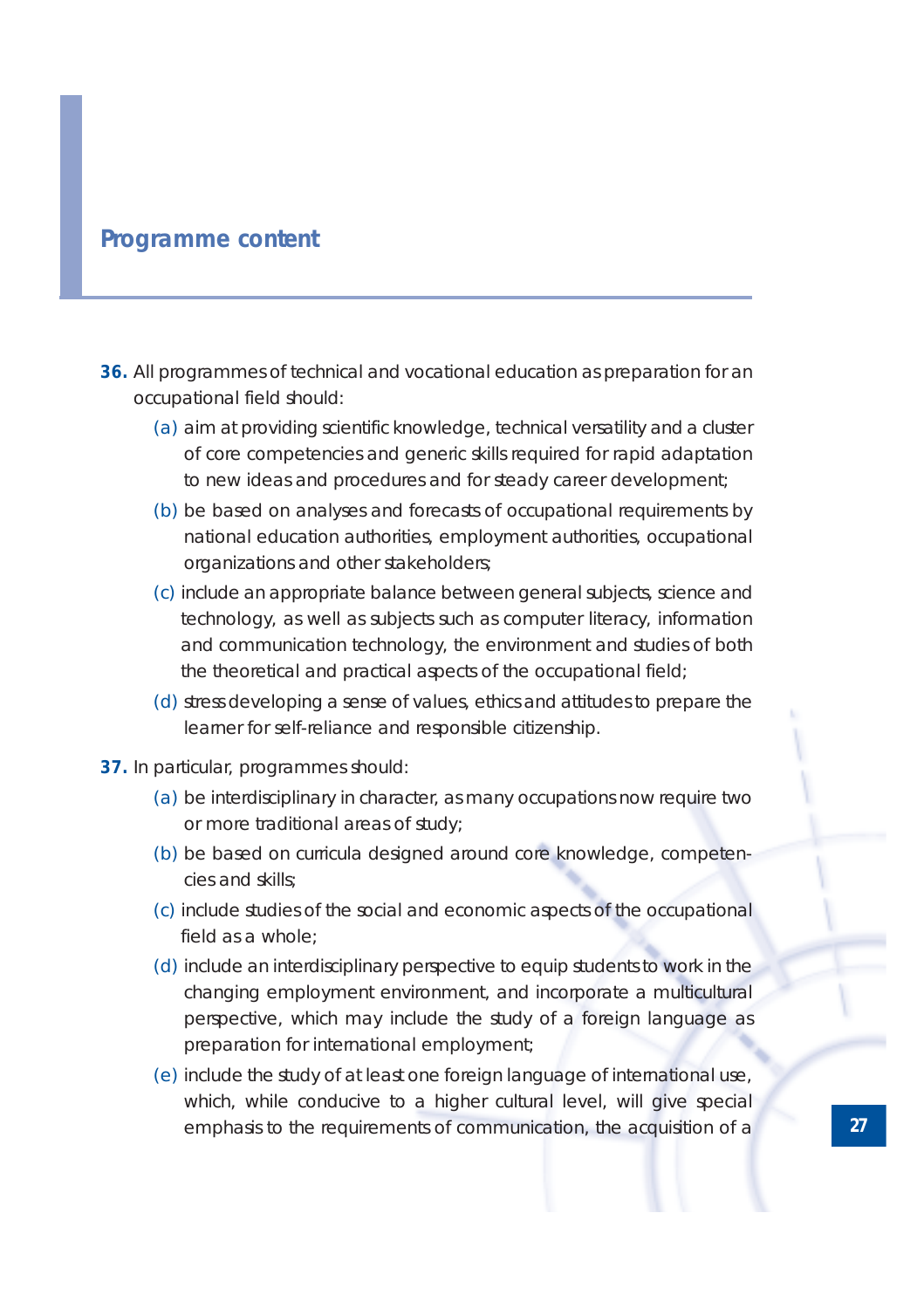scientific and technical vocabulary, and the need to prepare for international employment and multicultural working environments;

- (f) include an introduction to organizational, planning and entrepreneurial skills;
- (g) emphasize instruction in safe and environmentally sound procedures relative to the materials and equipment used in a given occupational field, the importance of safe working conditions, and the health aspects relative to the occupation as a whole, including emergency and firstaid training.
- **38.** While based on the above general principles and components, and thus pursuing in all cases broader educational aims, programmes in their practical aspect should be designed taking into account special occupational requirements, especially in "new" professions and those undergoing change, and particularly the use of the new information and communication technology as a tool for enhancing the effectiveness of all vocations, including those considered traditional.
- **39.** Technical and vocational education programmes leading to university qualification, while encouraging research and offering high-level specialization, should be developed with particular attention to:
	- (a) the inclusion of components directed to developing attitudes whereby those with broad responsibilities in technological fields constantly relate their professional tasks to broader social and ethical goals;
	- (b) preparing the learner more generally for life and the world of work bearing in mind that technical and vocational education is for economic, personal and social benefit.
- **40.** Programmes of technical and vocational education as preparation for occupations within the agricultural sector should be designed in accordance with the overall social and economic requirements of sustainable development in rural areas.
- **41.** Where lack of resources is a serious constraint, priority should be given to developing programmes for areas experiencing skilled human resource shortages, taking into consideration the projected needs for national economic development and the corresponding labour market growth.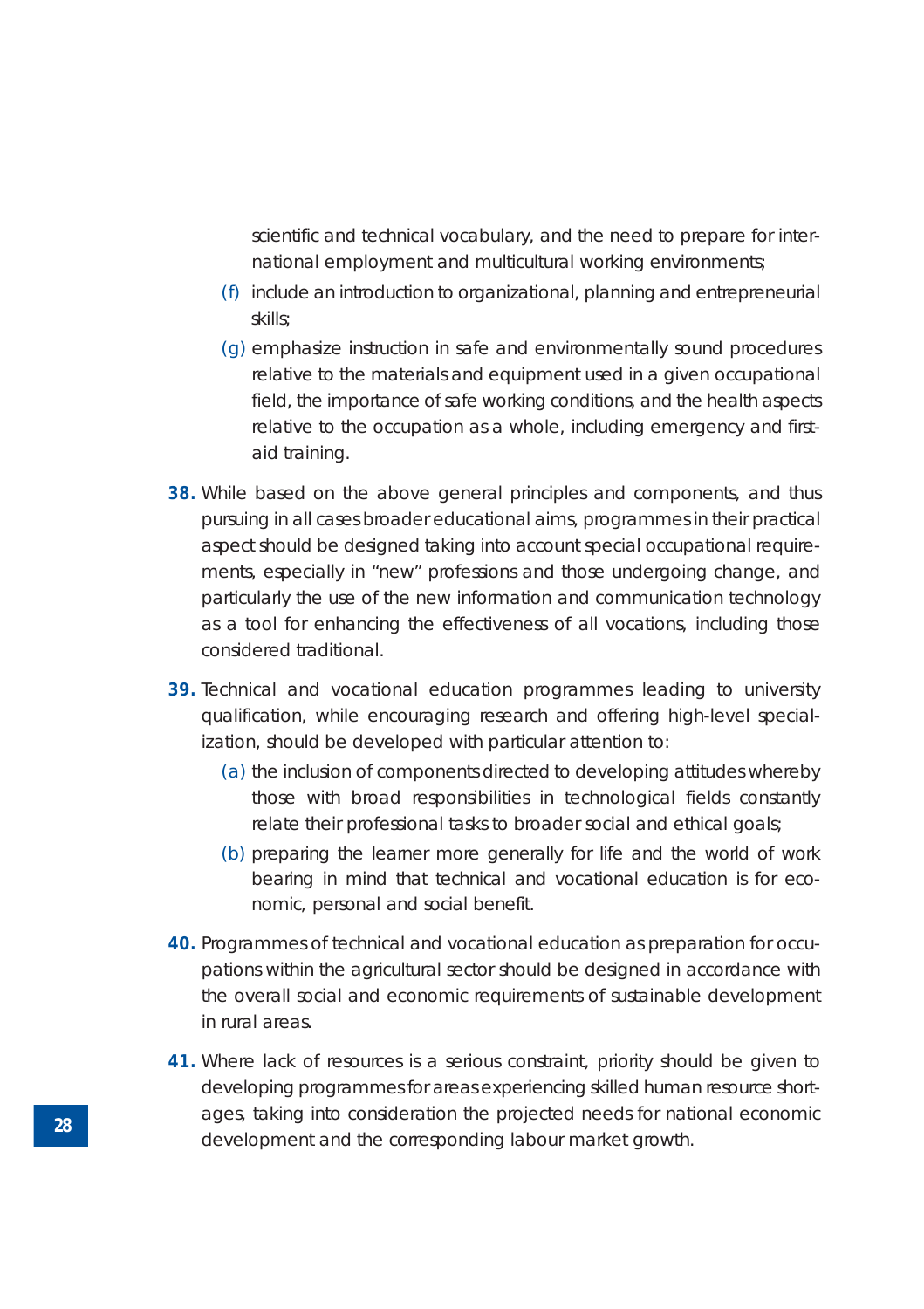- **42.** Programmes preparing for occupations in small industry, individual farming or the artisan trades, particularly for self-employment, should include entrepreneurship and elementary information and communication technology studies to enable those engaged in such occupations to take responsibility for production, marketing, competent management and the rational organization of the enterprise.
- **43.** Programmes leading to occupations in the business, commercial and service sector, including the tourism and hospitality industries, should consist of:
	- (a) training in the methods and skills developed as a result of the application of computer-based technology to business and office management, and particularly to the acquisition and processing of information;
	- (b) training in the organizational and management skills required for the smooth operation of enterprises;
	- (c) an introduction to marketing and distribution procedures.
- **44.** Special attention should be given to developing programmes for preparing personnel at all levels for the social services system (e.g. community and family work, nursing and paramedical occupations, nutrition and food technology, home economics and environmental improvement). Those programmes should:
	- (a) orientate the special occupational field to raising standards of living in terms of nutrition, clothing, housing, medical services, the quality of family life and that of the environment;
	- (b) be adapted to the special requirements of local conditions, in particular those of climate and geography, materials available, community organization, and social and cultural patterns.

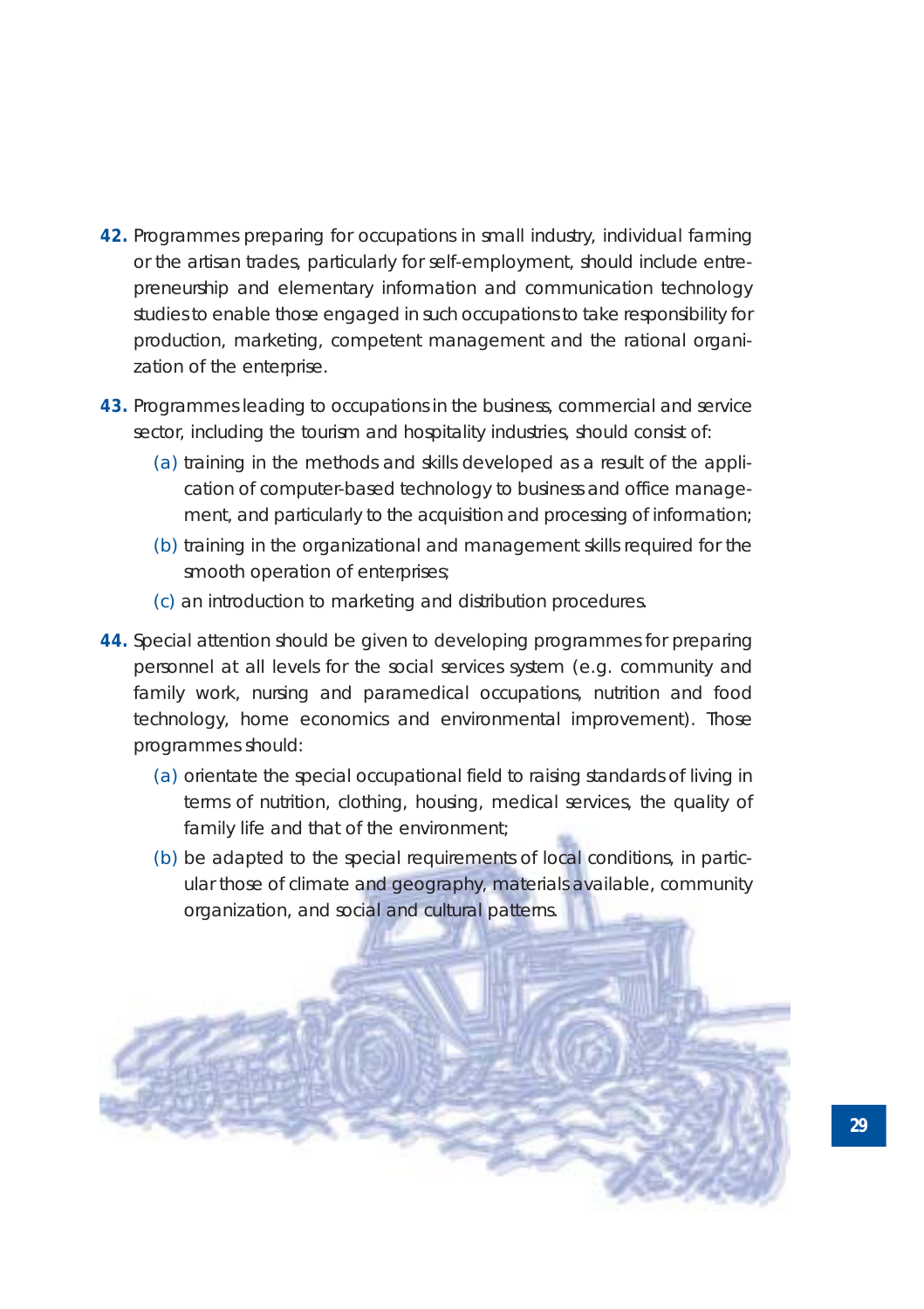#### <span id="page-28-0"></span>**VI. Technical and vocational education as continuing education**

**45.** The development and expansion of technical and vocational education as continuing education, both within and outside the formal education system, with either public or private funding, and within the framework of lifelong learning, should be a priority objective of all educational strategies. Broad provision should be made for allowing everyone, whatever their prior qualifications, to continue both their professional and general education by facilitating seamless pathways for learners through articulation, accreditation and recognition of all prior learning and relevant work experience.

Technical and vocational education should develop close interfaces with all other education sectors to facilitate seamless pathways for learners with an emphasis on articulation, accreditation and recognition of prior learning. Within this spectrum, technical and vocational education has a responsibility to ensure a sound initial education and training aimed at learning to learn, the most precious skill for all citizens, both young and adult.

- **46.** In addition to permitting adults to make up deficiencies in general or vocational education, which has often been its sole objective, continuing education should now:
	- (a) offer possibilities for personal development and professional advancement by providing flexibility in programme administration and curriculum design to facilitate smooth lifelong learning and ensure continuous entry, exit and re-entry points;
	- (b)permit the updating and renewal of knowledge and practical abilities and skills in the occupational field;
	- (c) enable individuals to adapt to technological changes in their occupation or to enter another occupation;
	- (d) be available throughout the individuals' working life without restriction with regard to age, sex, prior education and training or position, recognizing work experience as a substitute for prior learning;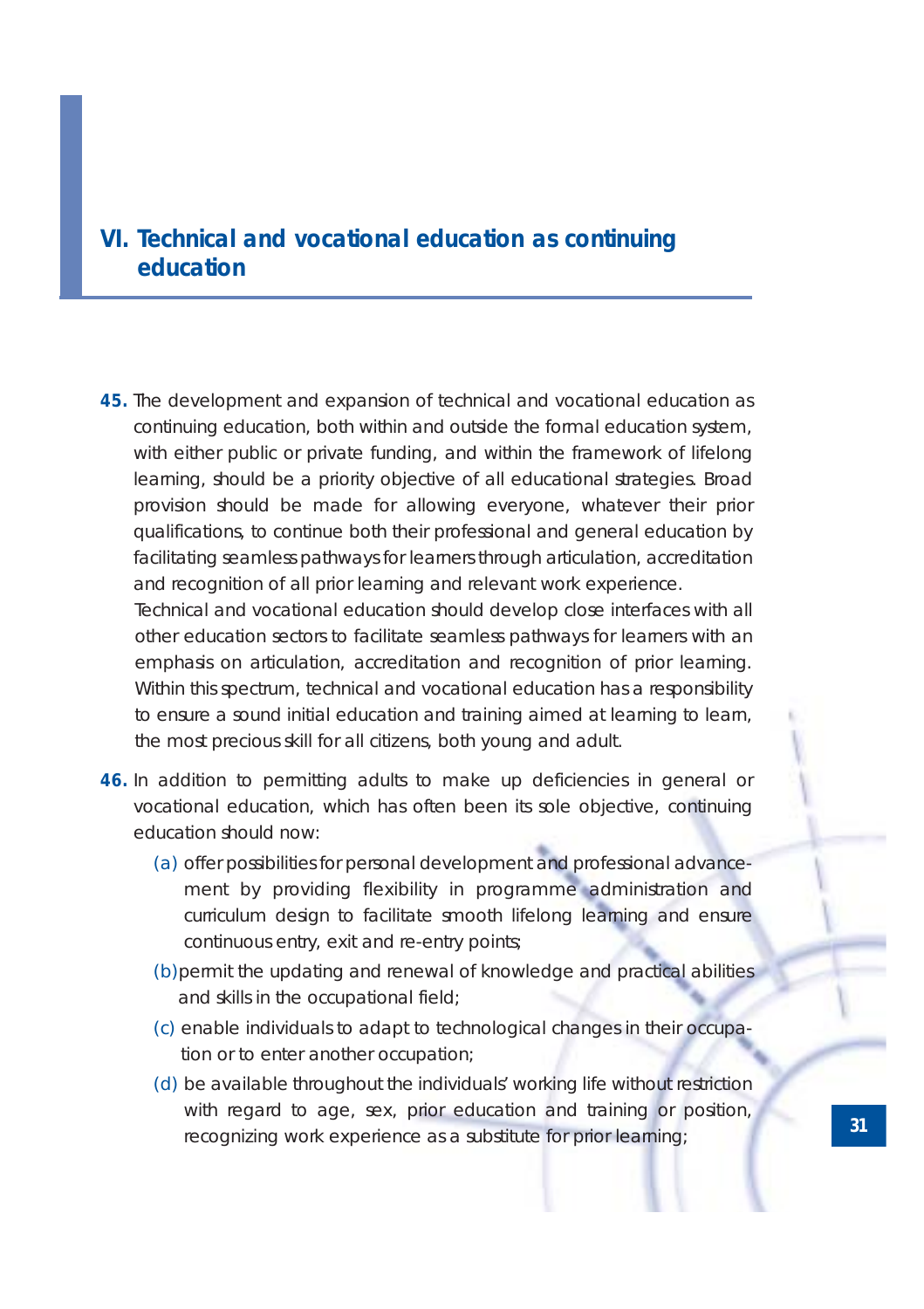- (e) be available to the increasing numbers of the aged population;
- (f) be broad in scope, including general education elements and contemporary cross-cutting areas.
- **47.** The appropriate authorities should be encouraged to provide the basic conditions for continuing technical and vocational education, such as providing for paid educational leave and other forms of financial aid.
- **48.** Continuing technical and vocational education should be actively encouraged through:
	- (a) widespread dissemination of information concerning the programmes available and ways of taking advantage of existing opportunities, including full use of the mass media and the Internet;
	- (b) recognition of successful completion of programmes by increased remuneration and professional advancement, with the involvement of employers and professional associations.
- **49.** Organizers of continuing technical and vocational education should consider the following flexible forms of delivery:
	- (a) courses and training offered during working hours at the workplace;
	- (b) part-time courses utilizing existing secondary and tertiary technical and vocational education institutions;
	- (c) evening and weekend courses;
	- (d) correspondence courses;
	- (e) courses on educational radio and television and the Internet;
	- (f) short professional "refresher" courses.
- **50.** The following forms of study/training leave from work should be considered:
	- (a) day release;
	- (b) block release of varying lengths;
	- (c) release for one or more hours during the working day.
- **51.** Programmes of continuing technical and vocational education should:
	- (a) be designed and delivered to suit the special requirements of adults using flexible teaching methods that recognize already acquired expertise;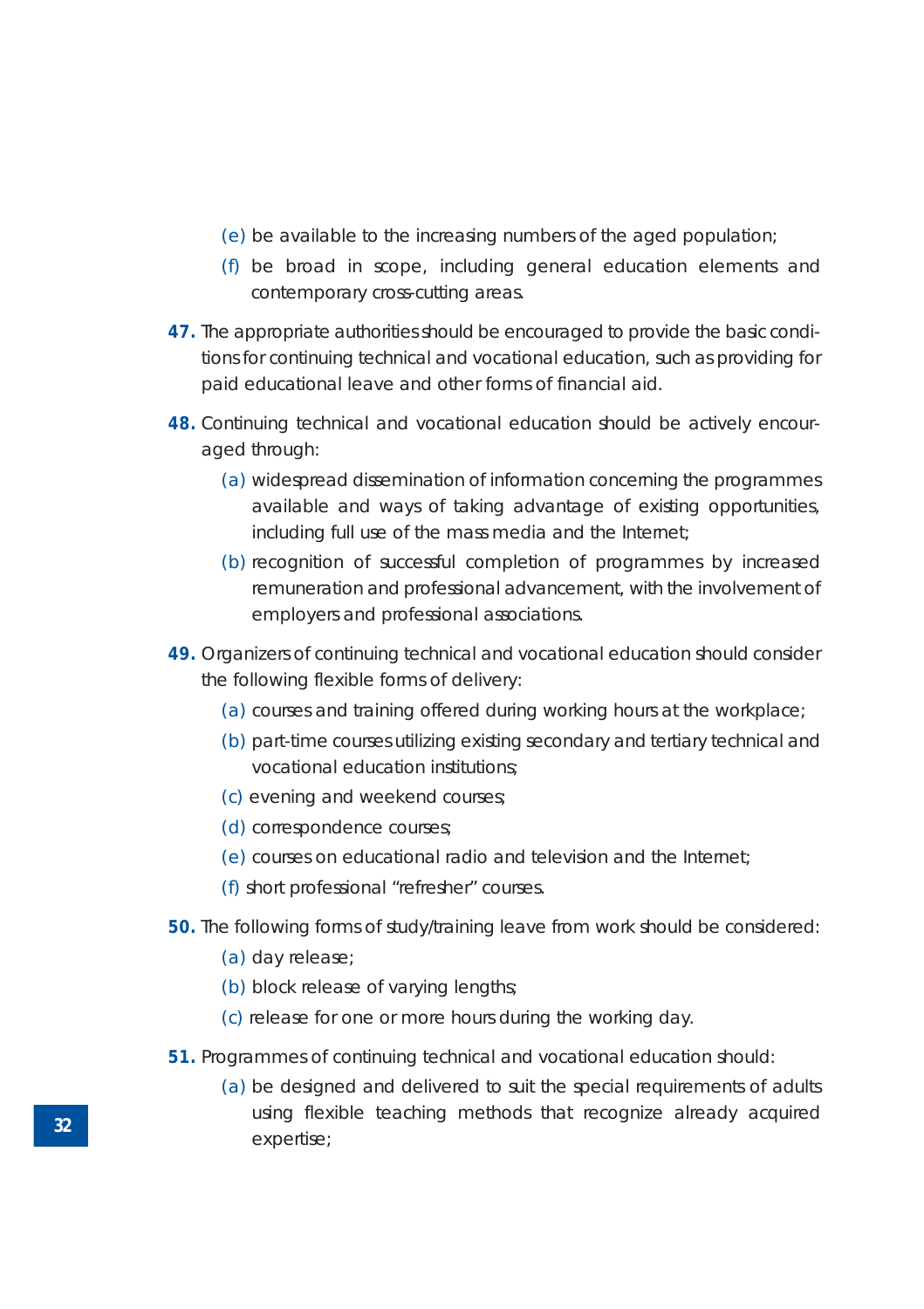- (b) be designed for individually paced learning;
- (c) be programmed to accommodate the potential that information and communication technology has to offer.
- **52.** Provision should be made for the particular requirements of special groups:
	- (a) to enable women completing maternity leave to update their knowledge and professional skills for re-entering the workforce;
	- (b) to enable older workers and the unemployed to adapt to new occupations;
	- (c) to provide minorities, foreign workers, migrants, refugees, indigenous people and people with disabilities with training programmes to help them to adapt to working life;
	- (d) to enable other marginalized and excluded groups, such as early school leavers, out-of-school youth and demobilized soldiers in postconflict situations to re-enter the mainstream of society.
- **53.** Continuing technical and vocational education programmes through the distance learning mode should be promoted for the benefit of those disadvantaged by distance and location, such as individuals in rural communities and those engaged in seasonal work.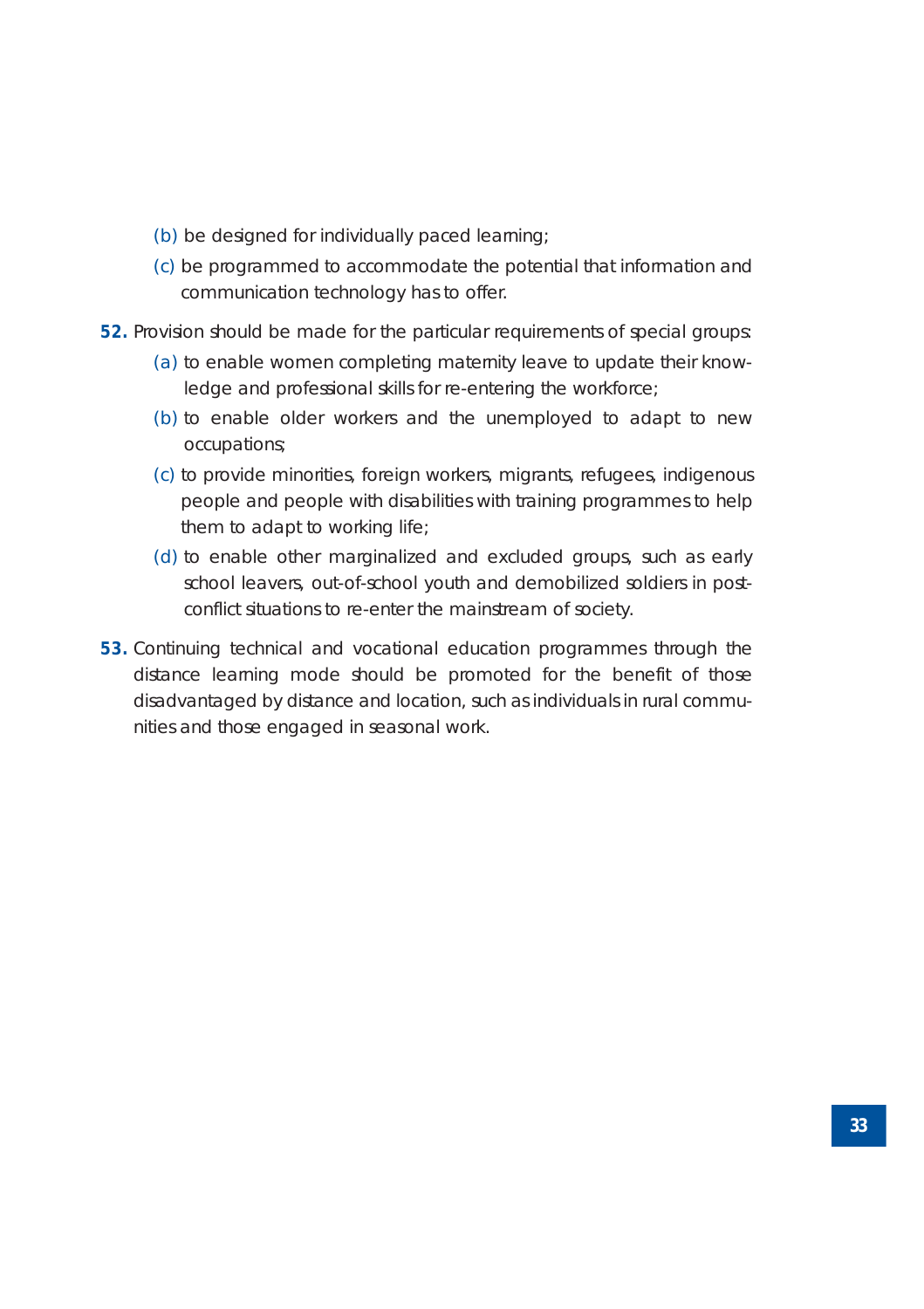#### <span id="page-31-0"></span>**VII. Guidance**

- **54.** Guidance should be viewed as a continuous process spanning the entire education system, and should be directed towards aiding all to make conscious and positive educational and occupational choices. It should ensure that individuals are provided with the prerequisites:
	- (a) to become aware of their interests, abilities and special talents, and to help them frame a plan for life;
	- (b) to pursue courses of education and training designed to realize their potential and fulfil their life plans;
	- (c) to acquire flexibility in decision-making concerning their occupations, in the initial and later stages, for developing a satisfying career;
	- (d) to facilitate transitions back and forth as needed, between education, training and the world of work.
- **55.** Guidance should take into account the needs of industry, the individual and the family while preparing students and adults for the real possibility of frequent career changes, which could include periods of unemployment and employment in the informal sector, to be achieved through:
	- (a) close liaison and coordination between lifelong learning, training, the workplace and placement services;
	- (b) ensuring that all necessary information concerning the world of work and career opportunities is available, and actively disseminated using all available forms of communication;
	- (c) ensuring that those engaged in work have access to information concerning continuing education and training as well as other work opportunities.
- **56.** While emphasizing the needs of individuals, guidance should be accompanied by information that gives them a realistic view of the opportunities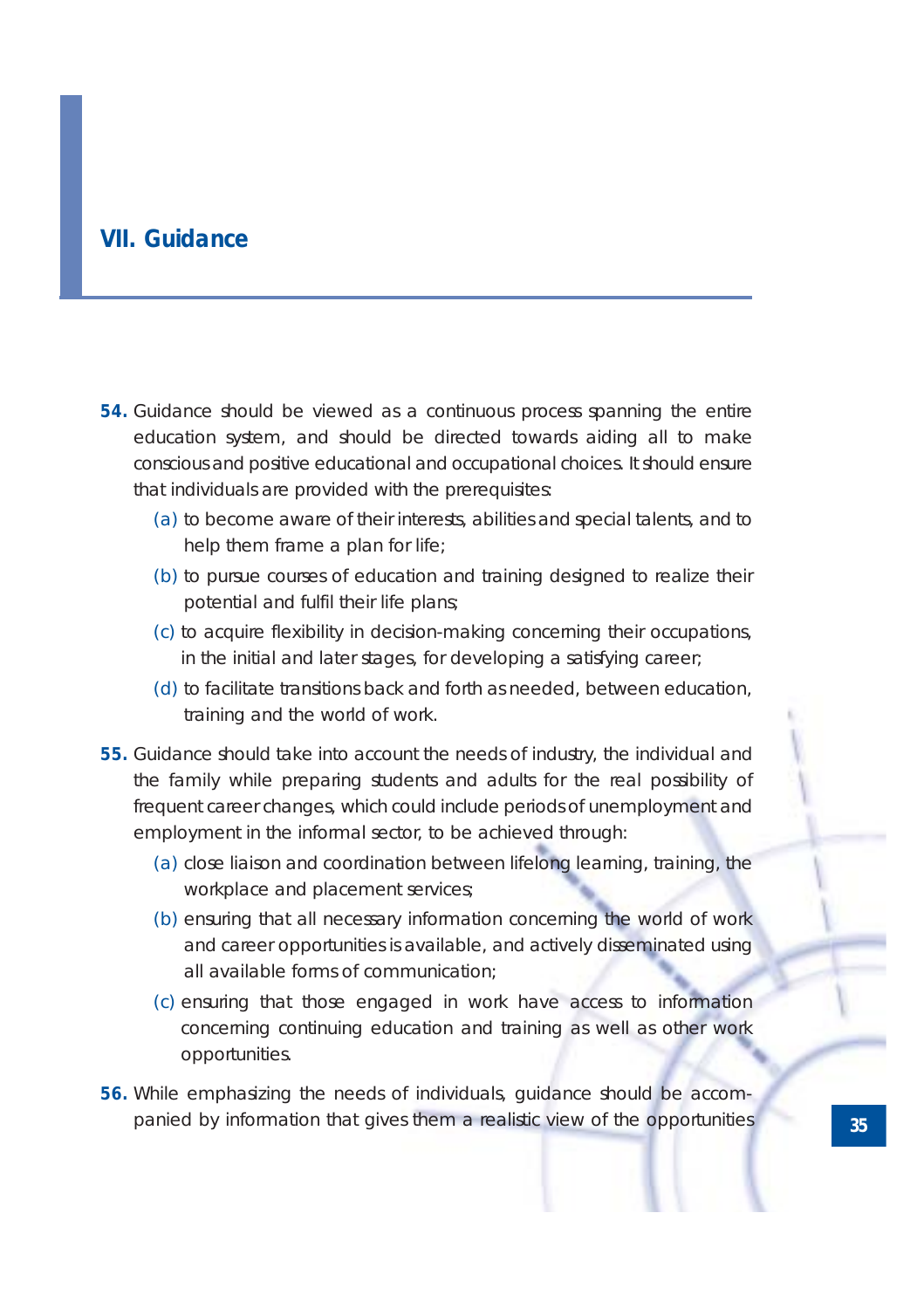available, including trends in the labour market and employment structures, the environmental impact of various occupations, and what may be expected in terms of remuneration, career advancement and occupational mobility.

- **57.** Particular attention should be given to guidance for girls and women to ensure that:
	- (a) guidance is gender-inclusive and covers the whole range of education, training and employment opportunities;
	- (b) girls and women are encouraged and motivated to take advantage of the opportunities available;
	- (c) girls and women are encouraged to pursue subjects such as mathematics and science, which are prerequisites for vocational education and training programmes.
- **58.** Guidance in the formal schooling context should promote technical and vocational education as a viable and attractive choice for young people. It should:
	- (a) cover a broad range of occupations, include supplementary visits to workplaces, and make the student aware of the eventual necessity of choosing an occupation and the importance of ensuring that this choice is made as rationally as possible;
	- (b) assist students and their parents/guardians in making a positive choice concerning educational streams, and encourage learners to keep open a wide range of options so as to increase their learning and occupational flexibility.
- **59.** Guidance in technical and vocational education as preparation for an occupational field should:
	- (a) inform students of the various possibilities open in the particular field of interest, the educational background required, and the subsequent possibilities for continuing education and further training;
	- (b) encourage students to choose educational programmes that will not limit their later employment options;
	- (c) follow the students' progress through their educational programmes;
	- (d) supplement the programmes by short periods of work experience and study of real work situations.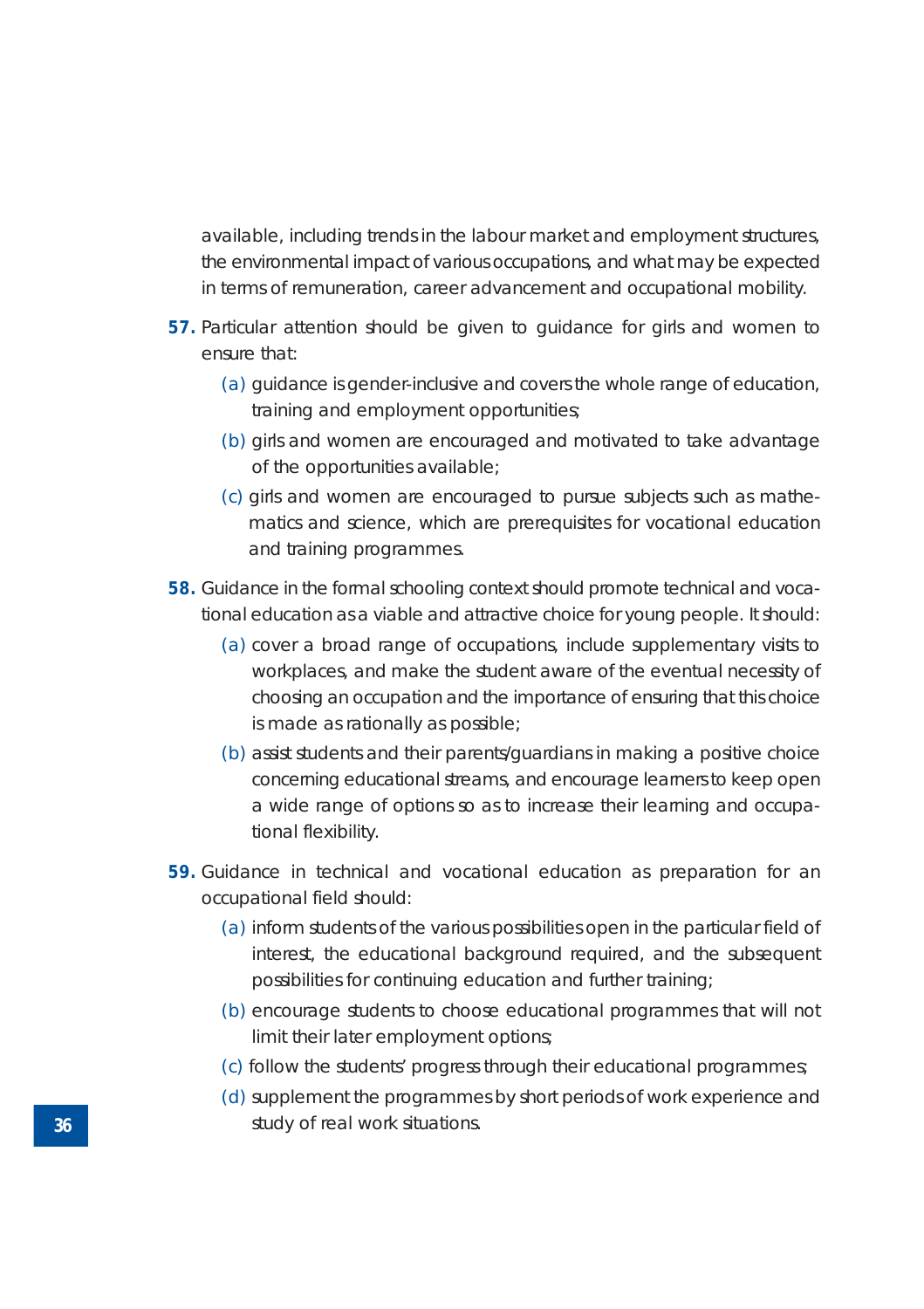- **60.** For individuals engaged in continuing technical and vocational education as a part of their lifelong learning, guidance should:
	- (a) help them to choose the programme best suited to their needs;
	- (b) enable them to make effective choices regarding their entry into suitable levels of specialization.
- **61.** Guidance should take into account:
	- (a) economic, social, technological, cultural and family factors influencing the learners' attitudes, expectations and choice of career;
	- (b) results of testing, including aptitude tests;
	- (c) educational achievements and/or work experience;
	- (d) opportunities and prospects in the occupational sector of interest;
	- (e) individual preferences and special needs, including medical conditions, physical limitations and disabilities.
- **62.** Guidance systems need to be accountable to the beneficiaries and sponsors of the service. Quality assurance and long-term results should be continually monitored at national and institutional levels through:
	- (a) accurate records of clients, needs addressed, programmes and interventions used and resultant employment including self-employment;
	- (b) a system of evaluation both of staff performance and of the methods used to determine the long-term effects of guidance and the degree of self-reliance of beneficiaries.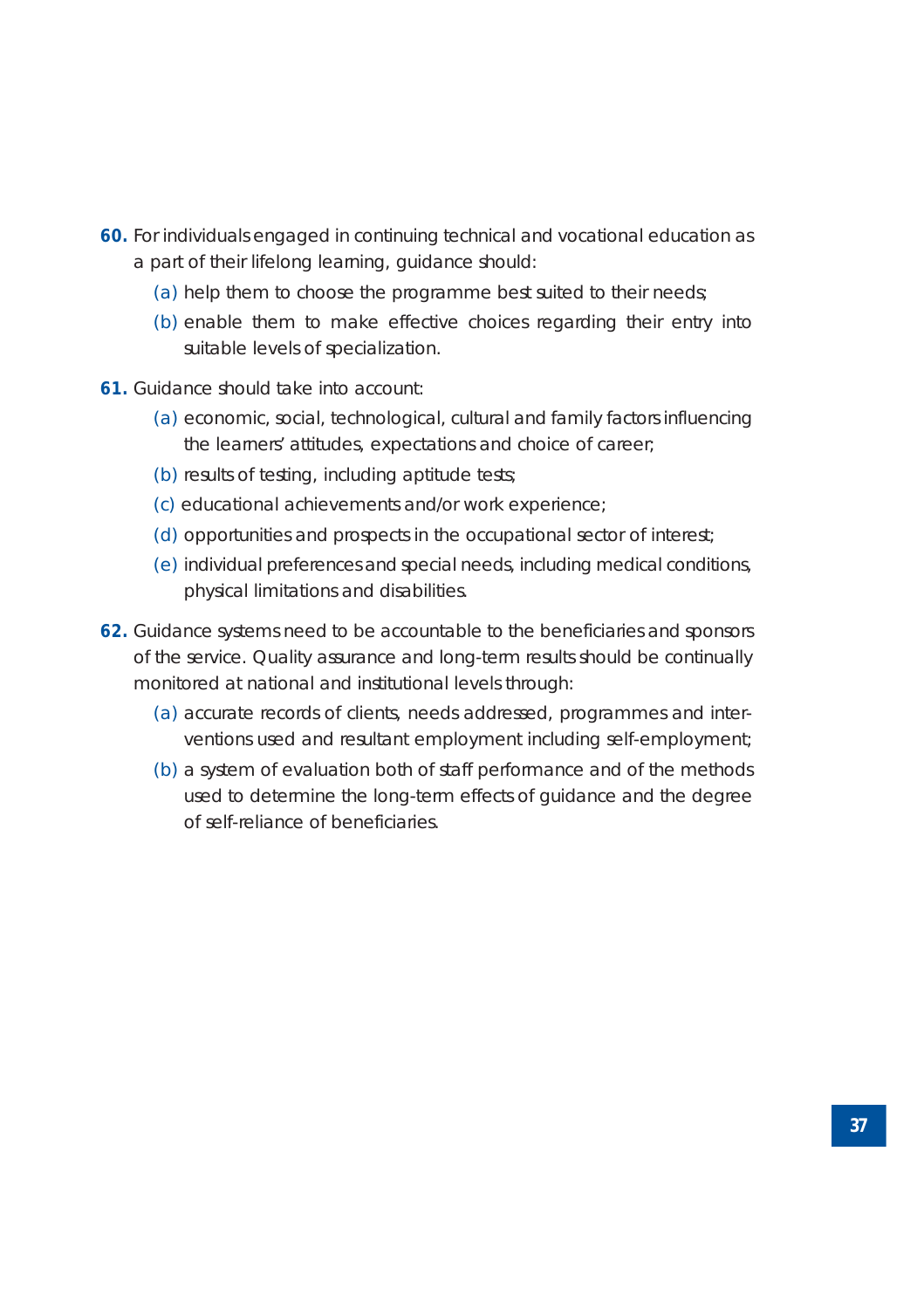#### <span id="page-34-0"></span>**VIII. The learning process**

- **63.** The challenges facing technical and vocational education in the twenty-first century demand learner-centred innovative and flexible approaches including a reoriented curriculum to take account of new subjects and issues such as technology, the environment, foreign languages and cultures, entrepreneurship and the requirements of rapidly growing service industries.
- **64.** Theory and practice should form an integrated whole and be presented in a manner that motivates the learners. Experience in the laboratory, workshop and/or enterprises should be linked to mathematical and scientific foundations, and conversely, technical theory, as well as the mathematics and science underlying it, should be illustrated through their practical applications.
- **65.** Full use should be made of contemporary educational technology, particularly the Internet, interactive multimedia materials, audiovisual aids and mass media, to enhance the reach, cost-effectiveness, quality and richness of programmes, especially in the promotion of self-learning.
- **66.** The methods and materials used in technical and vocational education should be carefully adapted to the learners' needs. In this respect:
	- (a) where the language of instruction differs from the native language, teaching materials should make maximum use of numerical and graphical representation, written material being kept to a minimum;
	- (b) where materials developed in one country are adapted for use in another, this adaptation should be carefully made with due regard to local factors;
	- (c) considering, however, the increasing mobility of labour, the acquisition of foreign language skills should be considered a vital aspect of the curriculum.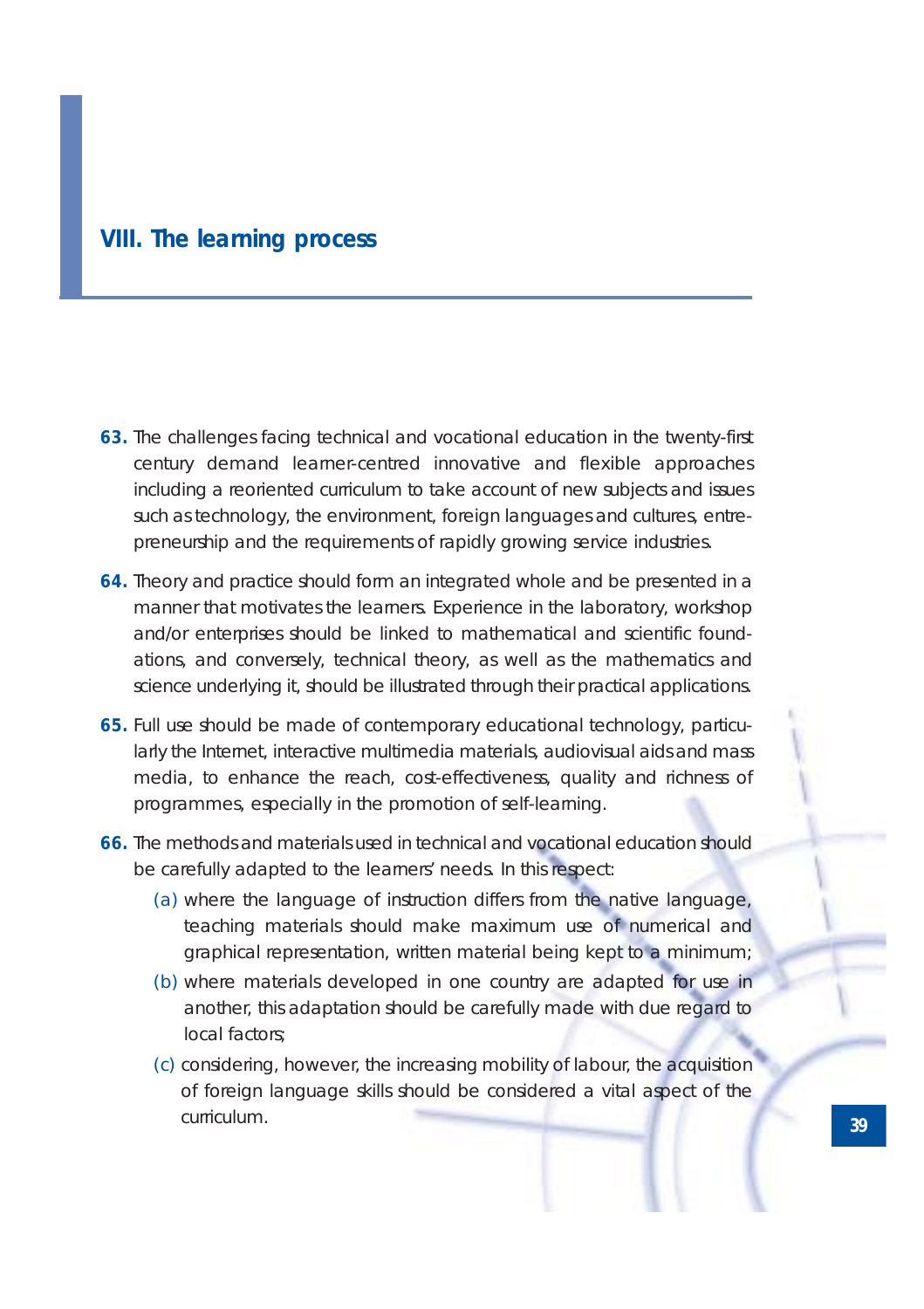- **67.** Machines and equipment used in workshops in educational institutions should be geared to the needs of the workplace, and should simulate it as closely as possible. Learners should be capable of operating and maintaining the equipment.
- **68.** Evaluation/assessment should be an integral part of the teaching and learning process, and its major function should be to ensure the availability of appropriate programmes for the development of learners in accordance with their interests and capacities, and competence in the world of work.
- **69.** The learners' performance should be evaluated/assessed on an overall basis that considers class participation, interests and attitude, aptitude for acquiring practical skills and competencies, and relative progress, allowance being made for aptitudes and examinations and other tests.
- **70.** Learners should participate in the evaluation/assessment of their own progress, and this system should have an in-built feedback mechanism to identify and correct learning problems.
- **71.** Continuous evaluation of the teaching and learning process, including formative assessment, should be undertaken with the participation of teachers, supervisors, learners and representatives from the occupational fields concerned to ensure that the programme is effective and that the knowledge and skills imparted meet the needs of the workplace, and include recent developments in the field of study.

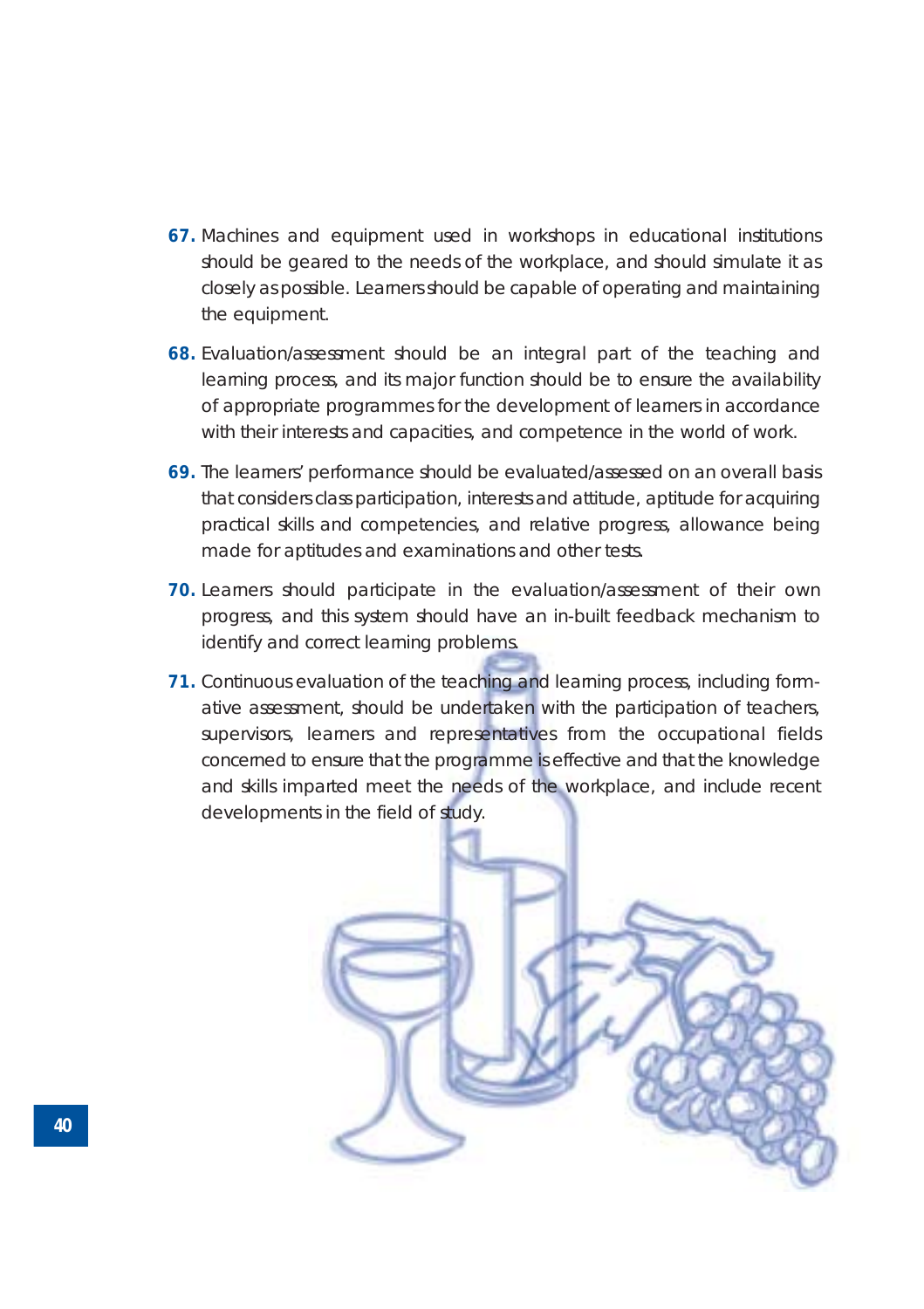#### <span id="page-36-0"></span>**IX. Staff**

- **72.** To ensure the high quality of technical and vocational education, priority should be given to the recruitment and initial preparation of adequate numbers of well-qualified teachers, instructors/trainers, administrators and guidance staff, and to the provision of continuous professional upgrading throughout their career, and other facilities to enable them to function effectively.
- **73.** The emoluments and conditions of service which are offered should compare favourably with those enjoyed by persons with similar qualifications and experience in other occupational sectors. In particular, promotions, salaries and pension scales for technical and vocational education staff should take into account any relevant experience acquired in employment outside the educational sector.

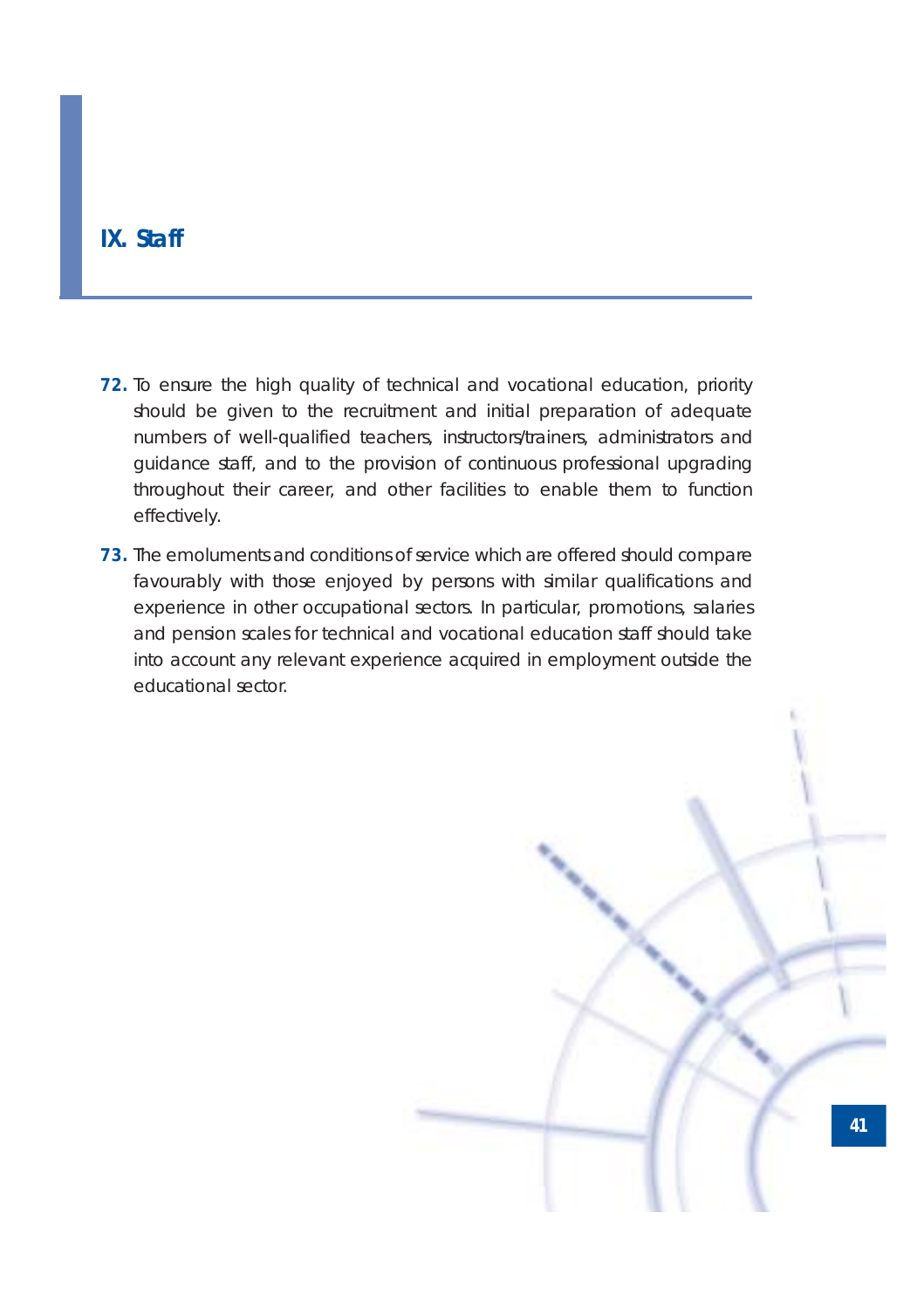#### <span id="page-37-0"></span>**Teaching staff**

- **74.** All teachers in technical and vocational education, including instructors/trainers who teach practical skills, should be considered an integral part of the teaching profession, and should be recognized as having the same status as their colleagues in general education. In this regard:
	- (a) the Recommendation concerning the Status of Teachers adopted by the Special Intergovernmental Conference on the Status of Teachers on 5 October 1966 is applicable to them especially as regards the provisions concerning preparation for a profession, continuing education, employment and career, the rights and responsibilities of teachers, conditions for effective teaching and learning, teachers' salaries, and social security;
	- (b) arbitrary distinctions between teachers in specialized technical and vocational institutions and those in general education institutions should be eliminated.
- **75.** Technical and vocational education teachers, on a full-time or part-time basis, should possess the appropriate personal, ethical, professional and teaching qualities, and a strong initial preparation that will enable them to operate in and adapt to an ever-changing scientific, technological and social environment.
- **76.** Teachers of technical and vocational subjects in general education should:
	- (a) be familiar with a broad range of specialities;
	- (b) develop the ability to relate these to each other as well as to the larger social, economic, environmental, historical and cultural context;
	- (c) where these subjects serve primarily an occupation or educational orientation function, be able to give guidance.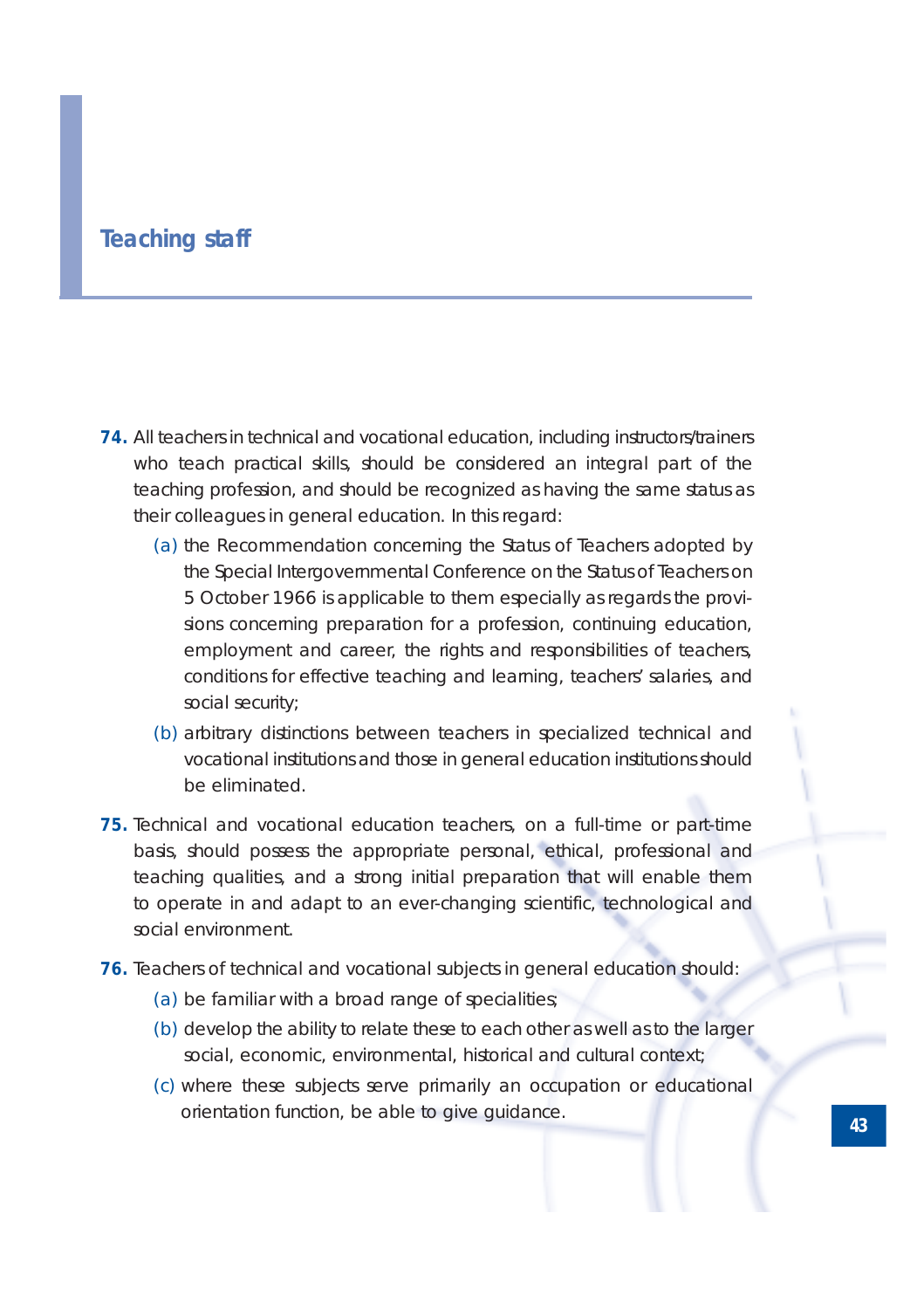- **77.** Teachers of technical and vocational education for occupational fields should have relevant qualifications so that:
	- (a) if the occupational field requires primarily practical skills, they should have significant experience in the exercise of these skills;
	- (b) if learners are to be prepared for technician or middle-management positions, teachers should have a thorough knowledge, preferably acquired through appropriate practical experience, of the special requirements of this type of position;
	- (c) if the occupational field requires research and theoretical analysis, e.g. an engineering field, teachers should have a background in research methods.
- **78.** Teachers in technical and vocational education as continuing education should, in addition to the special preparation for teaching adults, have an adequate knowledge of the working environment of the learners, and be able to provide distance and individually paced education and training.
- **79.** Skilled professionals working outside education should be invited to teach in schools, universities or other educational institutions in order to link the world of work more closely to the classroom.
- **80.** Teachers of general subjects in technical and vocational education institutions, in addition to qualifications in their own field, should have an appreciation of the nature of the learners' specialized technical and vocational education programme.
- **81.** Preparation for technical and vocational teaching should preferably be offered as a tertiary programme, requiring completion of secondary education or its equivalent for entrance. All programmes should be designed with the following objectives in mind:
	- (a) to maintain standards of education and professional preparation in effect for the teaching profession as a whole and to contribute to raising these overall standards;
	- (b) to develop in future teachers the ability to teach both the theoretical and the practical aspects of their field, with special emphasis on the need to use, whenever possible, the information and communication technologies;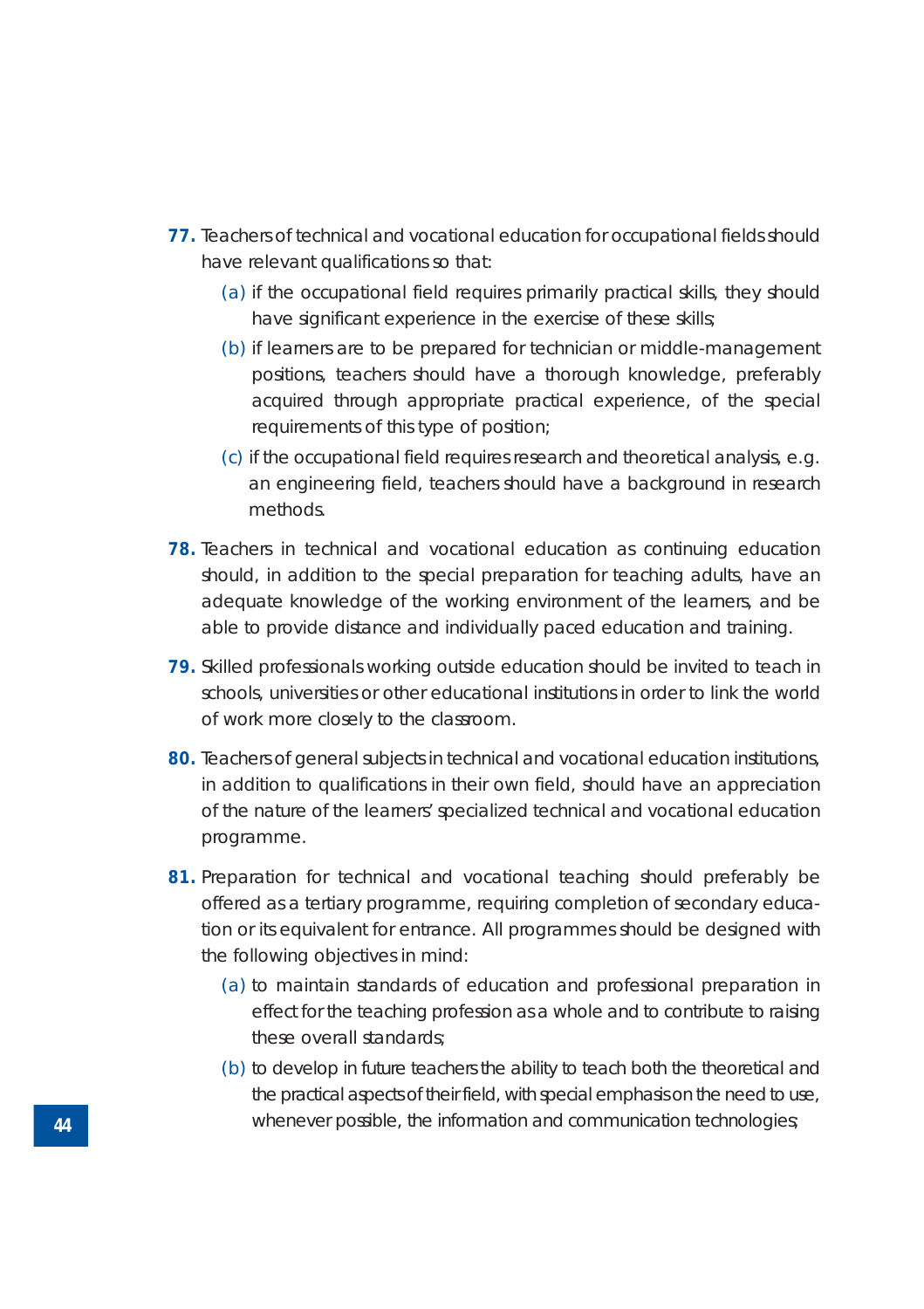- (c) to develop in future teachers the responsibility for keeping up to date with trends in their field, as well as with the related work opportunities;
- (d) to develop in future teachers the ability to guide learners with special needs;
- (e) to ensure that future teachers are equipped, by means of supplementary training, to teach other subjects related to their primary subject.
- **82.** Flexible training and retraining programmes, combining instruction on the campus and in the workplace, must be adapted to suit the concerned subjects and the needs of the learners and the workplace by developing new and appropriate instruments of assessment, accreditation and articulation, and certification standards.
- **83.** When local conditions prevent future teachers from receiving practical work experience in their training, the teacher-training institution should attempt to simulate workplace conditions as part of the curriculum.
- **84.** The professional preparation of all technical and vocational teachers should include the following elements in pre-service training and in-service upgrading programmes:
	- (a) educational theory in general and particularly as it applies to technical and vocational education;
	- (b) educational psychology and sociology relevant to the subjects/fields to be taught by the future teachers;
	- (c) classroom management, special teaching methods appropriate to the subjects/fields of the future teachers and methods of evaluating/ assessing the students' work;
	- (d) training in the choice and use of contemporary teaching techniques and aids, including information/communication technologies;
	- (e) training in how to create and produce appropriate teaching materials, including modular and computer-aided instructional materials, whenever such materials are in short supply;
	- (f) a period of supervised practice teaching before appointment to a post;
	- (g) an introduction to educational and occupational guidance methods as well as to educational administration;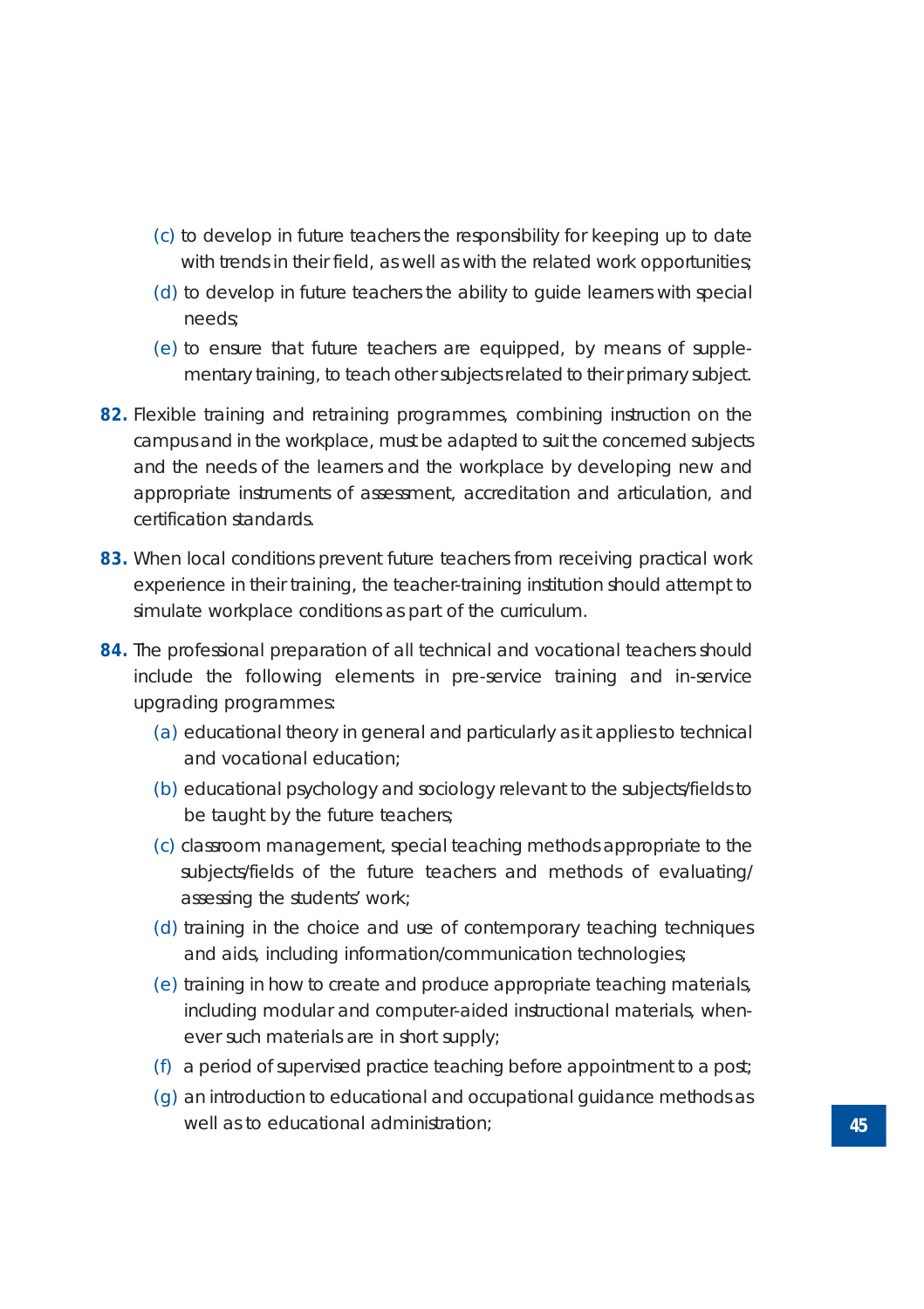- (h) planning the instructional environment of practical classes and laboratories and managing/maintaining these facilities;
- (i) a sound training in safety, with emphasis on teaching safe working practice and setting a good working example.
- **85.** Staff responsible for the preparation of technical and vocational teachers should have obtained advanced qualifications in their field:
	- (a) teacher-educators responsible for special technical and vocational fields should have qualifications in their field equivalent to those of special subjects staff in other higher education institutions and programmes, including advanced degrees and employment experience in related occupational fields;
	- (b) teacher-educators responsible for the pedagogical aspect of teacher preparation should themselves be experienced teachers in technical and vocational education, and should possess advanced qualifications in education.
- **86.** Staff responsible for the preparation of technical and vocational teachers should be actively engaged in technical research and analyses of work opportunities in their field. Provision should be made for this in terms of a reasonable teaching load, and access to appropriate facilities.
- **87.** Teaching staff should be encouraged to continue their education and training, whatever their specialized field, and should have the necessary means to do so. Lifelong learning should be made available in a wide range of facilities, and should include:
	- (a) continuous review and updating of knowledge, competencies and skills;
	- (b) continuous updating of specialized professional skills and knowledge;
	- (c) periodic work experience in the relevant occupational sector.
- **88.** When questions of promotion, seniority and status are considered, teachers' achievements in continuing education and training as well as relevant work experience should be taken into account.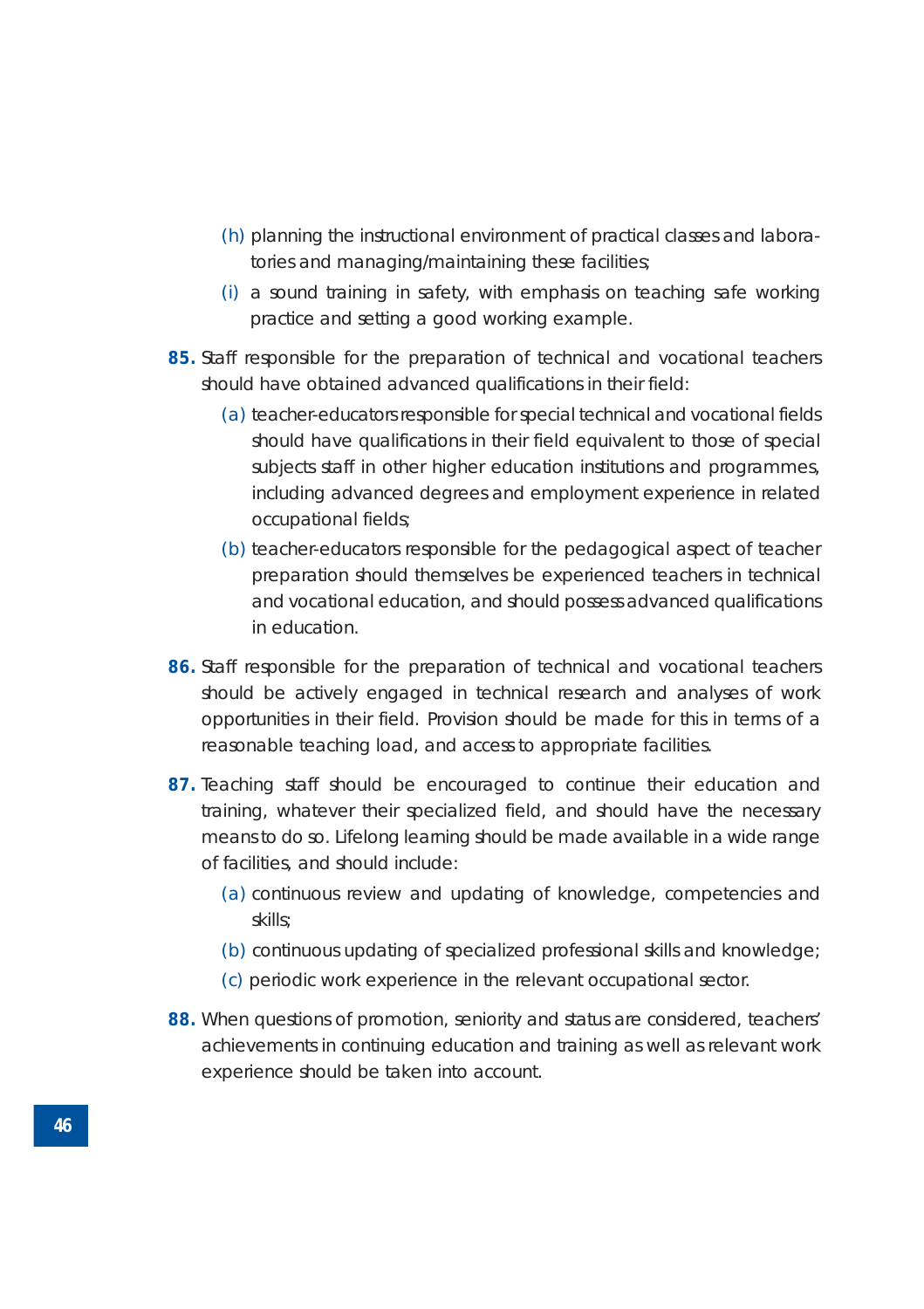#### <span id="page-41-0"></span>**Administrative and guidance staff**

- **89.** Administrators of technical and vocational education programmes should be equipped with the following qualifications:
	- (a) teaching experience in a field of technical and vocational education;
	- (b) some work experience in one of the fields taught in the programme;
	- (c) a broad vision of technical and vocational education as a vital element in personal, social and economic development;
	- (d) knowledge of administrative techniques and procedures.
- **90.** The heads of technical and vocational education establishments should devote a significant portion of their time to the educational and scientific aspects of their work. Sufficient staff should be available to provide the following services:
	- (a) counselling and guidance for candidates and students;
	- (b) the preparation, supervision and coordination of all practical work and experiments;
	- (c) the maintenance of instruments, apparatus and tools in workshops and laboratories;
	- (d) academic support services such as libraries, information and communication technology centres and information resource centres.
- **91.** Administrators should keep up to date with new administrative techniques and trends, especially through relevant lifelong learning programmes. They should receive special training in the methods and problems associated with the specific features of technical and vocational education programmes, such as flexible entry and re-entry patterns, continuous training in the workplace, and relevance to the needs of the world of work. This preparation should include: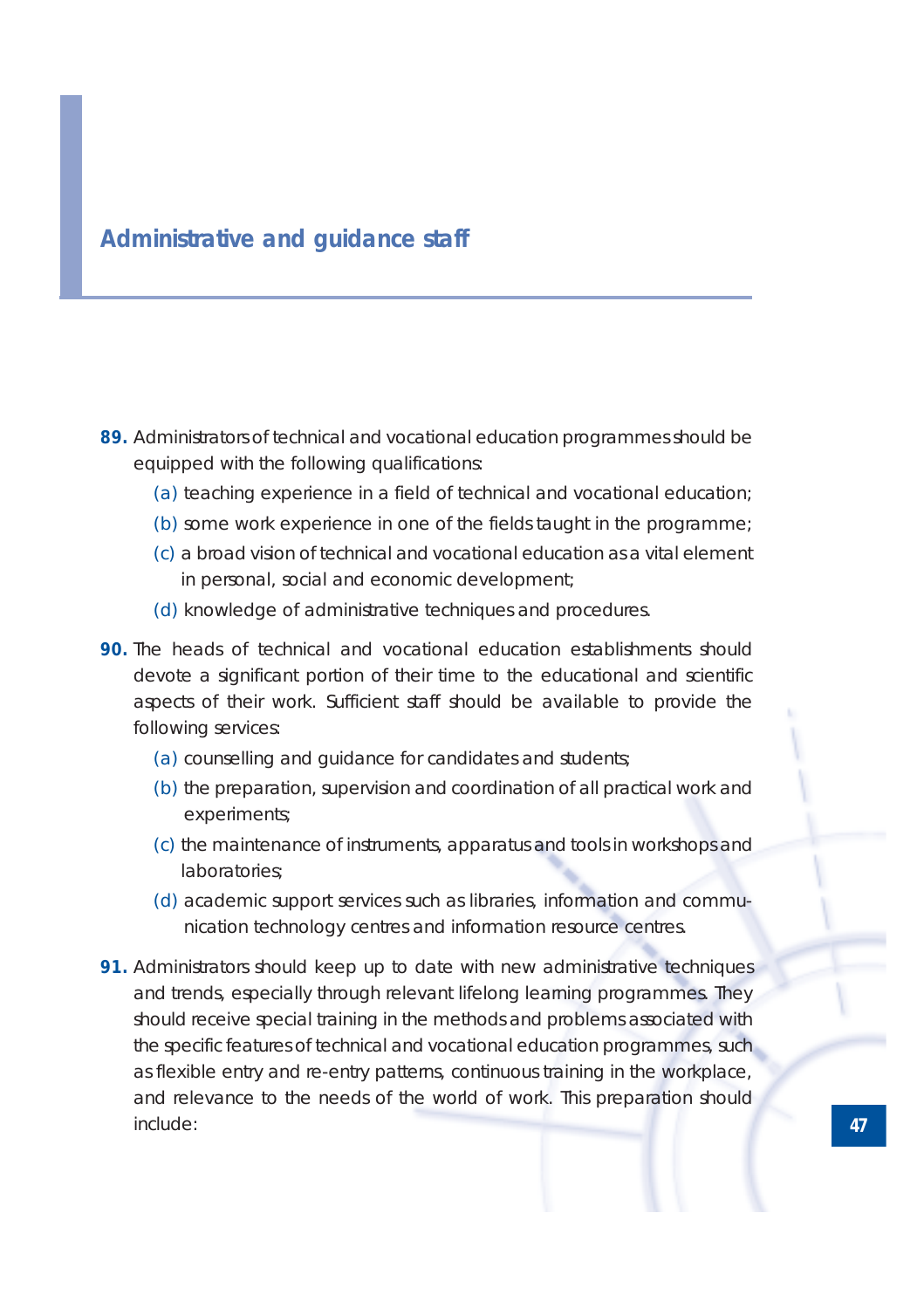- (a) management methods appropriate to educational administration, including techniques that utilize information and communication technologies;
- (b) financial planning methods that facilitate the allocation of available resources, given the objectives and priorities of the various programmes, and ensure their efficient utilization;
- (c) contemporary human resources management and development methods.
- **92.** Guidance staff should receive special preparation for their tasks. They should be equipped to make objective assessments of aptitude, interest and motivation, and have up-to-date information concerning education and work opportunities. They should acquire a direct knowledge of the economy and the world of work through systematically organized visits to enterprises and training periods in enterprises. Guidance staff should be provided with facilities – including the opportunity for practical experience – to keep up with new information and methods of guidance. Most importantly, they should bear in mind the concept that technical and vocational education must be available to all as part of the lifelong learning process. It must contribute to personal and economic development and responsible citizenship.

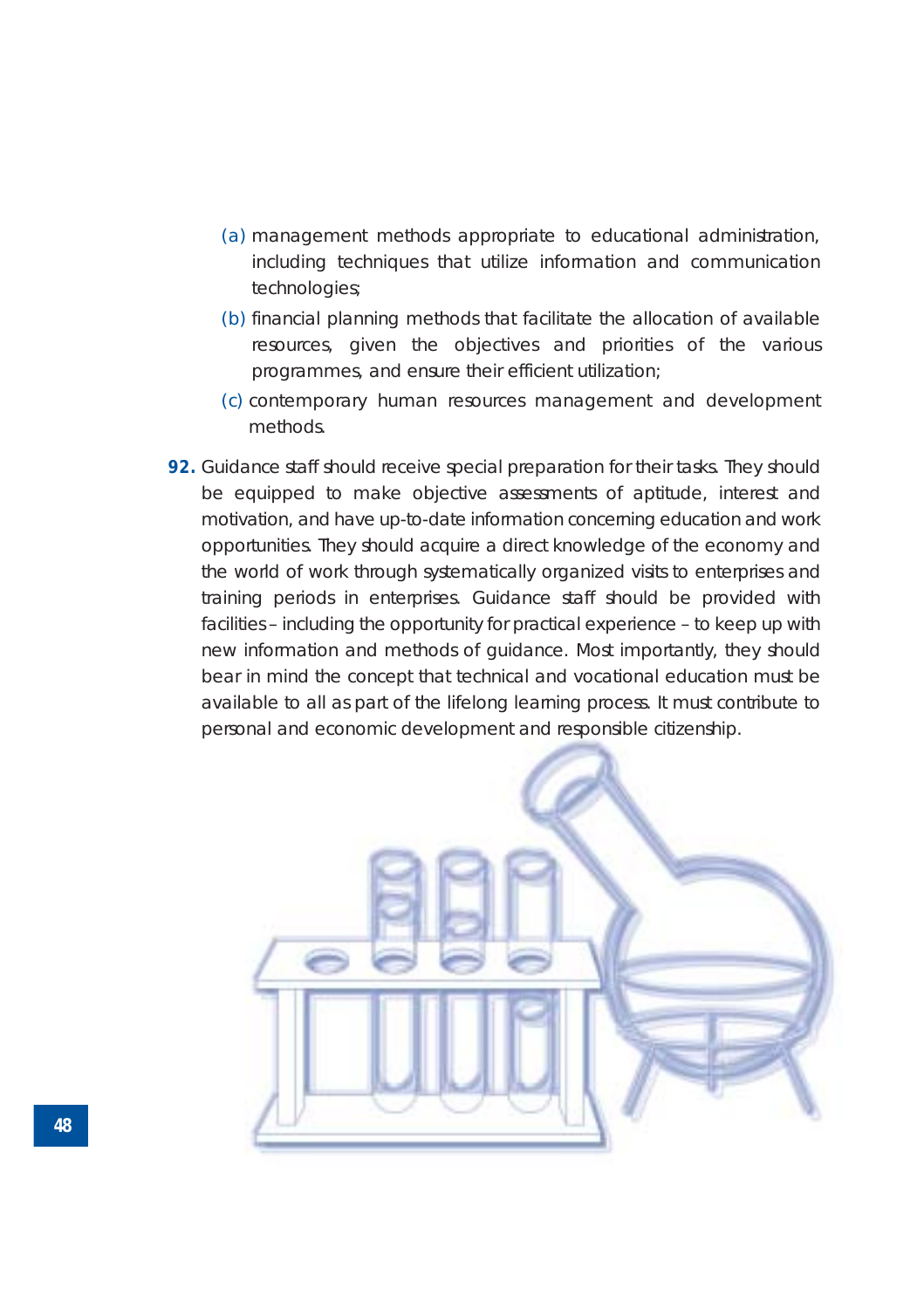#### <span id="page-43-0"></span>**X. International cooperation**

- **93.** Member States should give priority to international cooperation between the North and South, as well as between countries of the South, with the assistance of concerned international organizations, to renovate and sustain technical and vocational education systems, with particular emphasis on the following:
	- (a) the need for developing countries to take ownership of technical and vocational education and to increase their budget for this sector of education;
	- (b) the efficient coordination, within any given country, of international assistance activities;
	- (c) enhancing the sharing of intellectual property, including through research and development, for the benefit of learners in all countries and situations;
	- (d) recognition by all stakeholders, including international financial authorities, of the contribution of technical and vocational education to the maintenance of peace and stability and to the prevention of social dysfunction, and the need to incorporate support for this sector of education in their assistance to recipient countries.
- **94.** Member States should take special measures to make technical and vocational education accessible to foreigners (in particular migrants and refugees) and their children living within their territory. Such measures should take into account the special needs of such persons in the host country, as well as in the event of their return to their country of origin.
- **95.** There is significant scope for countries to share their experience in technical and vocational education. There is a need for mutual cooperative assistance between all countries, regardless of their state of development. Provision should be made at the national, regional and international levels for the regular exchange, making use of contemporary information and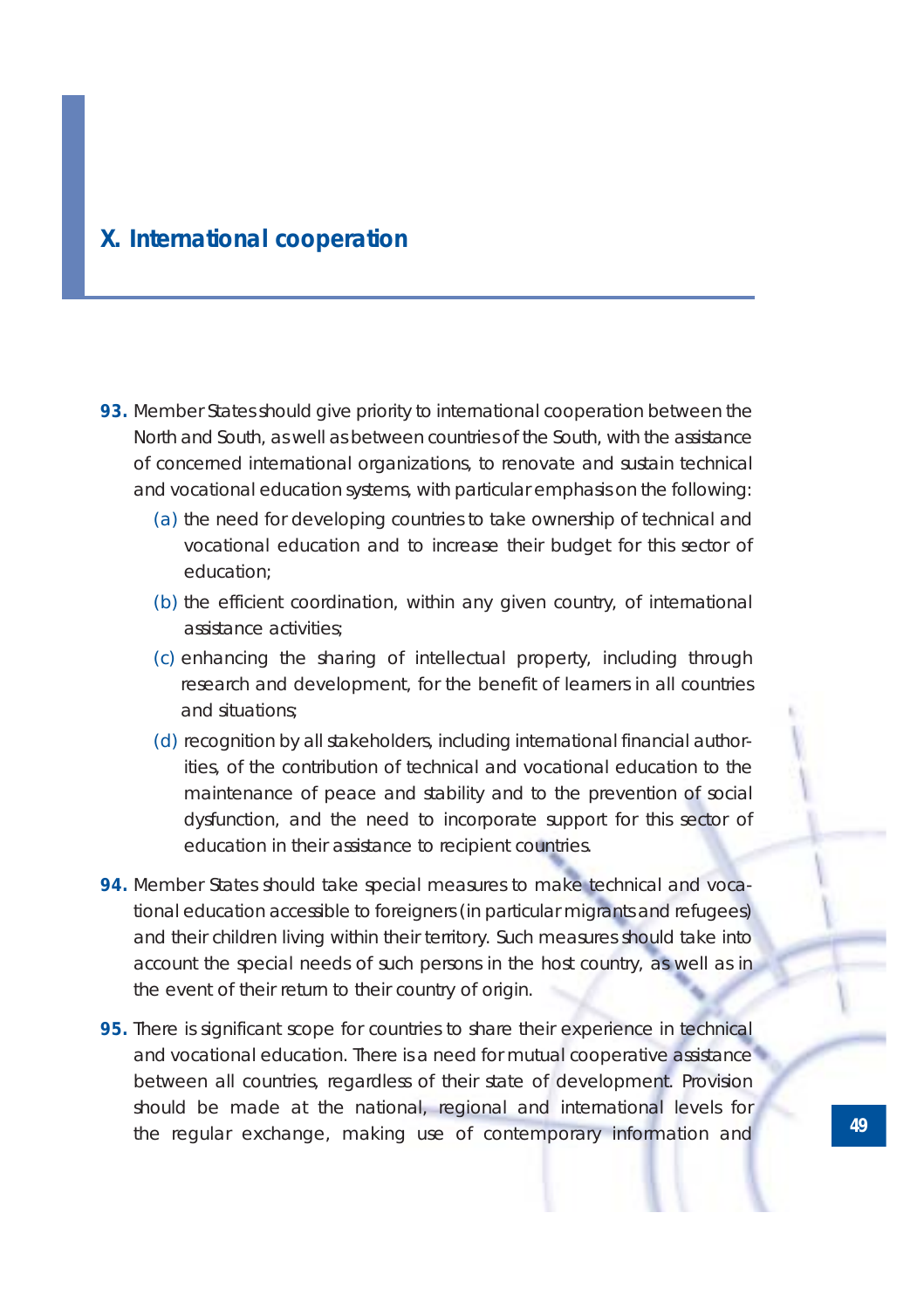communication technologies, of information, documentation, and materials obtained from research and development, in particular:

- (a) publications concerning comparative education, psychological and pedagogical problems affecting general and technical and vocational education, and current trends;
- (b) information and documentation concerning curriculum development, methods and materials, study opportunities abroad, and employment opportunities, including human resource requirements, working conditions and social benefits;
- (c) ideas, innovations and new teaching/learning/training materials;
- (d) mass media programmes of an informational or pedagogical character.
- **96.** Regional cooperation should be encouraged among countries having a common cultural heritage and/or facing common problems in the development or extension of technical and vocational education through:
	- (a) periodic meetings at the ministerial level and the establishment of a mechanism to review policies formulated and actions taken;
	- (b) the creation of joint facilities for higher level research, the development of prototype materials and equipment, and the preparation of staff for the training of teachers where the costs of such facilities are too high to be sustained by any one country.
- **97.** The development of teaching and learning materials which use the information and communication technologies and are suitable for international or regional use should be considered a priority area. These materials should contribute to the progressive establishment and recognition of common standards for professional competencies/qualifications acquired through technical and vocational education. Moreover, such teaching and learning materials should encourage deliberate international collaborative teaching and learning among institutions.
- **98.** Member States should encourage the creation of a climate favourable to international cooperation with a view to capacity-building in developing countries, especially in the areas of acquisition, adaptation and application of technology, through: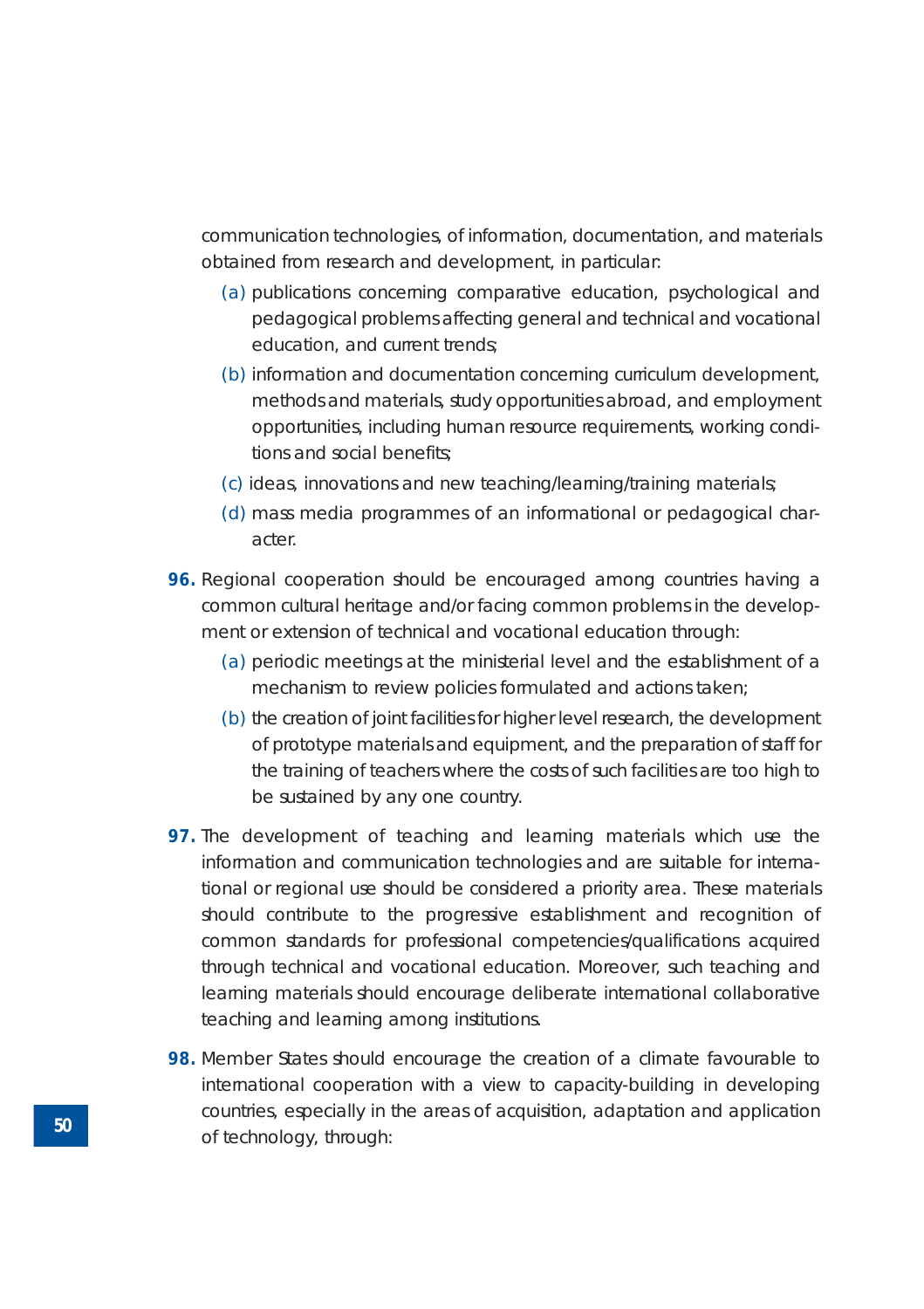- (a) fellowship and exchange programmes for teachers/trainers, students and administrators/managers;
- (b) establishing sustained cooperation between similar institutions in different countries, such as through twinning arrangements;
- (c) provision of work experience abroad, particularly when opportunities at home are limited;
- (d) encouraging countries to present and make known their educational programmes outside their national boundaries.
- **99.** To facilitate international cooperation, Member States should, through the exchange of good practices and methods, aim to apply relevant and appropriate internationally recommended standards and norms relating in particular to:
	- (a) systems of assessment/evaluation;
	- (b) scientific and technical symbols;
	- (c) occupational qualifications and certification;
	- (d) equipment and technical standards;
	- (e) information processing;
	- (f) equivalencies of qualifications implying standardization of curricula and testing, including aptitude tests;
	- (g) occupational safety and security through testing of materials, products and processes;
	- (h) environmental protection and conservation.
- **100.** Internationally recommended standards and norms should be continuously evaluated through sustained research on and monitoring of the effectiveness of their application in each country, with a view to enabling countries to use lifelong technical and vocational education as a means of narrowing the disparities between the North and the South and as a bridge to a more prosperous and peaceful future in the twenty-first century.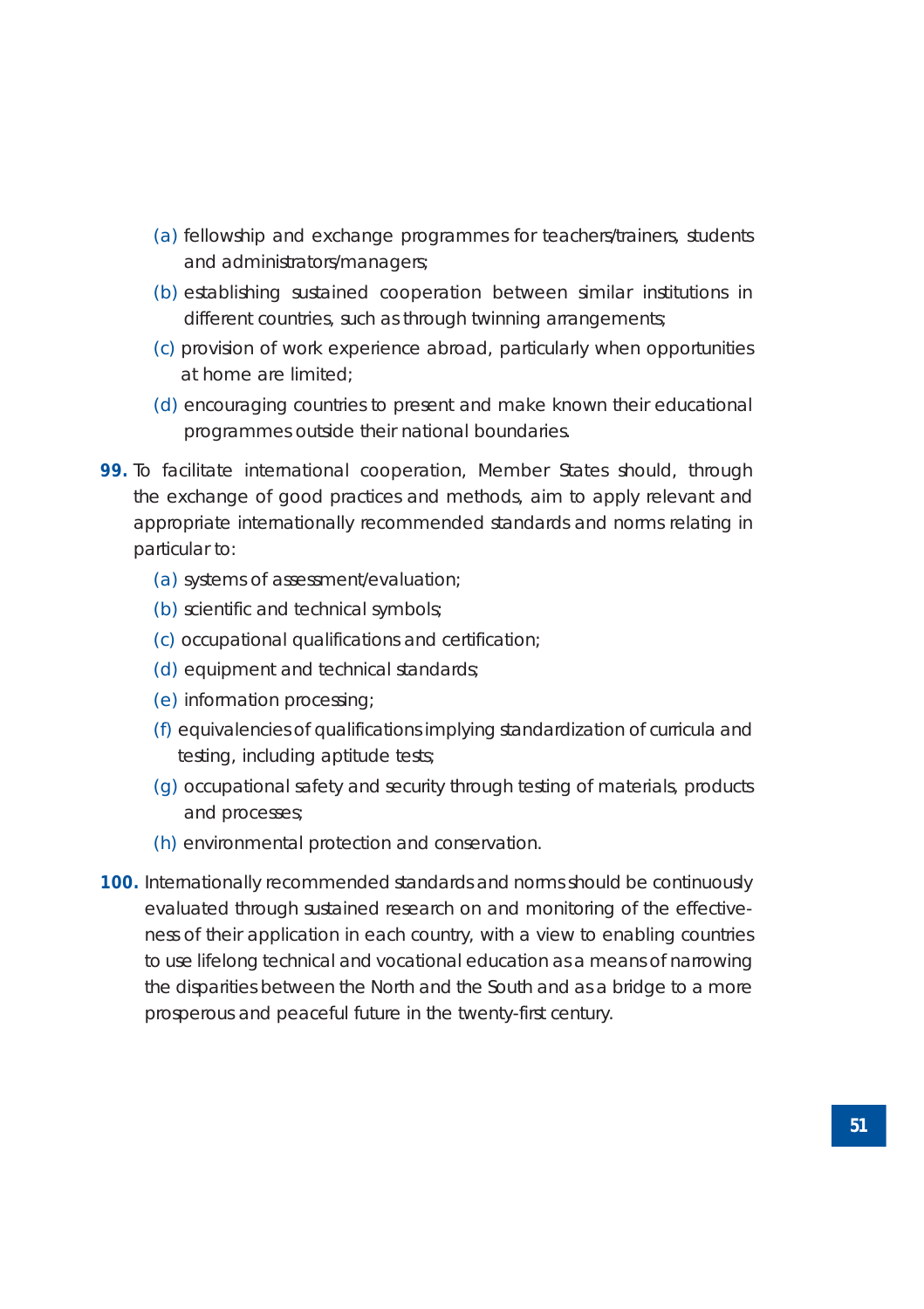<span id="page-46-0"></span>

*The General Conference* of the International Labour Organization, meeting at its 88th Session, 2000,

*Having undertaken* a general discussion on the basis of Report V, "Training for employment: Social inclusion, productivity and youth employment";

*Adopts* the following conclusions and invites the Governing Body to request the Director-General to give due consideration to them for the future work of the Office and to take them into account when preparing the programme and budget for the 2002-03 biennium.

### **Conclusions concerning human resources training and development**

**1.** A critical challenge that faces human society at the start of the twenty-first century is to attain full employment and sustained economic growth in the global economy and social inclusivity. The ILO's framework of decent work addresses both the quality and quantity of employment and provides a basis for new education and training policies and strategies. Human resources development, education and training contribute significantly to promoting the interests of individuals, enterprises, economy and society. By making individuals employable and informed citizens, human resources development and training contribute to economic development and to achieving full employment and promoting social inclusion. They also help individuals to gain access to decent work and good jobs, and escape poverty and marginalization. Education and skills formation could lead to less unemployment and to more equity in employment.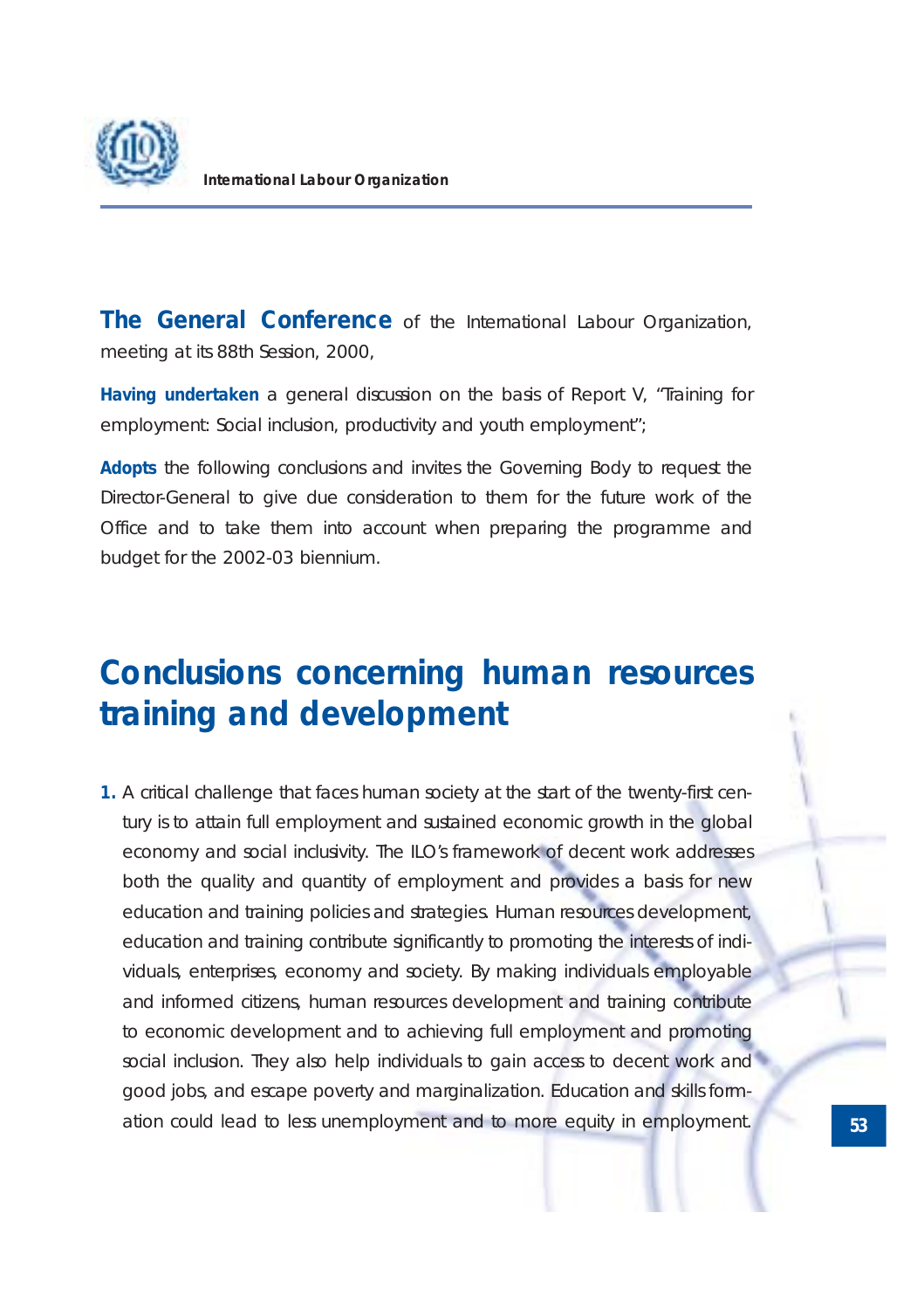The economy and society at large, like individuals and enterprises, benefit from human resources development and training. The economy becomes more productive, innovative and competitive through the existence of more skilled human potential. Human resources development and training also underpin the fundamental values of society – equity, justice, gender equality, nondiscrimination, social responsibility, and participation.

**2.** Technological changes, changes in financial markets, the emergence of global markets for products and services, international competition, dramatic increases in foreign direct investment, new business strategies, new management practices, new forms of business organization and of the organization of work are among the more significant developments that are transforming the world of work. Many of these developments are also components of globalization which is the name given to the various processes producing the dramatically increased integration of economic activity in the world today. These developments offer both opportunities and challenges for enterprises, workers and countries. For enterprises increased competition has meant more winners and losers. For countries globalization has increased both national development and disadvantages as globalization has exacerbated differences in the relative advantages of countries. For some workers these developments have resulted in career opportunities or successful self-employment, improved living standards and prosperity but for other workers they have resulted in job insecurity or unemployment, declining living standards and poverty. Many of these developments are dramatically increasing the importance of the application of human knowledge and skills to economic activity. Human resources development, education and training are necessary and essential elements required to take both full advantage of the opportunities and to rise to the challenges of these developments for enterprises, workers and countries. There is a growing recognition that globalization has a social dimension that requires a social response. Education and training are components to both the economic and social response to globalization.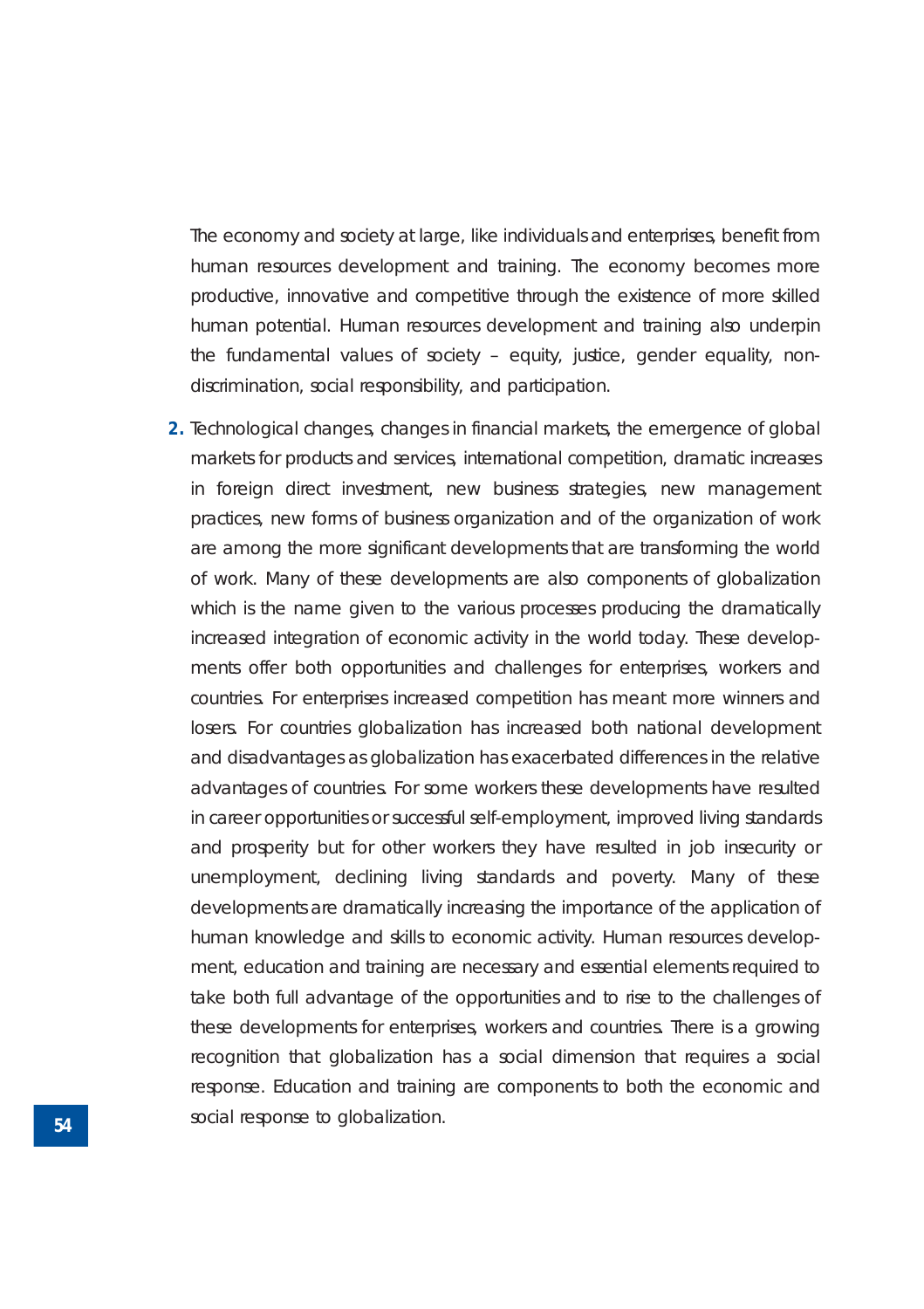- **3.** Education and training cannot alone address this challenge, but should go hand-in-hand with economic, employment and other policies to establish, in an equitable manner, the new knowledge and skills-based society in the global economy. Education and training have distinct but converging outcomes as society is changing. They have both a dual rationale: develop skills and knowledge that will help countries, enterprises and individuals utilize the new opportunities and enhance the employability, productivity and income-earning capacity of many population groups that have been adversely affected by globalization and changes in society at large. Education and training are necessary for economic and employment growth and social development. They also contribute to personal growth and provide the foundation of an informed citizenry. Education and training are a means to empower people, improve the quality and organization of work, enhance citizens' productivity, raise workers' incomes, improve enterprise competitiveness, promote job security and social equity and inclusion. Education and training are therefore a central pillar of decent work. Education and training help individuals become more employable in rapidly changing internal and external labour markets.
- **4.** Human resources training and development are fundamental, but are by themselves insufficient to ensure sustainable economic and social development, or resolve the aggregate employment challenge. They should be coherent and form an integrated part of comprehensive economic, labour market and social policies and programmes that promote economic and employment growth. Policies that expand aggregate demand in the economy such as macroeconomic and other measures must be combined with supply-side policies, e.g. science and technology, education and training, and industrial and enterprise policies. Appropriate fiscal policies, social security and collective bargaining are among the means to distribute these economic gains on a fair and equitable basis, and constitute basic incentives to invest in training. Pursuing these integrated policies requires consideration of a new financial and social architecture for the global economy, a subject for ILO research.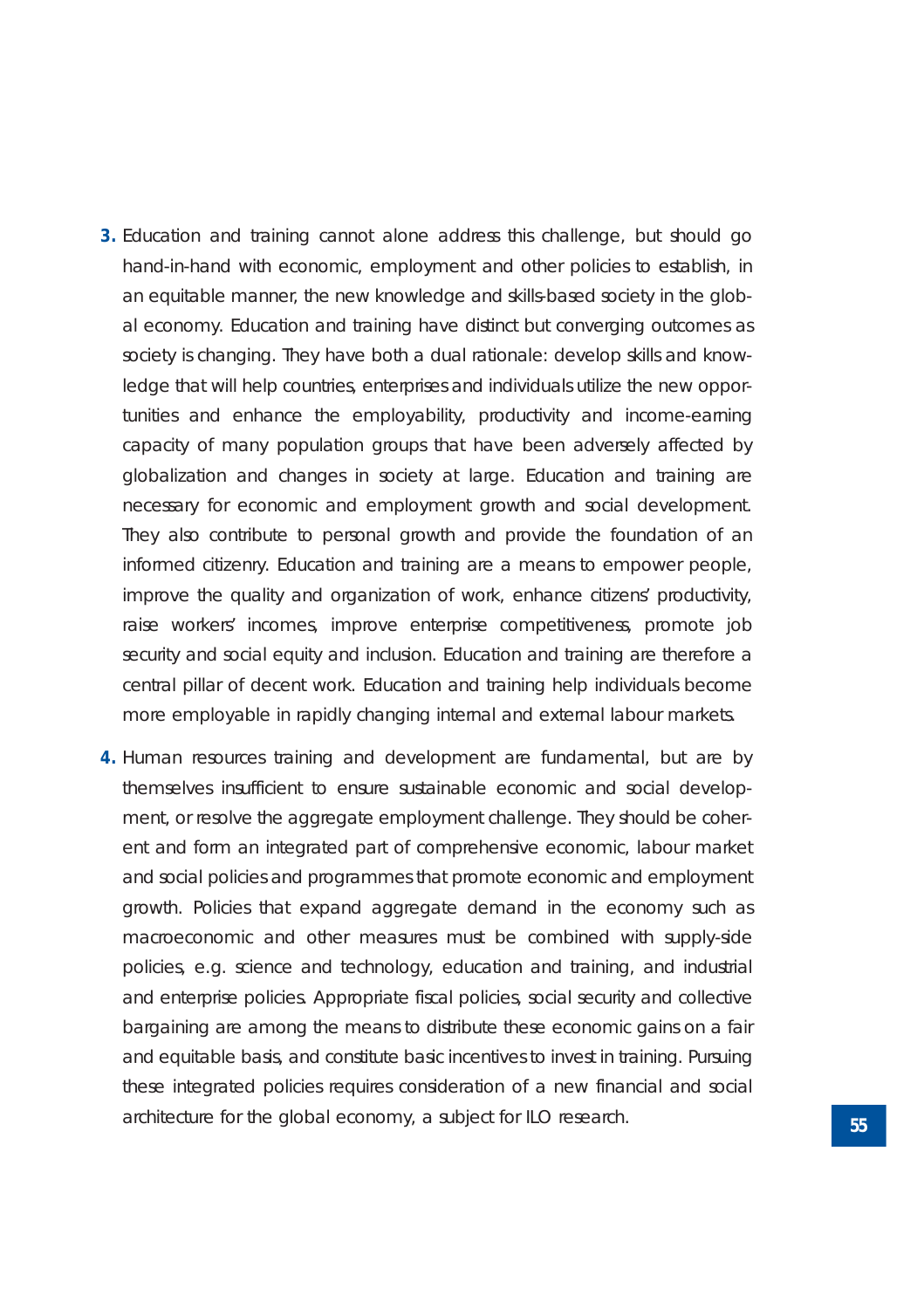- **5.** It is the task of basic education to ensure to each individual the full development of the human personality and citizenship; and to lay the foundation for employability. Initial training develops further his or her employability by providing general core work skills, and the underpinning knowledge, and industry-based and professional competencies which are portable and facilitate the transition into the world of work. Lifelong learning ensures that the individual's skills and competencies are maintained and improved as work, technology and skill requirements change; ensures the personal and career development of workers; results in increases in aggregate productivity and income; and improves social equity. Both in developed countries as well as in developing countries there are many workers without the basic skills for literacy and numeracy. National and international strategies have to be developed to eliminate illiteracy, based on concrete targets, benchmarks and quality assessment.
- **6.** Education and training of high quality are major instruments to improve overall socio-economic conditions and to prevent and combat social exclusion and discrimination, particularly in employment. In order to be effective they must cover everyone, including disadvantaged groups. Therefore, they must be carefully targeted at women and persons with special needs, including rural workers; people with disabilities; older workers; the long-term unemployed, including low-skilled workers; young people; migrant workers; and workers laid off as a result of economic reform programmes, or industrial and enterprise restructuring. In addressing the needs of these groups, particularly of young people, access to a combination of formal, off-the-job, and workplace learning should be systematically offered and developed as it provides for effective learning outcomes and increases the chance of entering the labour market.
- **7.** Training can be one of the instruments that, together with other measures, address the challenge of the informal sector. The informal sector is not a sector in the traditional sense of economic classification but a name given to the economic activity of persons in a variety of situations, most of which are survival activities. Informal sector work is unprotected work that is, for the most part,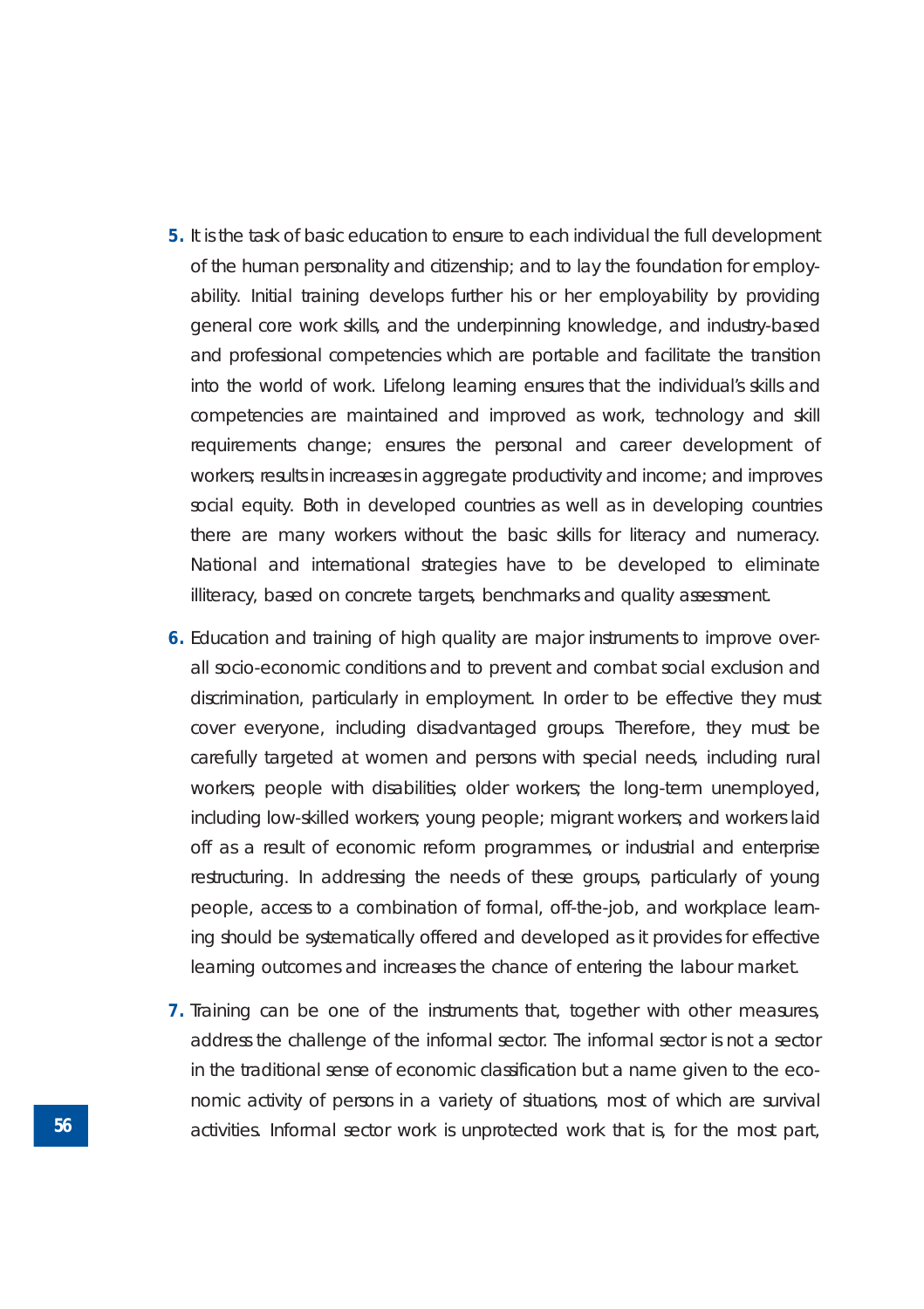characterized by low earnings and low productivity. The role of training is not to prepare people for the informal sector and keep them in the informal sector; or to expand the informal sector; but rather it should go in conjunction with other instruments, such as fiscal policies, provision of credit, and extension of social protection and labour laws, to improve the performance of enterprises and the employability of workers in order to transform what are often marginal, survival activities into decent work fully integrated into mainstream economic life. Prior learning and skills gained in the sector should be validated, as they will help the said workers gain access to the formal labour market. The social partners should be fully involved in developing these programmes.

**8.** Education and training are a right for all. Governments, in cooperation with the social partners, should ensure that this right is universally accessible. It is the responsibility of all persons to make use of the opportunities offered. Free universal, quality public primary and secondary education must be made available to all children, and they should not be denied sustained access to education through child labour. Education cannot be separated from training. Basic and secondary education is the foundation on which an effective vocational education and training system should be built. Good quality basic education and initial training, availability of adult and second chance education, together with a learning culture, ensure high levels of participation in continuous education and training. Qualified teachers and trainers are the fundamental key to providing quality education for helping children and adults reach high standards in academic and vocational competencies. Their recruitment, remuneration, education, training and retraining, assignment and provision of adequate facilities are critical elements of any successful educational system.

In addition to education and training, career guidance and job placement services (career development services) embracing career education, career counselling, employment counselling and educational, vocational and labour market information, all have a crucial role to play in human resources development. The fostering of a career development culture throughout education,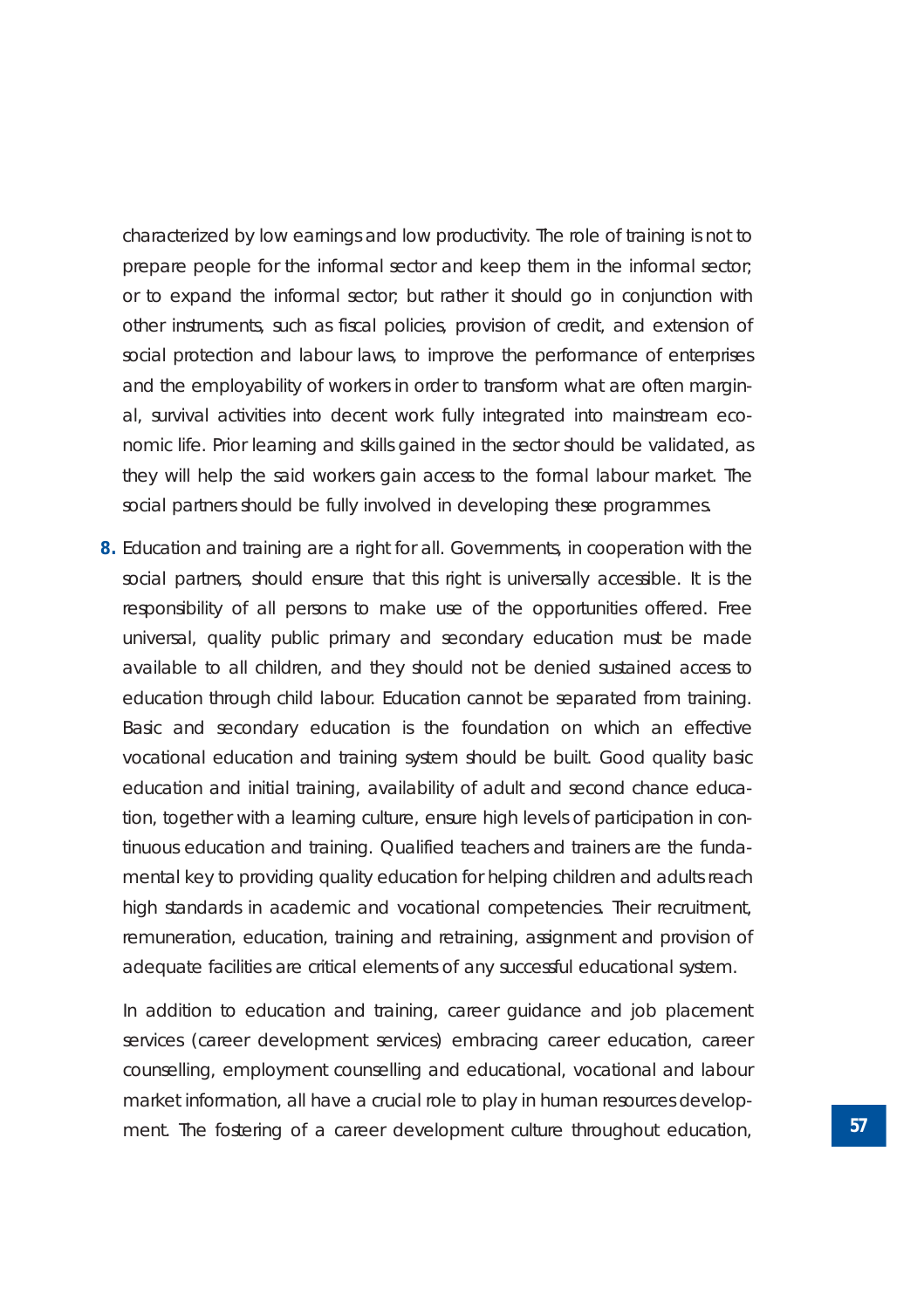training systems as well as employment services is a means to promote continuous learning. The development of this culture among youth and adults will be of particular importance for ensuring their employability and facilitating their transition from education and training to work or further training.

- **9.** Employability is defined broadly. It is a key outcome of education and training of high quality, as well as a range of other policies. It encompasses the skills, knowledge and competencies that enhance a worker's ability to secure and retain a job, progress at work and cope with change, secure another job if she/he so wishes or has been laid off, and enter more easily into the labour market at different periods of the life cycle. Individuals are most employable when they have broad-based education and training, basic and portable highlevel skills, including teamwork, problem solving, information and communications technology (ICT) and communication and language skills, learning to learn skills, and competencies to protect themselves and their colleagues against occupational hazards and diseases. This combination of skills enables them to adapt to changes in the world of work. Employability also covers multiple skills that are essential to secure and retain decent work. Entrepreneurship can contribute to creating opportunities for employment and hence to employability. Employability is, however, not a function only of training – it requires a range of other instruments which results in the existence of jobs, the enhancement of quality jobs, and sustainable employment. Workers' employability can only be sustained in an economic environment that promotes job growth and rewards individual and collective investments in human resources training and development.
- **10.** There is tripartite and international consensus about guaranteeing universal access of all to, and increasing and optimizing overall investment in, basic education, initial training and continuous training. Discrimination which limits access to training should be combated both by anti-discrimination regulations as well as by common action of social partners. These principles have been endorsed already in the Tripartite Declaration of Principles concerning Multinational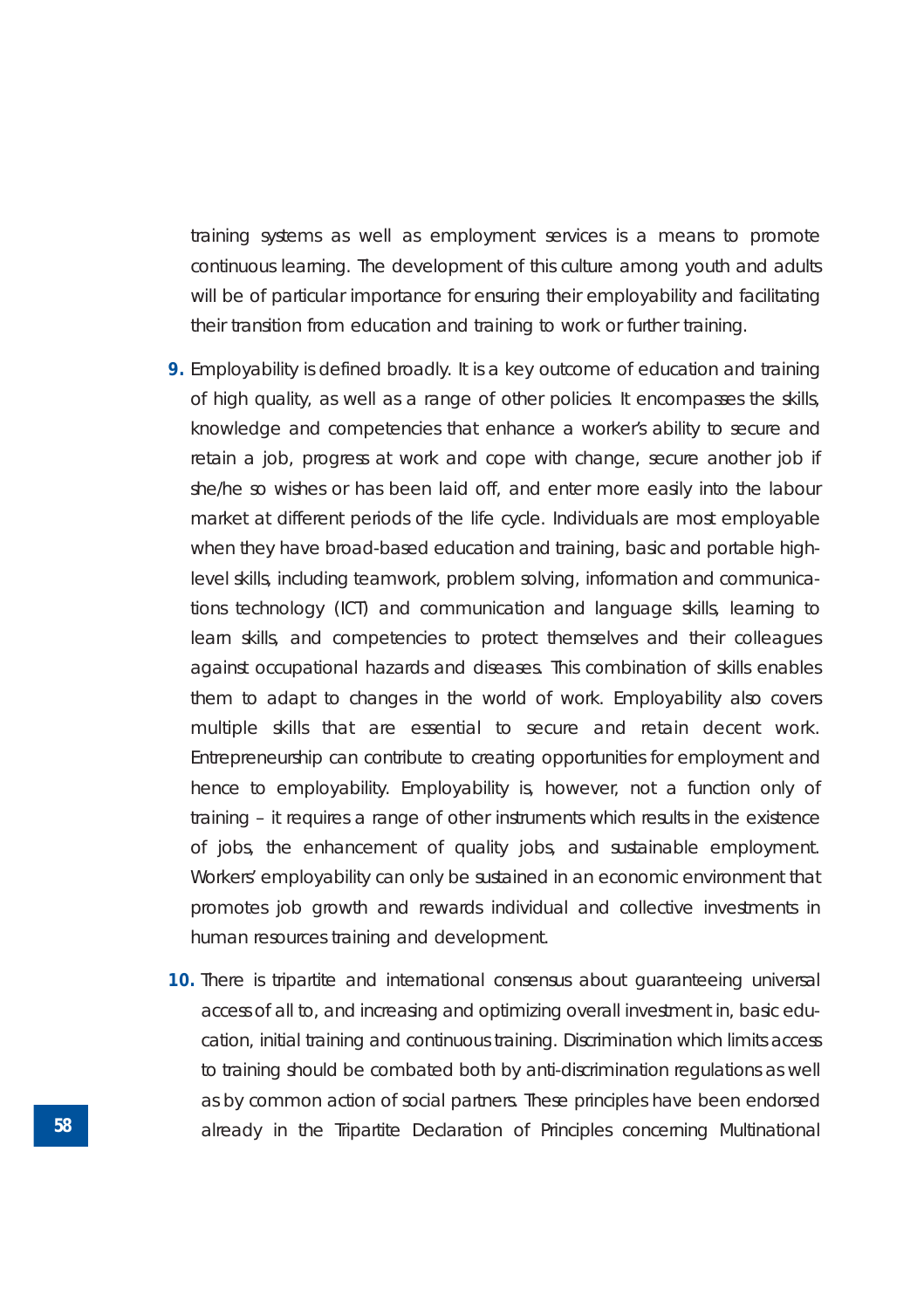Enterprises and Social Policy adopted by the Governing Body, 1977. The Committee endorsed the core commitments made in the Cologne Charter of the Group of Eight leading industrialized nations (G8) in 1999 calling for renewed commitment of all partners to lifelong learning: "... by governments, investing to enhance education and training at all levels; by the private sector, training existing and future employees; by individuals, developing their own abilities and careers". However, structural adjustment programmes, restrictive fiscal policies, low wages, debt repayment obligations, decline of development assistance flows, competitive price pressures on enterprises and lack of resources of large sections of the population in a number of cases induce governments, enterprises and individuals to under-invest in education and training. Furthermore, market uncertainties, poaching of skills by other enterprises and the growth of insecure forms of work and consequential high turnover of staff may reduce enterprises' incentives to invest in training. This is especially true for the least developed countries, most of which are in Africa, given their dire socio-economic situation. The culture of developing, on a continuous basis, individual and collective skills for enhanced productivity and employability in a rapidly changing environment has to be improved further.

**11.** The cost of education and training should be seen as an investment. Increasing this investment can be fostered by recognizing that investing in education and training can be a shared responsibility of both the public and private sector. Government must always assume the primary responsibility for investing in basic education and initial training, and it should also invest in other forms of training. Government must also share the greatest responsibility for investments directed at groups where combating social exclusion or discrimination is an important objective. With respect to the responsibility of individuals, the government must also share responsibility in order that access not be denied on financial grounds and to the detriment of the broader interest of society. Government, as an employer, must also assume responsibility to invest in training. With respect to the private sector, the responsibilities of both enterprises and individuals should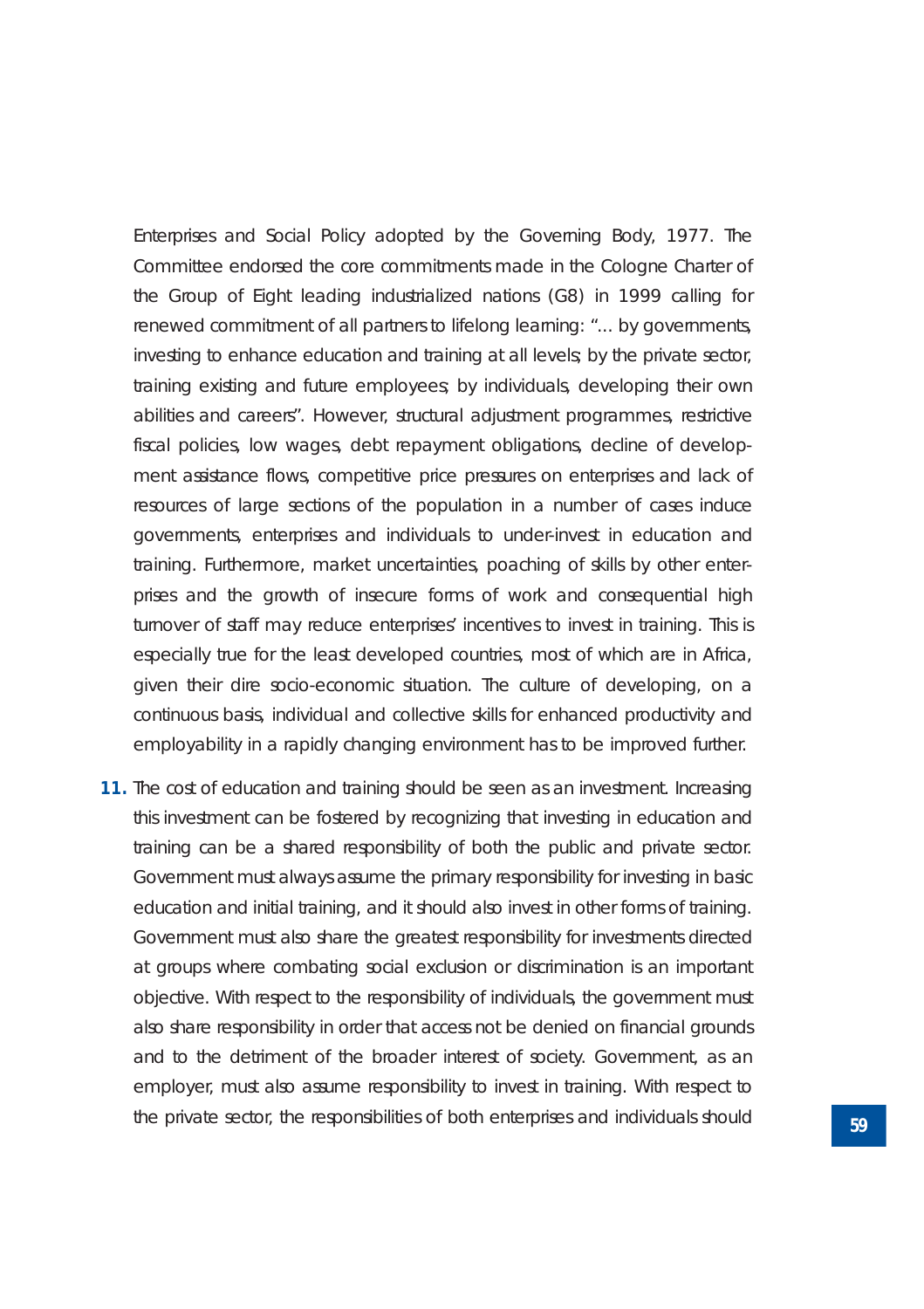be recognized and, where appropriate, encouraged. These responsibilities are especially appropriate with respect to investment in workplace-based and continuous education, which can raise workers' employability and the competitiveness of enterprises. The organization and implementation of private sector responsibilities in this area can best be accomplished through partnerships between the government and enterprises, between government and the social partners or between the social partners. Ensuring increased investment for SMEs is especially suitable to a partnership approach.

**12.** There is no universal model of investing in training. Governments should create a general economic environment and incentives conducive to encourage individuals and enterprises to invest individually or jointly in education and training. This investment and the responsibility for it should generally be determined by the objectives of training, e.g. individual, enterprise or societal objectives. Countries can use different ways and means to foster investment in training and increase resources for training. Enterprises have a critical role to play in investment in training. A number of mechanisms used in combination to further investment in training and to guarantee access are required. These may include levy systems on enterprises accompanied by public grants, establishment of training funds, various incentives for training and learning, e.g. tax rebates, training credits, training awards, individual training accounts, collective and individual training rights, sabbatical leave, collective training agreements and emulation of national and international best practices of investing in training. The chosen mechanisms should take into account the special needs of the SMEs. Where levies are the chosen mechanism for funding training, the governance of funding distribution should be tripartite, or where these are agreed by the social partners, such governance should be bipartite. Decisions regarding government policies on education and training should be based on genuine tripartite dialogue and give the tripartite partners the opportunity to develop the best ways and means to increase investments in training. Measures such as the provision of childcare facilities are needed to facilitate access to training.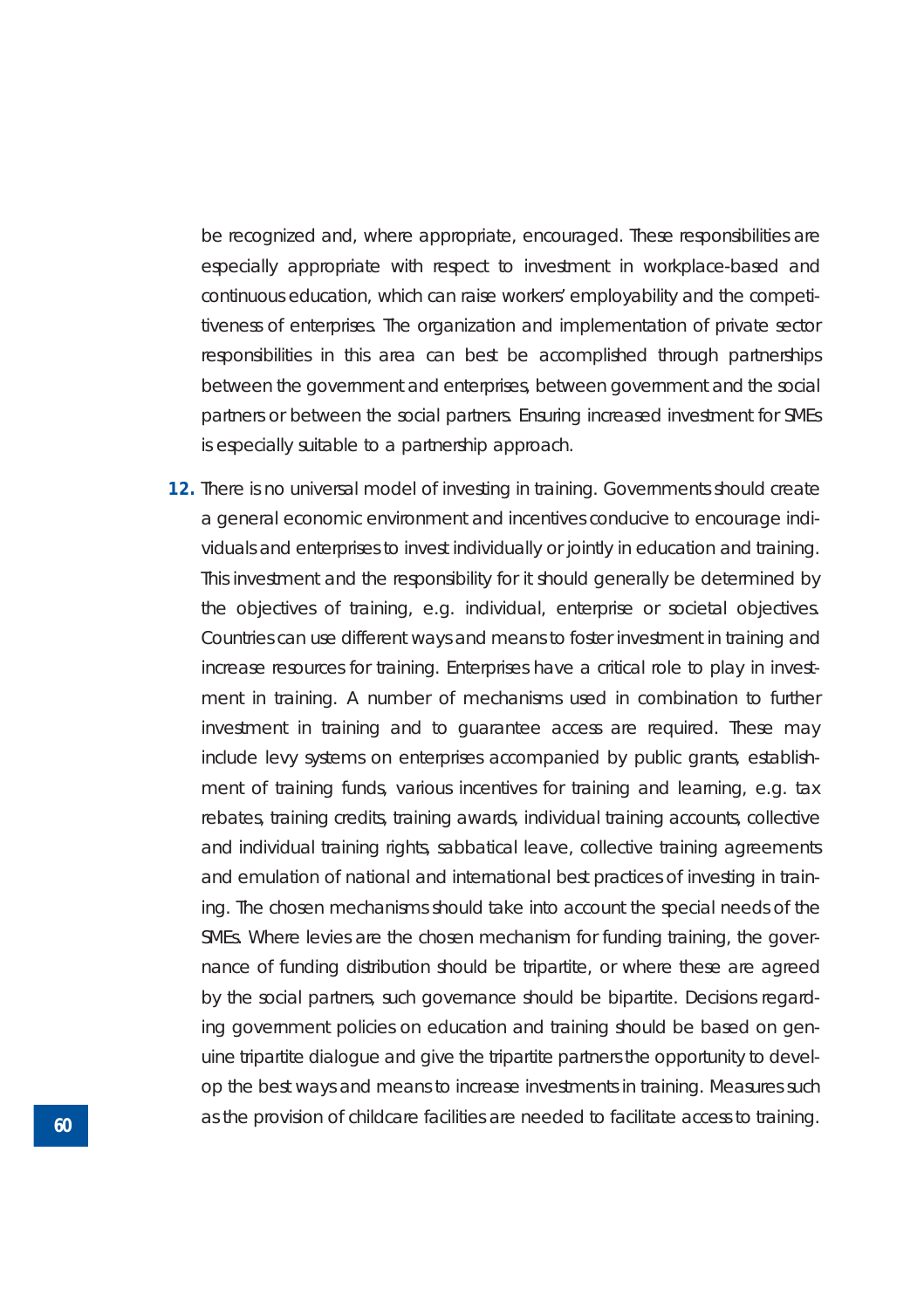One means of encouraging countries and companies to increase current efforts possibly differentiated for different regions of the world, size of companies or sector of industry, as a mirror and point of orientation for countries, sectors, and companies.

**13.** Flatter hierarchical structures, and devolved decision-making, initiative and control, also widen the need for higher-level skills and training, and result in increased responsibility for workers. ICT is accelerating these management trends and changes in the world of work in general.

ICT has the potential to improve enormously people's access to quality education and training, including in the workplace. There is however a danger that these technologies may create a "digital divide" and worsen existing inequalities in education and training between urban and rural areas, between rich and poor, between those who possess and those who lack literacy and numeracy skills and between developed and developing countries. Countries should expand their investment in the infrastructure needed for use of ICT, in education and training hardware and software, and in the training of teachers and trainers. Such investments should be undertaken by both the public and private sectors, and make use of collaborative local, national and international networks. Governments may also provide incentives for the private sector and individuals to encourage computer literacy and to develop new communication skills. New modes and methods need to be deployed for training and learning when using ICT.

Distance-learning methods can be used to make training available at convenient times, at accessible places or at reduced costs. Distance learning should not replace all other learning or teaching methods but can be a valuable part of the total teaching tools available. Distance learning should, as far as possible, be combined with traditional training methods in order to avoid a sense of isolation of the learner. The social framework for training needs to be adapted to these new forms of training.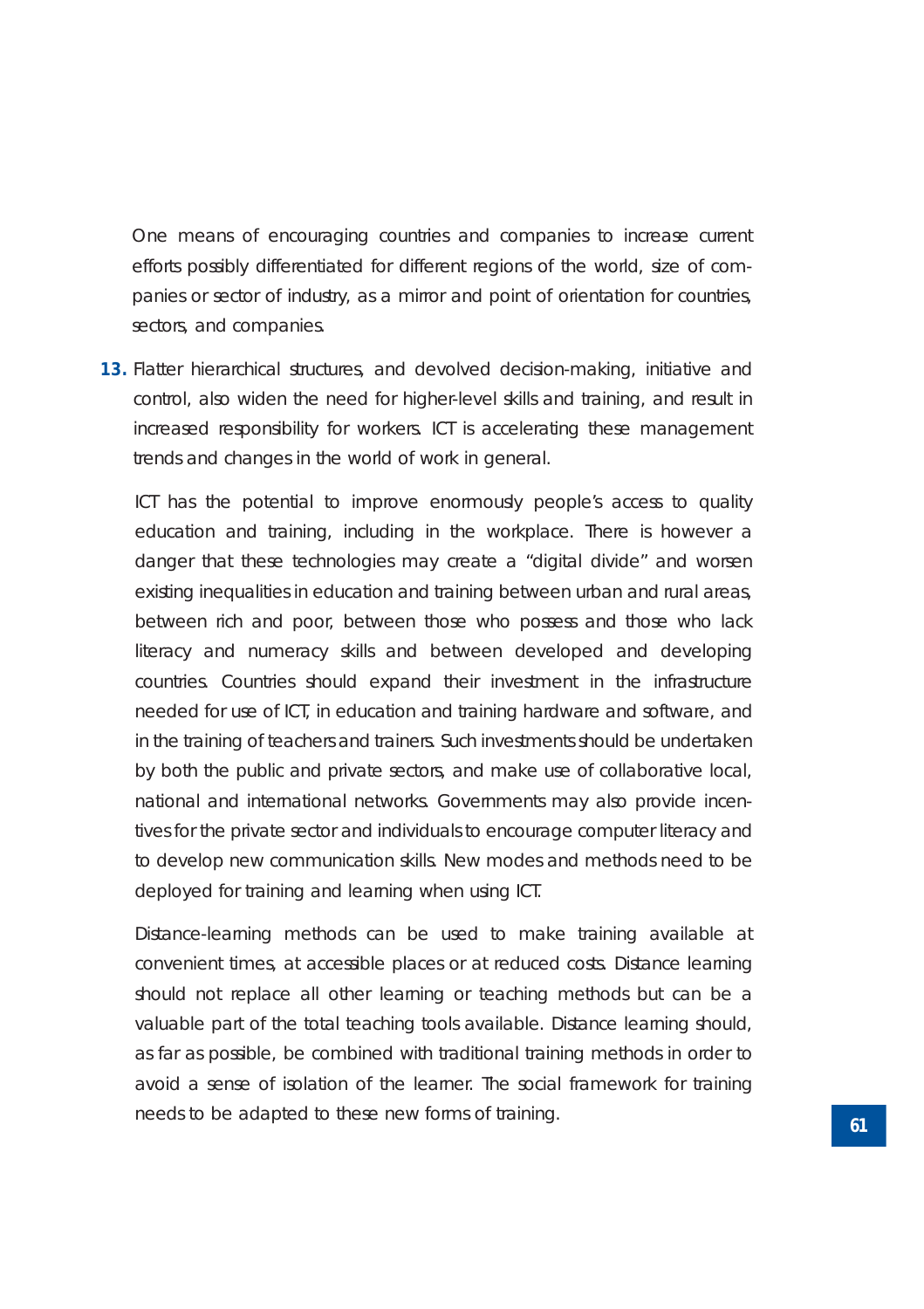- **14.** The many driving forces, as mentioned in paragraph 2, have a significant impact on organization and working methods of companies. Also, new sectors are emerging, many of them based on the use of ICT products and services, including the Internet. All this increases demand for new skills and competencies, including personal skills and ICT competencies. Education and training need to respond to these new demands, both those related to ICT and those related to changing work organization.
- **15.** Electronic networking provides opportunities for learners to assist each other more actively, for learners to be more active in the training and education process, and for formal and non-conventional teaching methods to be utilized. In order to apply ICT in training, trainers must master these technologies and be systematically trained. Teaching methods need to be updated to accommodate the teaching of new developments in ICT, new types of organization of schools should be devised to take full advantage of ICT; and the individual needs to learn self-learning methods. New training is needed to provide trainers and individuals with these skills. Enterprises may provide ICT facilities or support schemes for workers for the use of ICT at home or in general, and to schools or other training providers, in order to promote the diffusion of ICT skills and access in society. Appropriate government incentives could facilitate this development.
- **16.** For many developing countries, the challenges are much more basic. Societies with huge and growing levels of adult illiteracy, and massive debt crises, will not be able to design, fund or implement the modern education and training policies which are prerequisites for development and economic growth. In the age of the knowledge society, 884 million adults are illiterate, unable to operate effectively even with the intellectual tools of the "old economy". UNESCO estimates that, in the least developed countries, while 144 million adults were illiterate in 1985, by 2005 this will rise to 188 million – in other words, the number of illiterate adults will grow by 30 per cent in the least developed countries. Additionally, structural adjustment programmes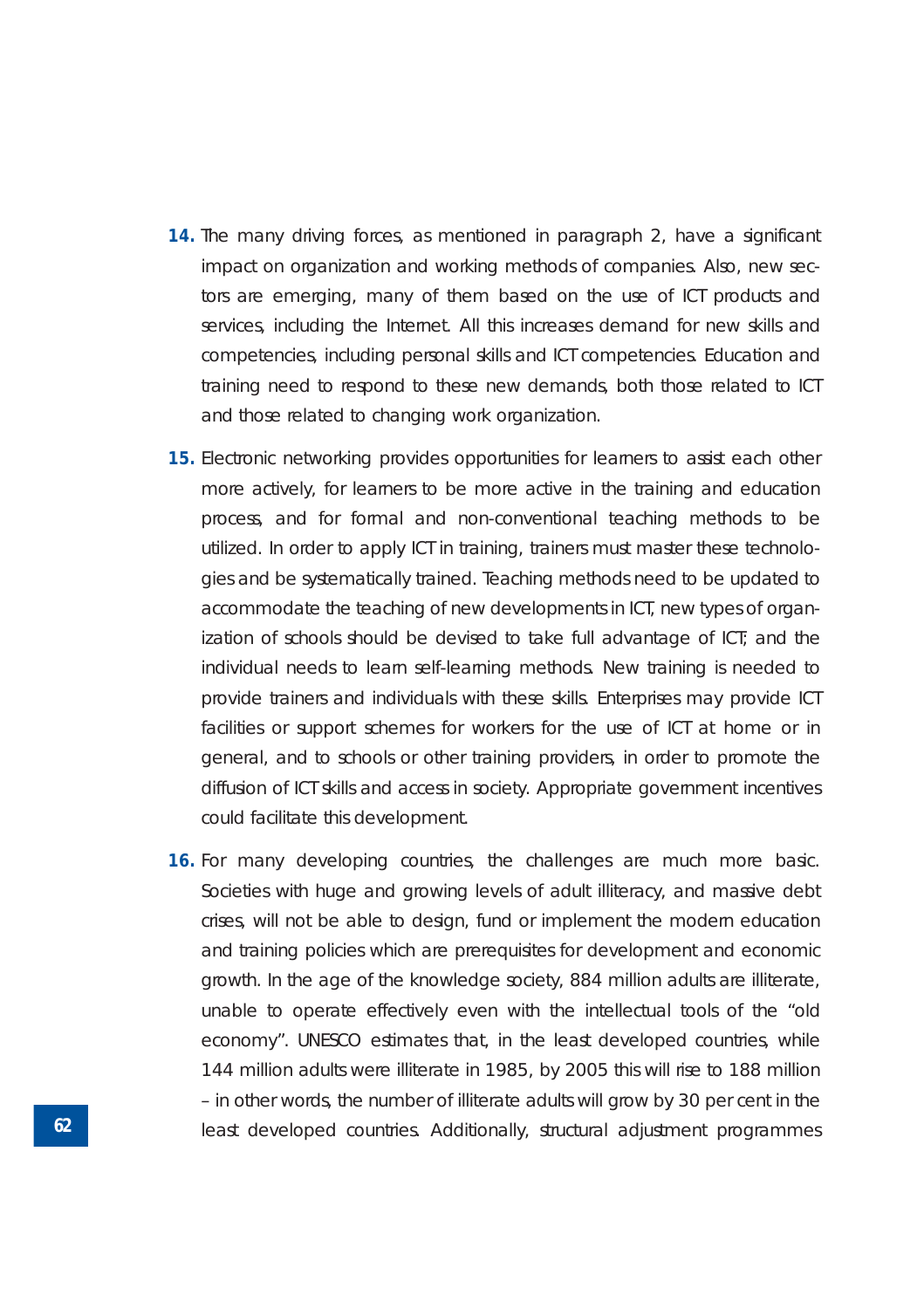have in specific instances operated to reduce public investment in education, thus further weakening the longer term capacity for economic growth and development.

Much of the developing world lacks access to the physical infrastructure through which much of the new knowledge is pulsing. The lack of electricity and telephones, the cost of computers and Internet access, all contribute to deprive citizens, enterprises and workers in developing countries from benefiting from the ICT revolution, and create the conditions for a "digital divide" to grow between countries. Developing countries should make greater efforts to invest in ICT and to develop ICT-appropriate methods of teaching rather than simply adding computers to existing teaching methods.

The international community should, as part of creating the conditions for skills formation in the least developed economies, undertake bold and substantial debt relief, or, where appropriate, debt cancellation; help mobilize resources for programmes to secure basic literacy and numeracy and the development of communication and information infrastructure; and assist with training in the new information and communication technologies. This is a direct challenge to the ILO and international development agencies.

Multinational corporations should be encouraged to agree fair technology transfer agreements, to develop local high-level skills in developing countries, and to help create the infrastructure for the new knowledge economy. The contributions to development that multinational companies can make through training as elaborated in the Tripartite Declaration of Principles concerning Multinational Enterprises and Social Policy should be recalled.

These measures, taken together, contribute to developing the economies and societies of the poorest parts of the world. They provide a ladder through which developing countries can move up the value chain in production, making goods and providing services which add significant economic value, and which receive significant economic return in the global economy.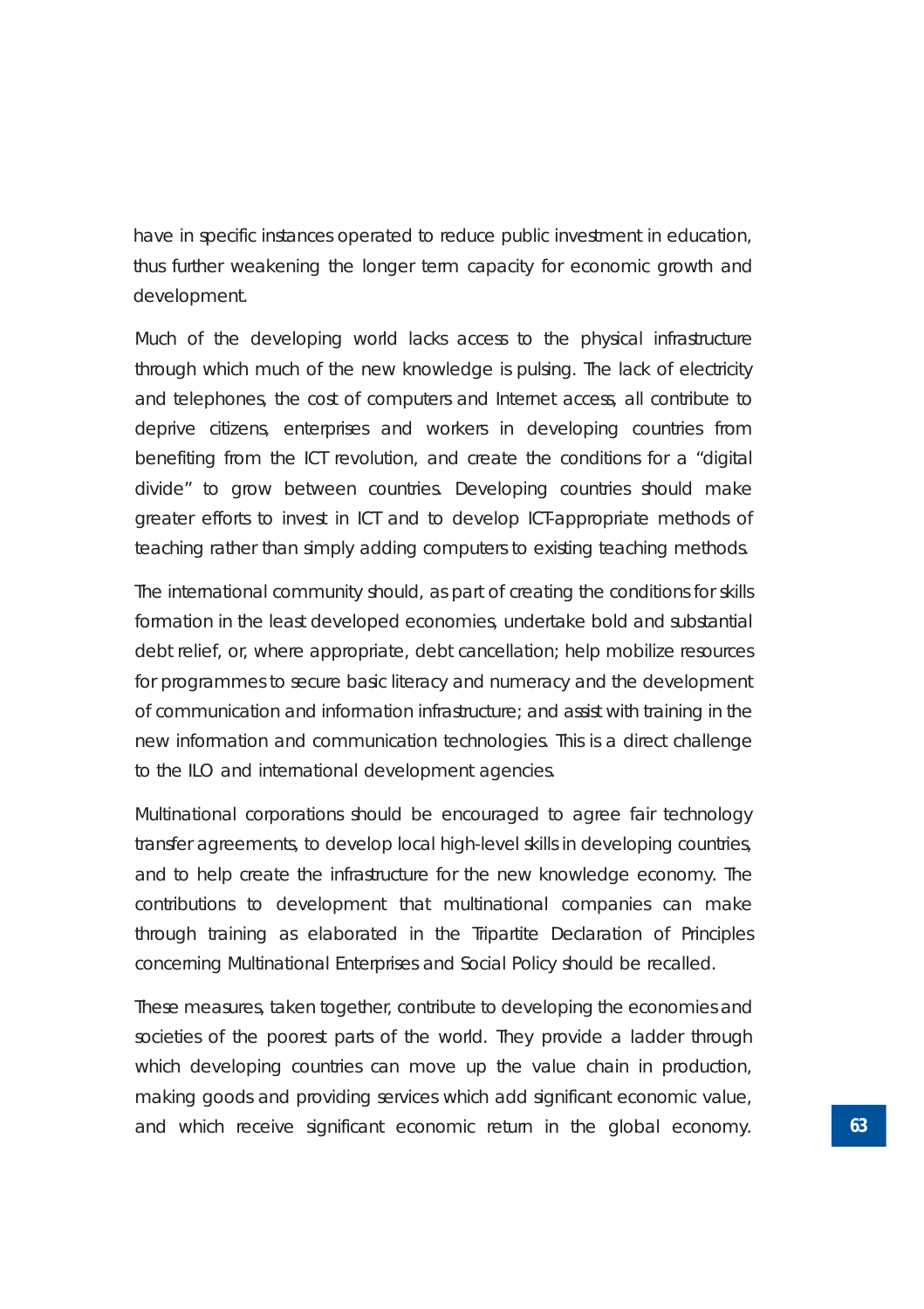Education and training is one of the packages of measures to leapfrog from underdevelopment to the information society.

In developing an education and training base in developing countries, the existence of new technology can open up new possibilities and possibly save costs on more traditional methods. This is a major challenge for the developing countries to invest in ICT and develop appropriate policies.

Closer collaboration is needed between the ILO, UNESCO and other international organizations; regional organizations, such as the EU and MERCOSUR; and donor countries that place high priority on human resources development and training. It should also work more closely with international financial institutions such as the International Monetary Fund, the World Bank, and regional development banks, to ensure that structural adjustment programmes do not inhibit investments in education and training. Greater national and international efforts also should be made to eradicate illiteracy worldwide. All of these measures and support can only be effective if the developing countries make efforts to set up policies and programmes to promote economic growth and develop their human talent.

**17.** The development of a national qualifications framework is in the interest of enterprises and workers as it facilitates lifelong learning, helps enterprises and employment agencies match skill demand with supply, and guides individuals in their choice of training and career. The framework should consist of a number of elements: appropriate, transferable, broad and industry-based and professional competency standards, established by the social partners, that reflect the skills required in the economy and public institutions, and vocational and academic qualifications; and a credible, fair and transparent system of assessment of skills learned and competencies gained, irrespective of how and where they have been learned, e.g. through formal and nonformal education and training, work experience and on-the-job learning.

Every person should have the opportunity to have his or her experiences and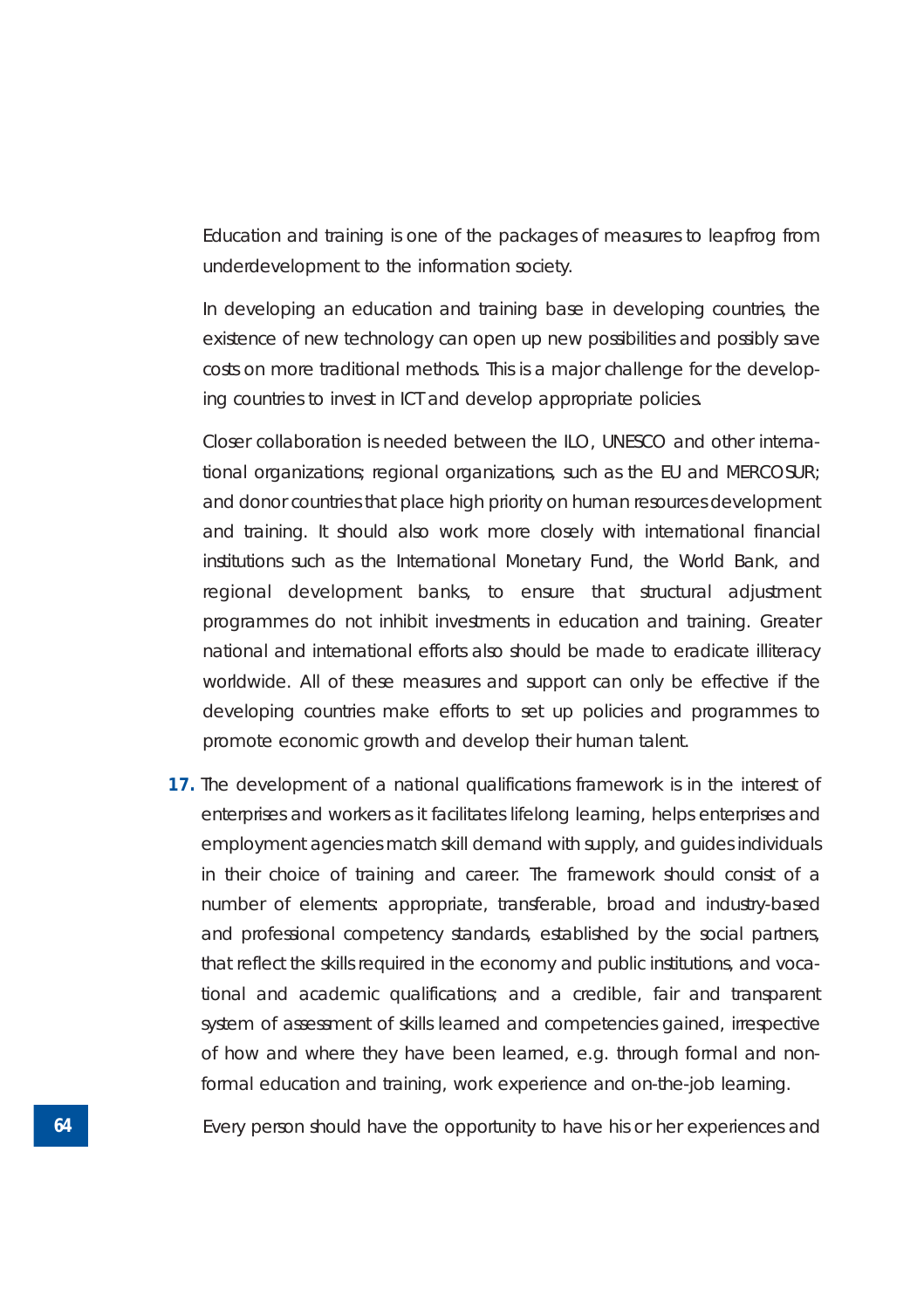skills gained through work, through society or through formal and non-formal training assessed, recognized and certified. Programmes to compensate for skill deficits by individuals through increased access to education and training should be made available as part of recognition of prior learning programmes. Assessment should identify skill gaps, be transparent, and provide a guide to the learner and training provider. The framework should also include a credible system of certification of skills that are portable and recognized across enterprises, sectors, industries and educational institutions, whether public or private.

The assessment methodology should be fair, linked to standards, and be nondiscriminatory. Potential hidden discrimination should be actively guarded against. For example, the shift to the service sector, with an overall stronger female component, often relies on greater communication and problemsolving skills, which are not always explicitly recognized. Similarly, testing systems conducted in an individual's second language sometimes distort results of technical and other skills possessed. New forms of work organization often shift the skills requirements within an enterprise. For example, flatter managerial structures are predicated on shifting certain responsibilities from management to the workforce. These should result in explicit recognition of the new competencies required by the workforce under these circumstances; and reward systems have to take these into account.

The vocational qualifications system should be tripartite, offer access to workers and anybody wanting to learn, should cover public and private training providers and be updated on a continuous basis. It should ensure multiple entry and exit points in the education and training system during a worker's career. The ILO should develop a database on best practices in developing a national qualifications framework, conduct a general study on the comparability of different national qualifications frameworks based on this database, and undertake research into recognition of prior learning.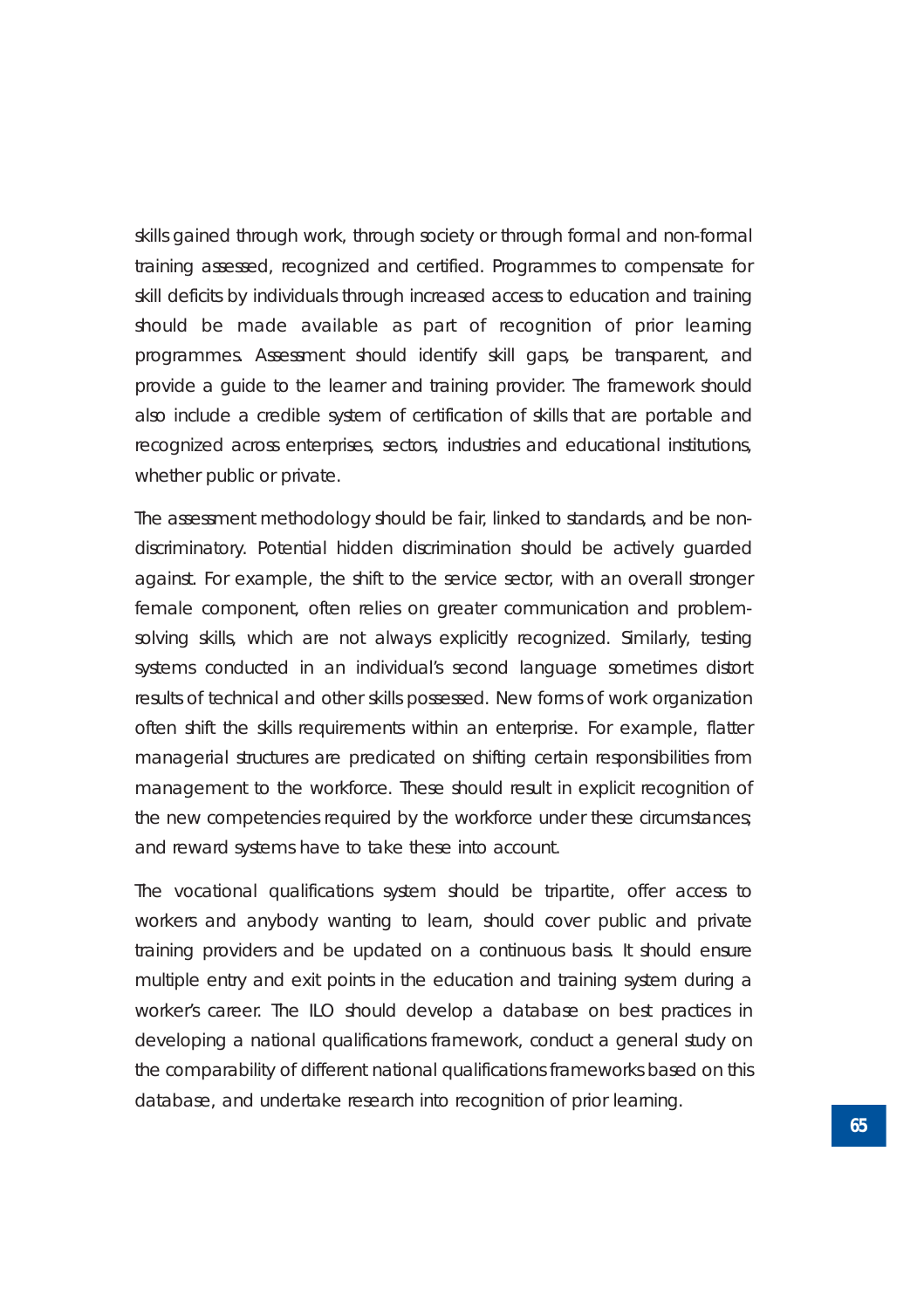- **18.** Trade unions and employer associations may also contribute to training by managing their own training institutions and providing education for their members. Particularly at the sector and enterprise levels, collective bargaining can set appropriate conditions for the organization and implementation of training. Such collective bargaining could encompass issues such as:
	- skills required by the enterprise and the economy;
	- training necessary for workers;
	- assessment of basic skills and skills gained either in the workplace or during individual or associative activities;
	- development of career paths for workers;
	- personal training and development plans for workers;
	- facilities needed to allow the maximum benefits from training;
	- recognition and reward schemes, including remuneration structuring.
- **19.** The social partners should strengthen social dialogue on training, share responsibility in formulating education and training policies, and engage in partnerships with each other or with governments for investing in, planning and implementing training. In training, networks of cooperation also include regional and local government, various ministries, sector and professional bodies, training institutions and providers, non-governmental organizations, etc. Government should establish a framework for effective social dialogue and partnerships in training and employment. This should result in a coordinated education and training policy at national level, and long-term strategies, which are formulated in consultation with the social partners and are integrated with economic and employment policies. It should also include tripartite, national and sector training arrangements, and provide for a transparent and comprehensive training and labour market information system. Enterprises are primarily responsible for training their employees and apprentices, but also share responsibility in initial vocational training of young people to meet their future needs.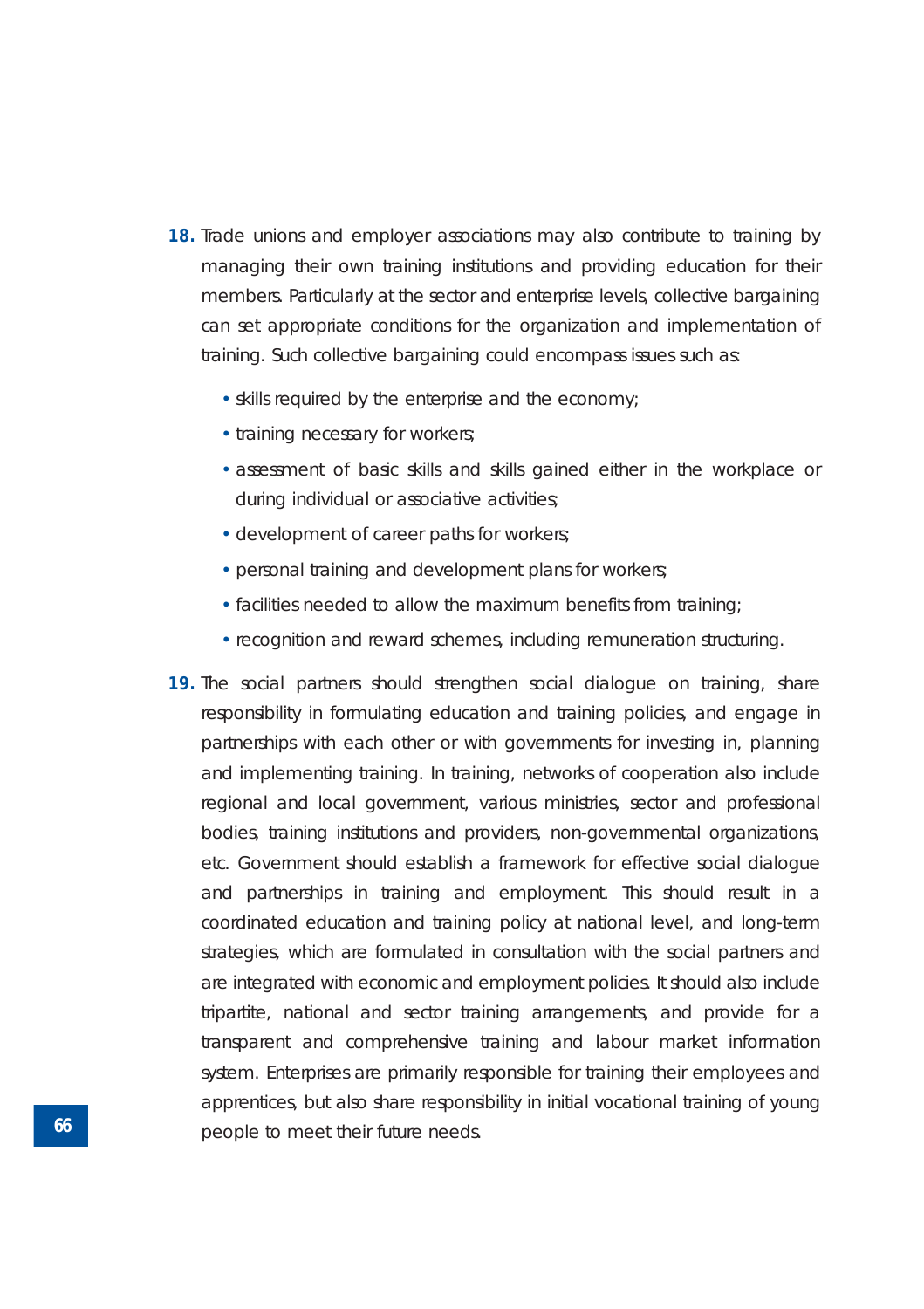- **20.** The scope and effectiveness of social dialogue and partnerships in training is currently limited by the capacity and resources of actors. It varies between countries, sectors and large and small enterprises. Recent regional economic integration also brings a new dimension to social dialogue on training and the need for capacity building. There is a pressing need to raise this capacity by various means such as technical cooperation, public grants to trade union and employer organizations, and exchanging experience and best practices between countries. Education and training in industrial relations and on trade union education, business administration and the social contribution by the work and the organization of the social partners, should also be an integral part of capacity building and a part of initial and vocational training. Being a tripartite organization, the ILO should lead international cooperation to build up capacities for social dialogue and partnership building in training. Additional efforts should be made for the benefit of developing countries.
- **21.** Terms of reference for a review of the Human Resources Development Recommendation, 1975, (No. 150), should be based on the present conclusions, adopted by the International Labour Conference at its 88<sup>th</sup> Session, 2000, the conclusions of the Cologne Charter 1999, and the statements on this subject jointly made by international employer and trade union organizations; and should include the following:
	- (1) address training and education needs in the modern world of work in both developing and developed countries, and promote social equity in the global economy;
	- (2) advance the decent work concept through defining the role of education and training;
	- (3) promote lifelong learning, enhance employability of the world's workers, and address the economic challenges;
	- (4) recognize the various responsibilities for investment and funding of education and training;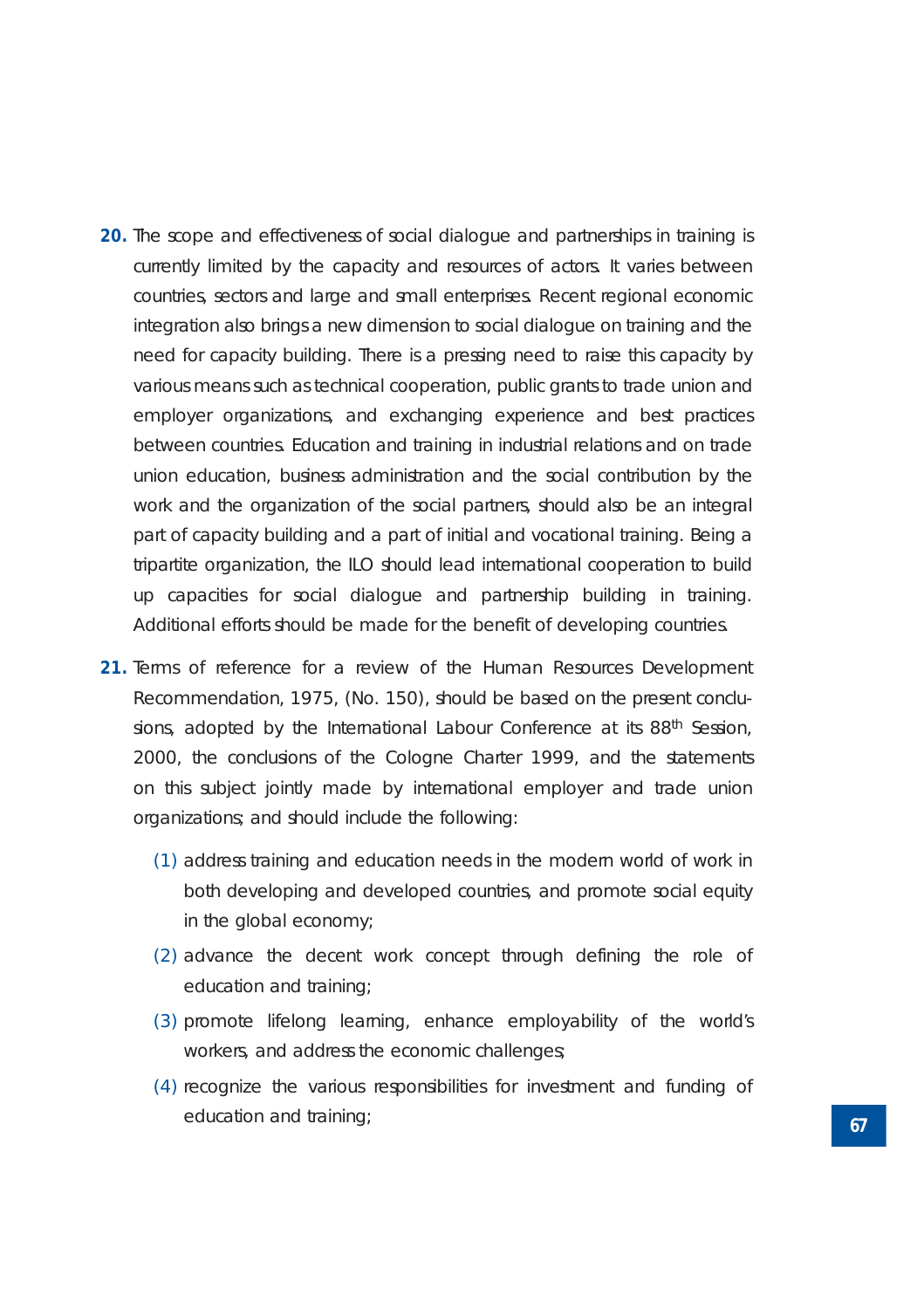- (5) promote national, regional and international qualifications frameworks which include provisions for prior learning;
- (6) improve access and equity of opportunity for all workers to education and training;
- (7) build the capacity of the social partners for partnerships in education and training;
- (8) address the need for increased technical and financial assistance for the less advantaged countries and societies.

Recommendation No. 150 should be revised in order to reflect the new approach to training. Although some aspects of the Recommendation are still valid, others have lost their relevance. There is a need for a more dynamic instrument that is more applicable and used by member States and the social partners in formulating and implementing human resources development policies, integrated with other economic and social policies, particularly employment policies. A new recommendation should be complemented by a practical guide and database that can be renewed on a continuous basis by the Office as part of its normal work.